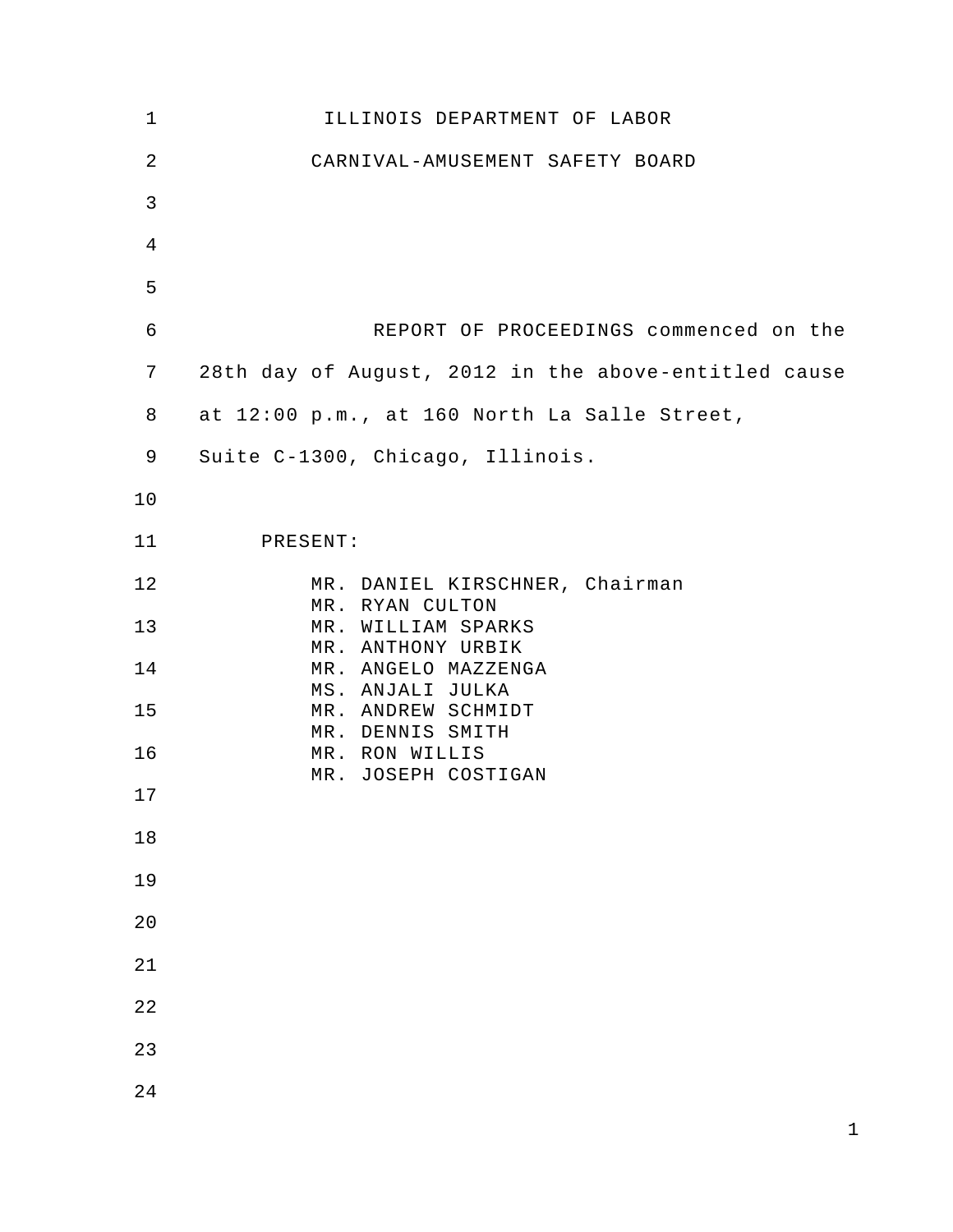| 1              | BOARD MEETING AGENDA                                                                                  |      |
|----------------|-------------------------------------------------------------------------------------------------------|------|
| $\overline{2}$ |                                                                                                       |      |
| 3              |                                                                                                       | PAGE |
| 4              |                                                                                                       |      |
| 5              | CALL TO ORDER                                                                                         | 3    |
| 6              | APPROVAL OF AGENDA                                                                                    | 3    |
| 7              | NEW BUSINESS                                                                                          | 3    |
| 8              | Consideration of Adoption of By-Law<br>to allow Board Participation through<br>video/teleconferencing |      |
| 9              | BOARD DISCUSSION/OTHER BUSINESS                                                                       | 5    |
| 10             | Section 6000.350 of the Administrative                                                                |      |
| 11             | Rules - Zip-Line Operations<br>Discussion and consideration of                                        |      |
| 12             | comments from July 30, 2012<br>Public Hearing                                                         |      |
| 13             |                                                                                                       |      |
| 14             | Division Manager's Report on Zip-Line<br>Activity to date                                             |      |
| 15             |                                                                                                       |      |
| 16             |                                                                                                       | 6    |
| 17             |                                                                                                       |      |
| 18             |                                                                                                       |      |
| 19             |                                                                                                       |      |
| 20             |                                                                                                       |      |
| 21             |                                                                                                       |      |
| 22             |                                                                                                       |      |
| 23             |                                                                                                       |      |
| 24             |                                                                                                       |      |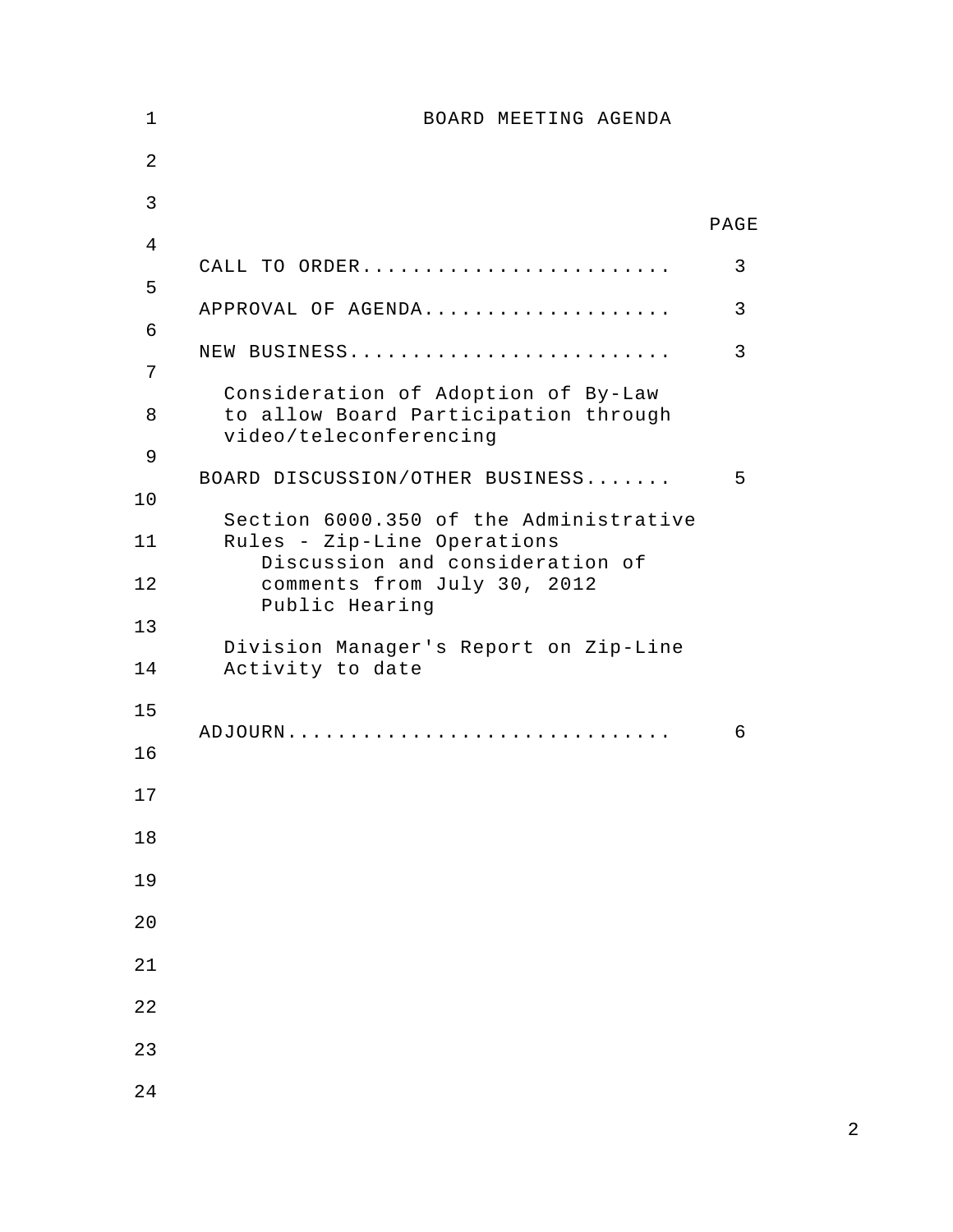1

2 3 4 5 6 7 8 9 10 11 12 13 14 15 16 17 18 19 20 21 22 23 24 CHAIRMAN KIRSCHNER: Thank you, everyone, for joining us. We will call this meeting to order. It was called for noon. The time is now 12:26. Ryan has passed around the agenda. Do I hear a motion for approving the agenda for today? MR. URBIK: Motion to approve. MR. MAZZENGA: Second. CHAIRMAN KIRSCHNER: All in favor. (Chorus of ayes.) The first matter on the agenda for today is new business. We are considering the adoption to the By-Laws to allow board members participate by video or telephonic means. This is permissible under the Open Meetings Act so long as present at the meeting we have a quorum. We are a board of eight. As long as we have five voting members present, we can have up to an additional three in attendance by phone. I think it is a good thing we should bring into our fold. I think it would help with participation, and I think certainly if you want to and can't make it, it will help participation. So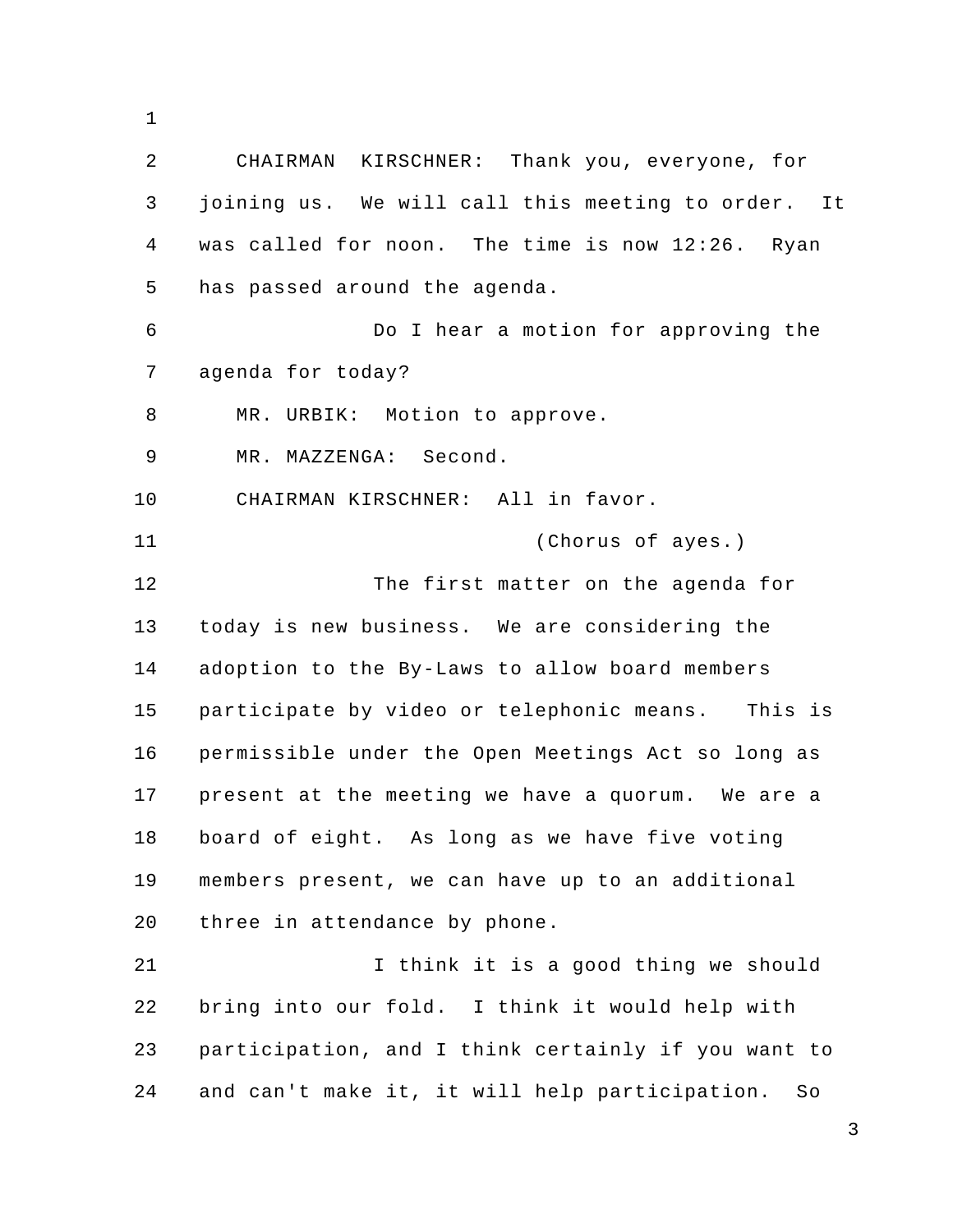1 all in all, it's a good thing.

- 2 Do we need a formal vote on the motion
- 3 to add that By-Law?
- 4 MR. COSTIGAN: Yes.
- 5 MR. CULTON: So moved.
- 6 CHAIRMAN KIRSCHNER: Second?
- 7 MR. SPARKS: I'll second.
- 8 CHAIRMAN KIRSCHNER: All in favor.
- 9 MR. URBIK: Aye.

10 11 MR. WILLIS: I was going to say it's got to pass as a legislative change.

12 13 14 CHAIRMAN KIRSCHNER: Okay. So we are voting to send it to JCAR. And in your experience, what kind of time frame is JCAR used to considering?

15 MR. COSTIGAN: At least somebody's lifetime.

16

(laughter.)

17 18 19 20 21 22 23 24 CHAIRMAN KIRSCHNER: It will also help in terms of subcommittee work, because for the subcommittee, the Open Meetings Act applies to a majority, and the majority in this case is three, so we can have a subcommittee of four people. As long as three meet, the fourth can attend. A subcommittee of five people, two can attend as long as three are present. So it makes it easier to not just get business done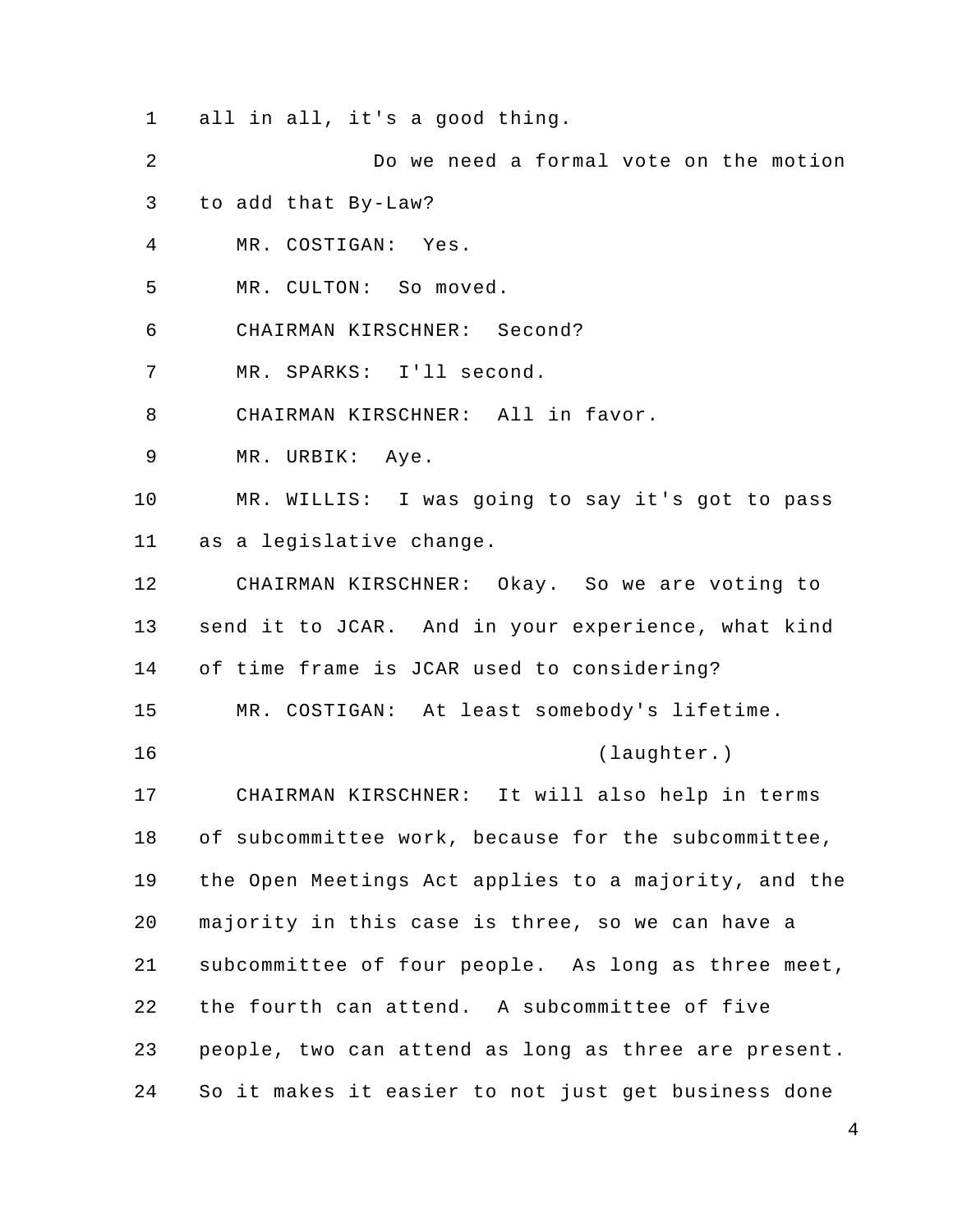1 but also allow more members to participate

2 efficiently in this process.

3 4 5 6 7 8 9 10 11 12 13 14 15 16 17 18 19 20 21 22 23 24 All right. So the measure passes and we will forward it onto JCAR. Board discussion and other business, Section 6000.350 of the Administrative Rules Zip-Line operations: Comments from the July 30th meeting in which Angelo and Patty were present and Ryan gave a presentation. Ryan, do you want to lead us in that discussion? MR. CULTON: Sure. Okay. So, as we discussed in our last meeting in early August 30th, we had a public hearing for the adoption of the public -- I'm sorry -- the adoption of the rules for zip-line operations, and we had -- we had two members from the public. They were also owner/operators that attended the public meeting. It was Stephen Ray and of AMG's Spectacular Events and David Ebner of Fun Ones, and they both own mobile zip-line units that operate here in the Chicagoland area, and I brought a copy of those public hearing comments, although I did send one in the mail and then via email. So if you need one, let me know. I can pass it around.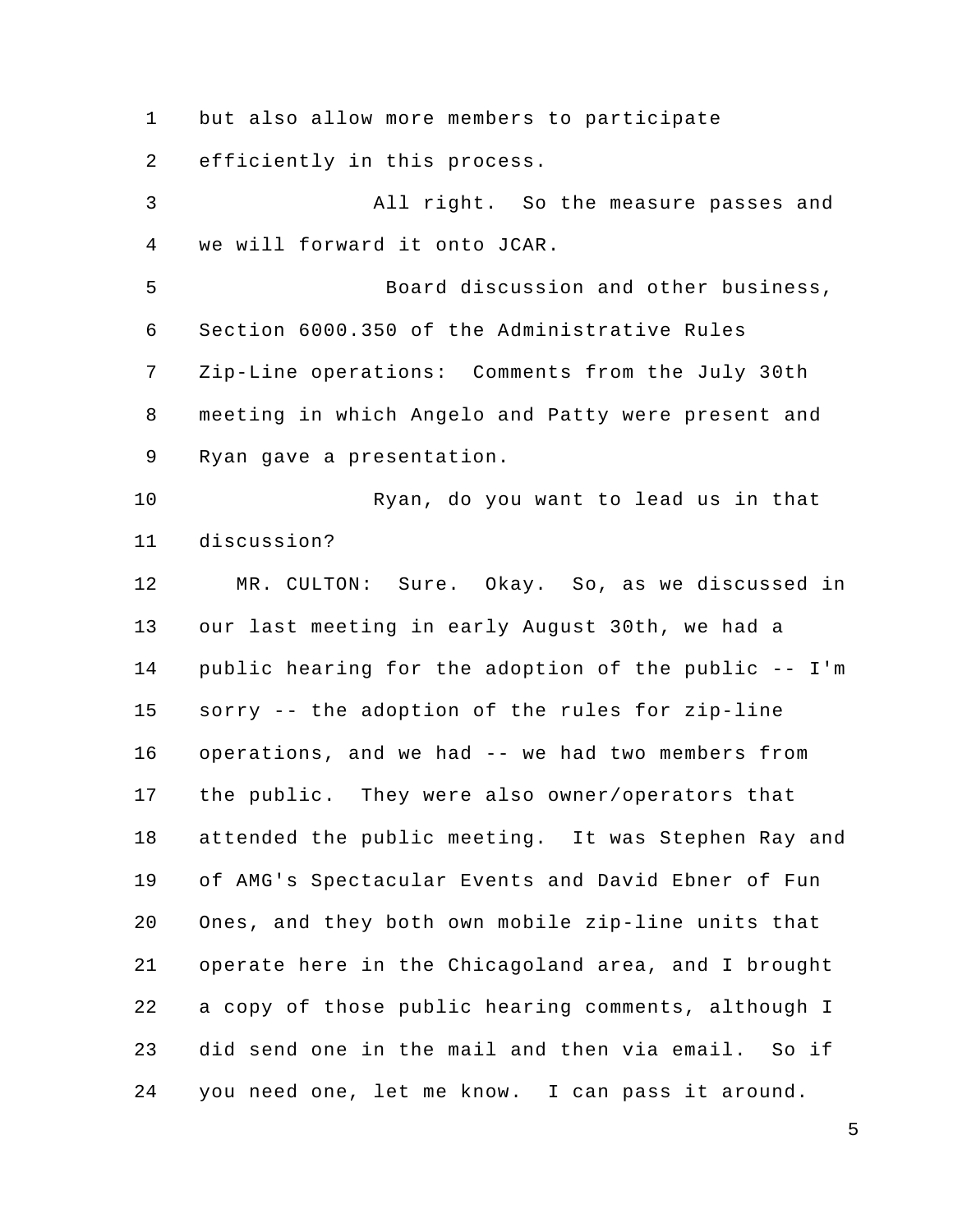1 Everyone take one and pass it around.

2 3 4 5 6 So what are being passed around are the written comments that they submitted at the meeting, and I also had oral comments that are in the meeting minutes that are posted up on the website.

7 8 9 10 11 12 13 14 15 16 17 18 They both had the same point, I guess, and it's essentially this. They wanted the department to consider viewing zip-line operations separate from both a mobile operation and a fixed operation, because -- and there are two different types. There's a mobile unit that's much smaller in nature. You know, actually, it's readily assembled like the mobile ones at the state fair. It doesn't take long to assemble. There's also fixed courses that can be several miles long and a much longer traversable course. So there is a distinguishable difference in these.

19 20 21 22 23 They felt that the rules might have been written so that both of them were grouped together and they believe that some of them are separate. I'll get into a couple of points that they made.

24

And, you know, having said that, they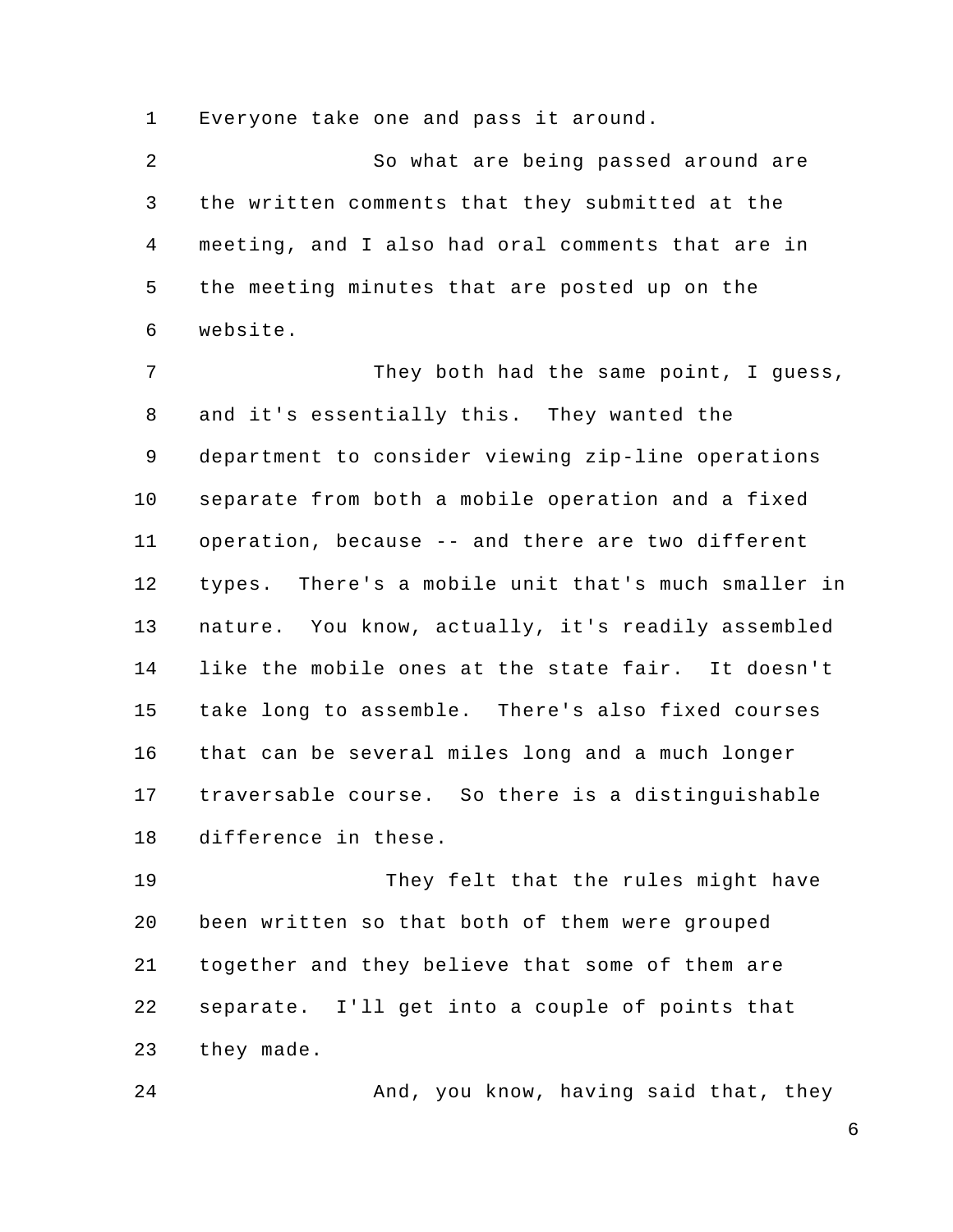1 2 3 4 5 6 7 8 9 10 11 12 13 14 15 16 17 18 19 20 21 22 23 24 said, well, in our mobile zip-line operations, we, a lot of times, use our own vehicles that we use to take the zip-line to whatever course that we are moving to as just a back up for weight. Actually the way the rules were written, it said -- it did give some open interpretation that if a vehicle couldn't be used as any kind of anchoring point. They just wanted the board and the department to consider having a vehicle be basically a redundancy in the system, an extra weight attached to the anchoring system to be part of the anchoring. Angelo, I think -- I think we answered their questions in the meeting that day and said, well, you know, technically the way that it's written, we wouldn't do anything different than what the manufacturer specified. If the manufacturer specified that they can use a vehicle as a tie-off point, so long as those vehicles meet the weight class for restrictions, then that's -- and that is how it's written, too. MR. MAZZENGA: It is. And Stephen and David were using their transportation vehicles as a secondary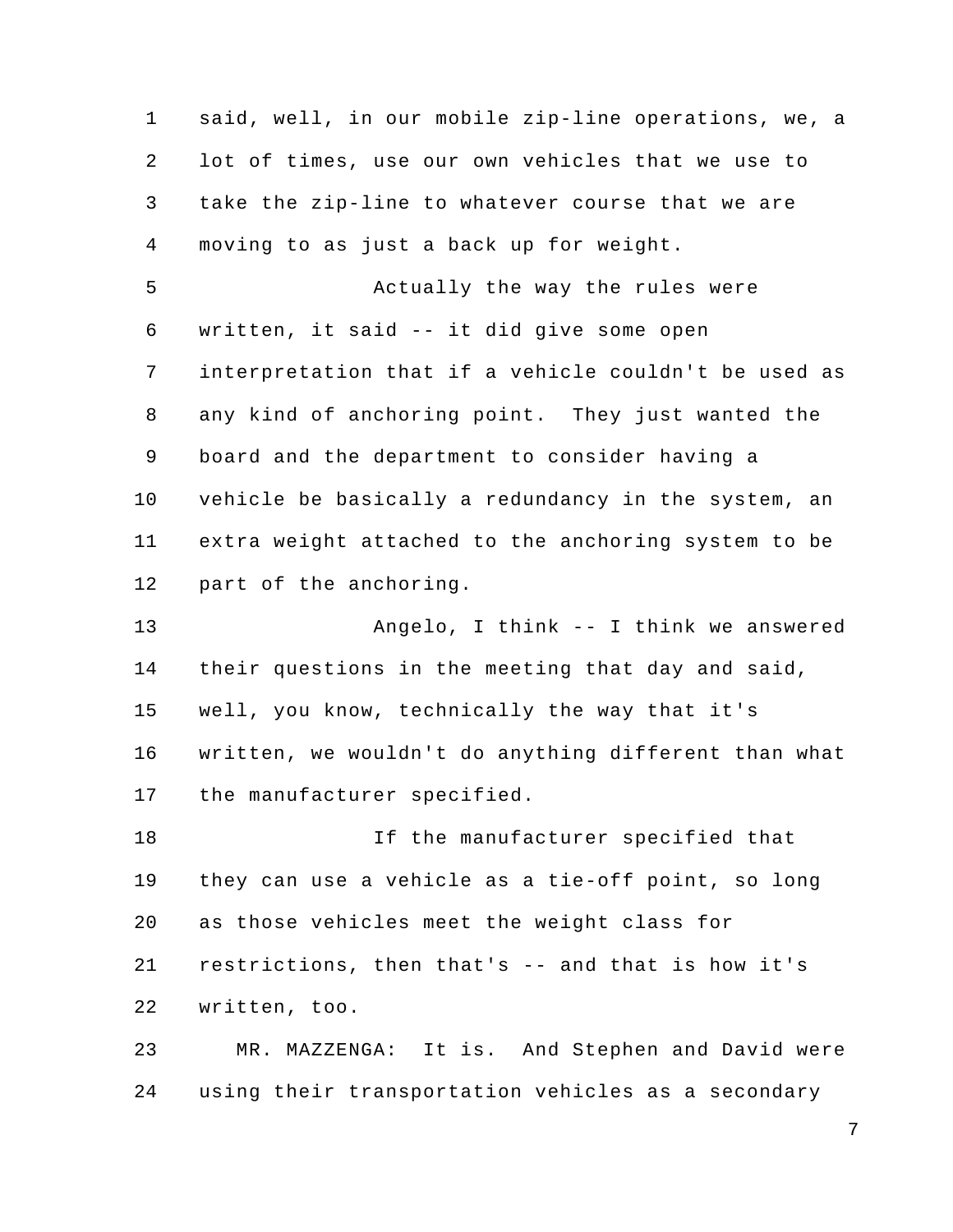1 2 3 4 5 6 7 8 9 10 11 12 13 14 15 16 17 18 19 20 21 22 23 tie-off, and the way the emergency rules were written, they were prohibited to tie-off any vehicles. MR. URBIK: As a primary? MR. CULTON: As a primary. MR. MAZZENGA: In the emergency rules? MR. URBIK: Yes. Wasn't it used as a primary? MR. MAZZENGA: I don't think it as distinguished. MR. SPARKS: I thought I heard that it was distinguished. MR. MAZZENGA: We did relax the rule and allow - we are now in the current version allowing tie-offs. MR. URBIK: As primary? MR. MAZZENGA: Let's see what it reads. MR. CULTON: Everybody, it's Page 11, Part 1(b), is what we are referring to. No. I'm sorry. MR. MAZZENGA:  $2 - - 2(b)3 - - 1$ 'm sorry.  $2(c)$ . MR. CULTON: Yes. Thank you. 2(c) on Page 13, the very bottom of the page, do you see the part that's stricken "Part of vehicle should not be allowed as tie-off points for the termination of zip-lines for anchors?" And this is one of the points that the public commenters wrote, because they were reading

24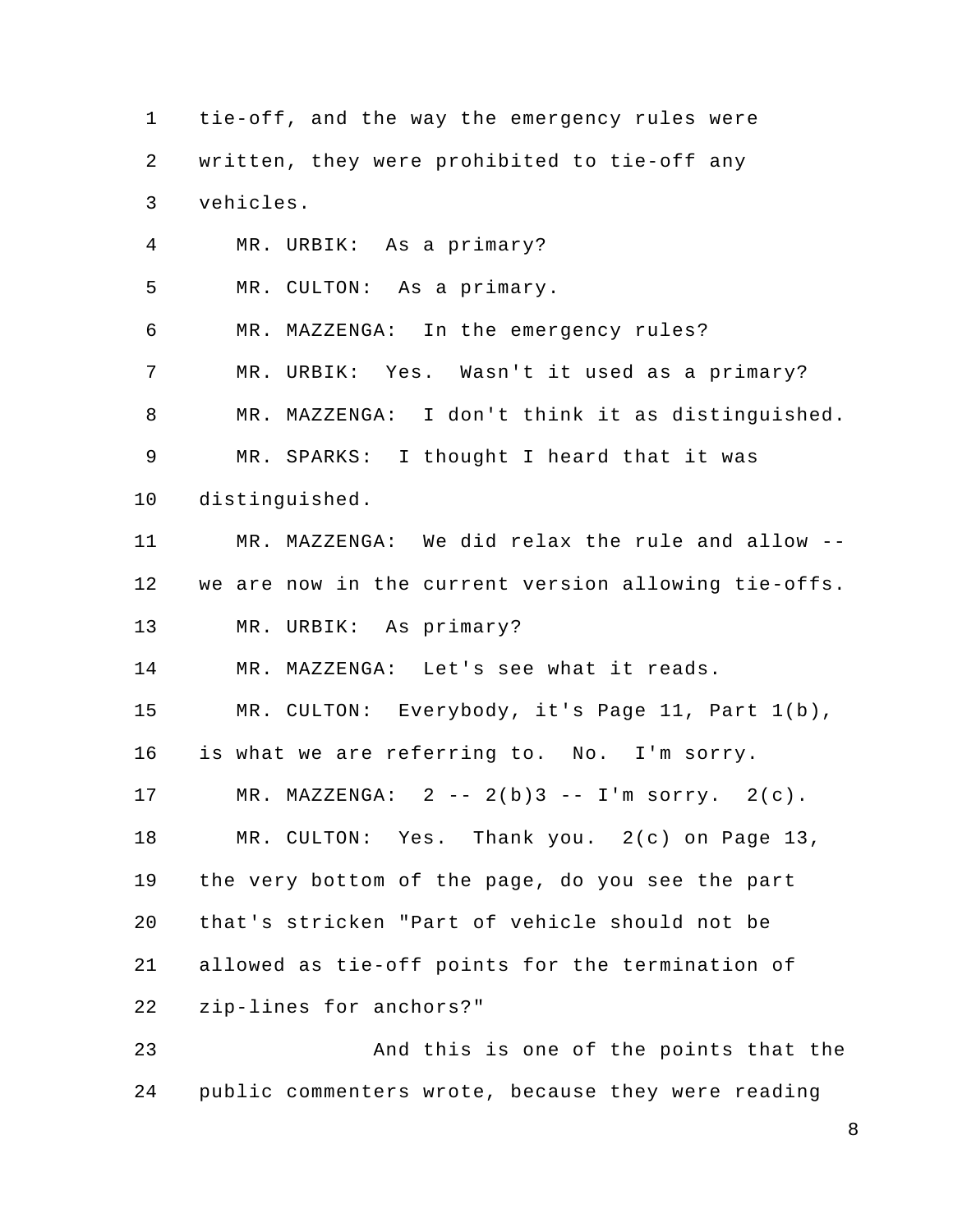1 2 3 4 5 6 the emergency zip-lines that were on the website, and they both pointed out the mobile zip-lines that are in the state right now that they both own. There's two manufacturers. Extreme Engineering and Spectrum Sports are the two that make the majority of the mobile zip-lines.

7 8 9 10 11 12 In their recommendations and their guidelines from the manufacturer, it does specifically state that the vehicles could be used as a tie-off, so actually what we had in the emergency rules was conflicting with what the manufacturers were requiring.

13 14 15 16 17 18 19 20 21 22 23 24 In the meantime, from like our May meeting to July, we, with our subcommittee, Angelo and Patty, actually relaxed that a little bit. And once we had more information that this is actually required by the manufacturer and -- not required, but it was a minimum specification that they could meet, we revised it and added some of the extra language you see just so that somebody could prove that, okay, well, if you could use it as a tie-off, it has to meet a certain weight class, and you could read that in the specification manual of the machine, and that the vehicle was disabled somehow,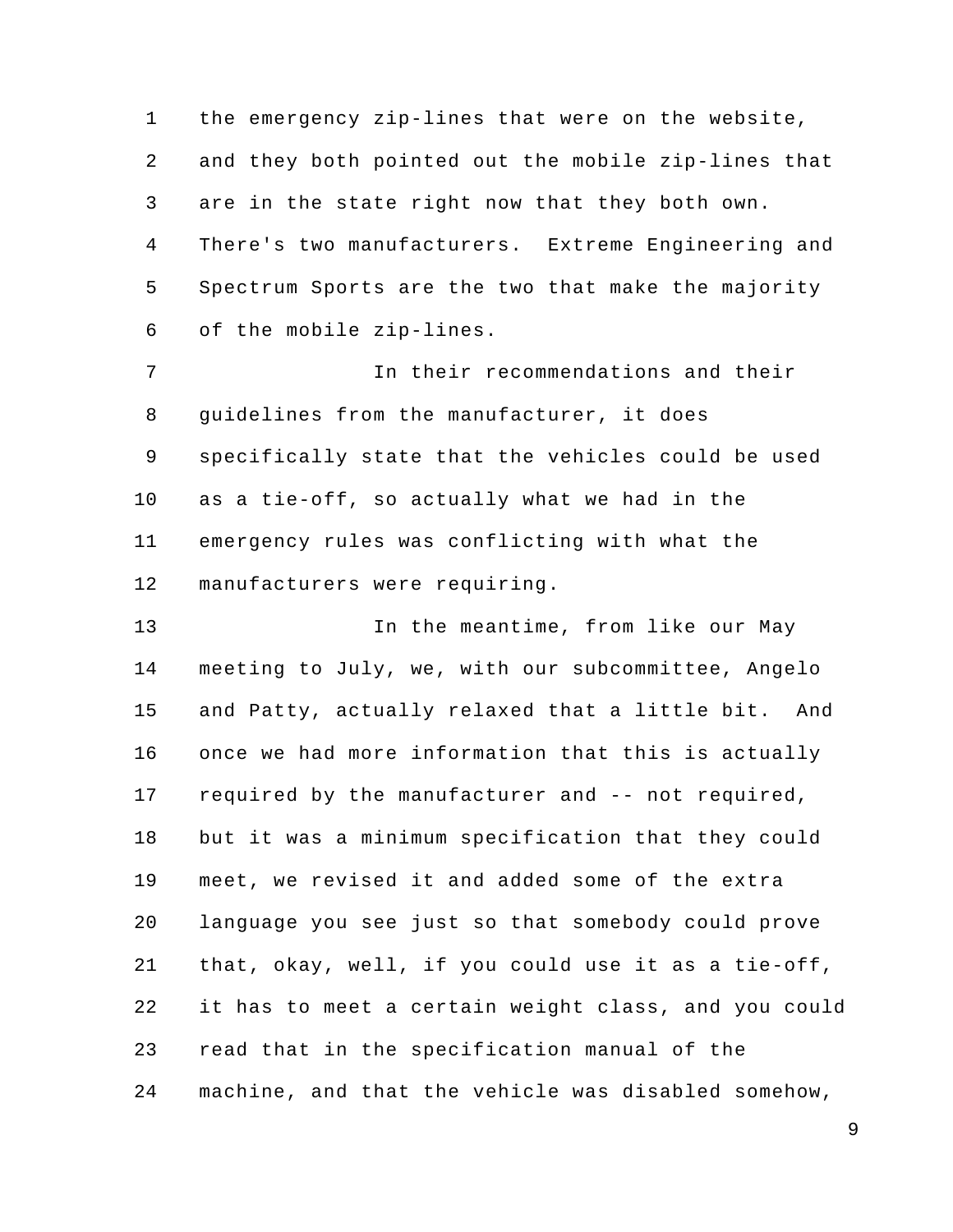1 so that's where that comes from.

| 2              | MR. URBIK: Just because the manufacturer             |
|----------------|------------------------------------------------------|
| $\mathsf{3}$   | recommends a certain thing does not necessarily mean |
| $\overline{4}$ | in the wowball their recommendations are that we use |
| 5              | it in a 2-foot pool. We don't let them in at all.    |
| 6              | MR. CULTON: Right. One of the differences there      |
| 7              | is that the CPSC has, you know --                    |
| 8              | MR. URBIK: I understand the reason why. What         |
| 9              | I'm saying is that their manufacturer's              |
| 10             | specifications say it's safe. You know, our          |
| 11             | specifications by the statute of the safety board    |
| 12             | says they're not.                                    |
| 13             | MR. CULTON: The CPSC said it wasn't safe. The        |
| 14             | board and the department didn't say it was safe.     |
| 15             | The CPSC said it was.                                |
| 16             | MR. COSTIGAN: We were going by what the CPSC         |
| 17             | said about those wowballs in particular.             |
| 18             | Just for clarification -- just for<br>MR. MAZZENGA:  |
| 19             | clarification, the tie-offs for the Spectrum or      |
| 20             | Extreme Engineering zip lines are a tower and        |
| 21             | decelerator. They're like two different end points   |
| 22             | of the ride. The vehicles don't even play into the   |
| 23             | normal ride setup, so they were adding secondary     |
| 24             | tie-offs to the vehicles that they use to transport  |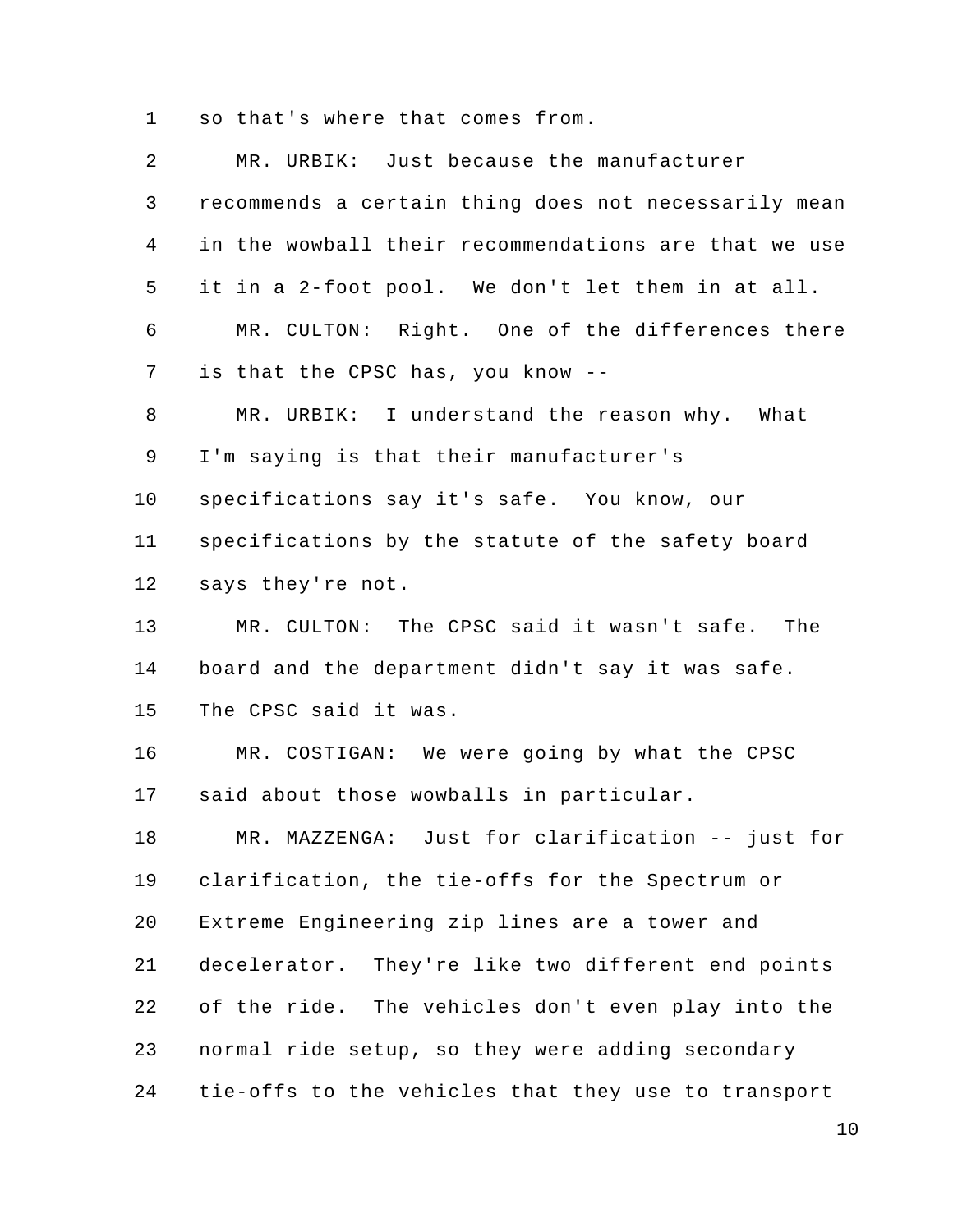1 the ride.

2 MR. CULTON: That's right.

3 4 5 6 7 8 9 10 11 12 13 14 15 16 17 18 19 20 MR. MAZZENGA: That was the understanding we derived during our discussions. MR. CULTON: Which is actually above and beyond what the manufacturer orders. MR. MAZZENGA: So they were using two tie-off points versus a single tie-off point the manufacturer had recommended and they were concerned with the fact that the board had -- or the rules had prohibited them from utilizing the secondary tie-off, so they wanted to be more safe, and we were prohibiting them through our rules, and then we explained that we had relaxed that portion of the rules to allow for the secondary tie-off. But I think our intent when we had prohibited tie-offs to motor vehicles was that we were wanting to prohibit tie-offs to a bumper - okay, the primary tie-offs to a motor vehicle bumper that we were concerned there were some models of

21 22 mobile zip-lines that were implemented that's sort of a cable termination.

23 24 CHAIRMAN KIRSCHNER: Was there also an issue with respect to tying off a vehicle that doesn't provide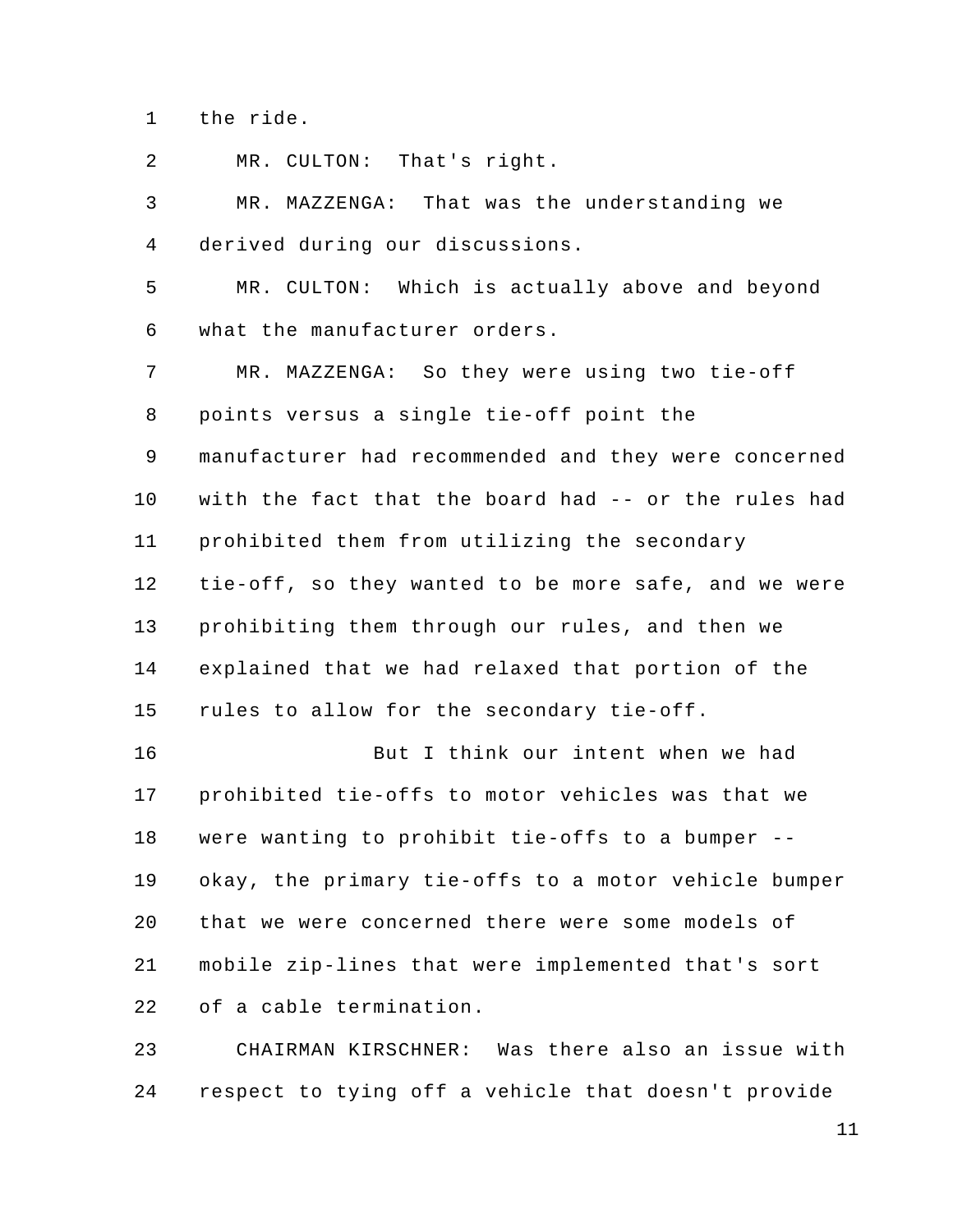1 2 for stirring up base movement in terms of the vehicle, so it's like --

3 MR. MAZZENGA: Correct.

4 CHAIRMAN KIRSCHNER: -- shifting?

5 MAZZENGA: Agreed.

6 7 8 9 10 11 12 MR. CULTON: And that goes back to the weight class of the vehicle, and it definitely has to be enough weight behind it to support as a tie-off point. That's what we were pointing out originally is that just because you say the word "vehicle," it doesn't necessarily mean that it meets the proper weight class to support it.

13 14 15 CHAIRMAN KIRSCHNER: Was there a concern about a tip hazard of the vehicles with the tension lines if there wasn't proper outrigging?

16 17 18 19 20 21 MR. MAZZENGA: There were several concerns. One was movement of the vehicle, sturdiness of the anchor point, and structural, you know, load-bearing capacity of it, and the other concern was related to tension in the line that's tied into whether the vehicle moves or not.

22 23 24 In the case of Spectrum -- I'm sorry -- in the case of the Extreme Engineering unit, the line has got -- there are devices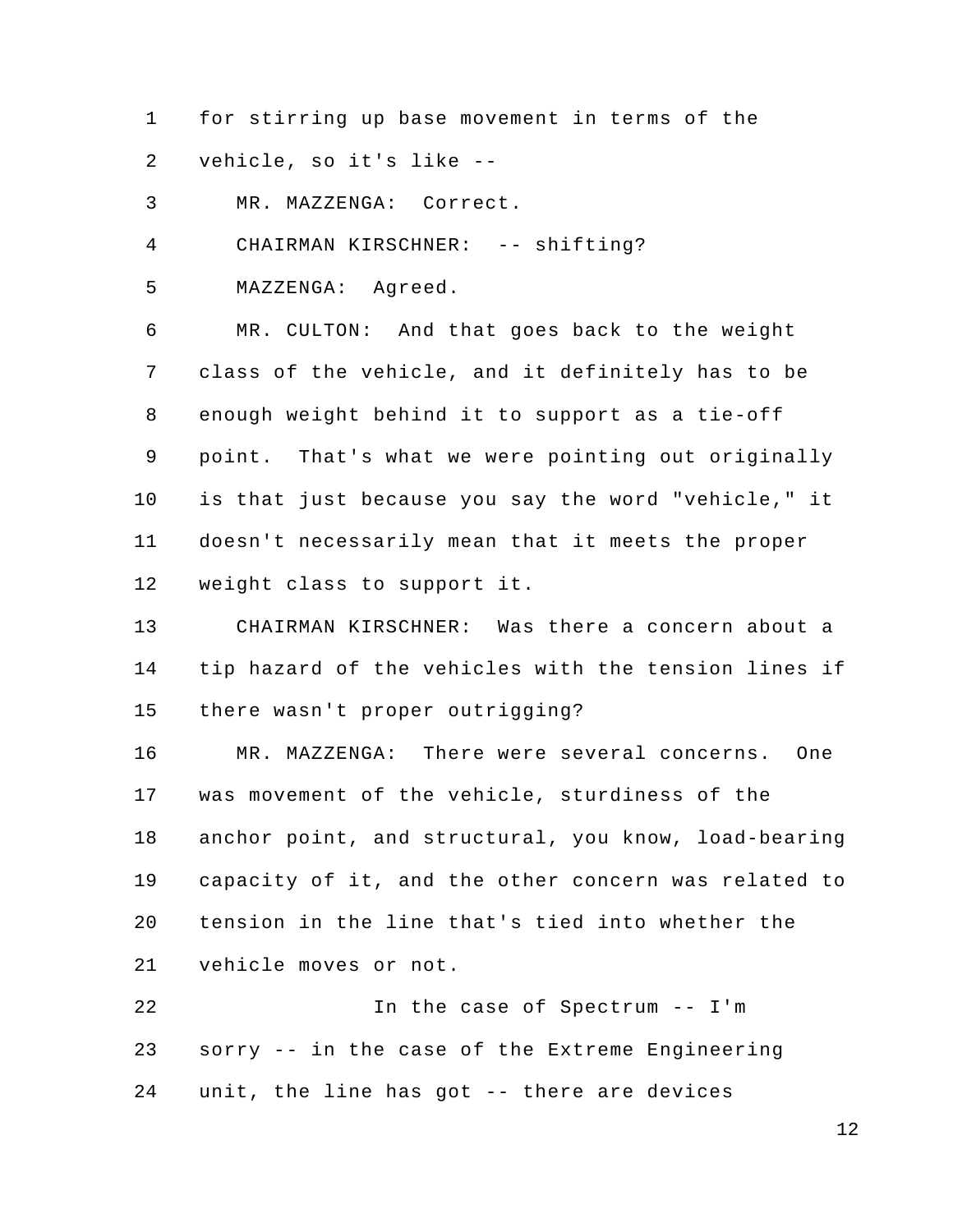1 2 3 incorporated in the mechanism to maintain tension, and we went through that in detail. We looked at photographs.

4 MR. CULTON: Yes.

5 6 7 MR. URBIK: What if the manufacturer's specs are silent on the issue of how much weight the vehicle tie-up points would be?

8 9 10 11 12 13 14 MR. CULTON: If it was silent on the weight? MR. URBIK: Yes, if it didn't specify a specific feet, for every 50 feet, you have got a thousand pounds or something like that, if it's silent on that, how do we address it if we use an 8,000 or 6,000 pound pickup truck to secure it as opposed to a 28,000 pound vehicle?

15 16 17 MR. CULTON: Well, let me answer it this way. In the two mobile zip-line cases that we have seen so far, the manufacturer actually addresses it, but

18 your question is if it doesn't --

19 MR. URBIK: Yes.

20 21 MR. CULTON: -- if it's totally silent on it? MR. URBIK: Uh-huh.

22 23 24 MR. CULTON: I guess my question, going back, would be what is  $-$  it's a hypothetical, but  $-$ MR. URBIK: Right.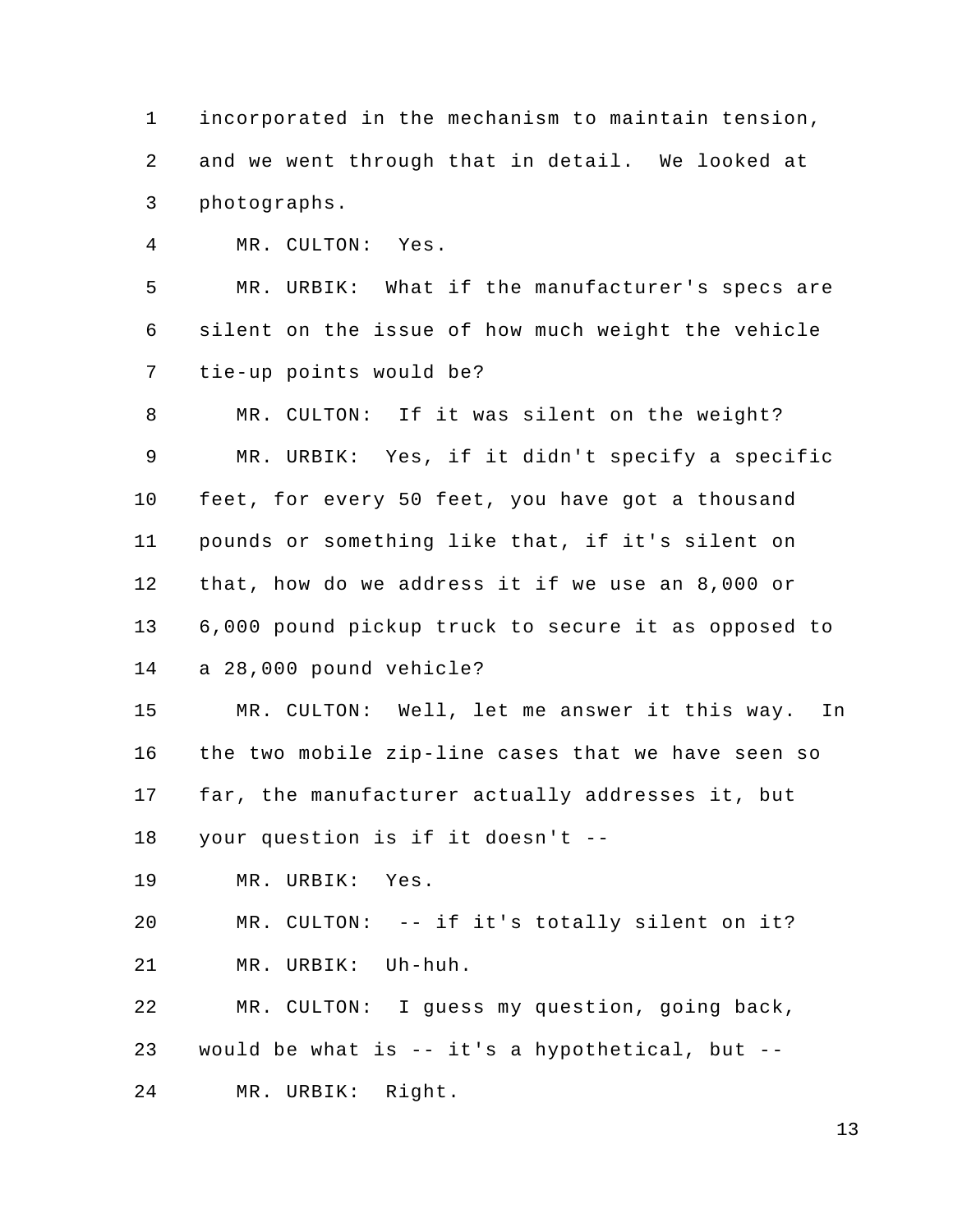1 2 3 4 5 6 7 8 9 10 11 12 13 14 15 16 17 18 19 20 21 22 23 24 MR. CULTON: -- what does it say it could tie it to? You are saying it's just any vehicle whatsoever? MR. URBIK: Yes. MR. CULTON: Like a car? MR. URBIK: Like a structure, attach it to your -- I don't know -- your trailer hitch or whatever by way of this device that attaches to the trailer hitch and it's silent on the weight of the vehicle. MR. CULTON: We haven't come across that, but, speaking hypothetically -- MR. URBIK: You don't see too many manufacturers though. And if these things are, as Bill said, extremely profitable, then I think we might see more manufacturers coming in. MR. CULTON: That's something that the manufacturer definitely would have to address. MR. URBIK: Any responsible manufacturer would address it, but some of the manufacturers may not be on this side of the equator. Can we add some language in there not to be less than a certain weight that perhaps - mobile zip-line how long is it going to be?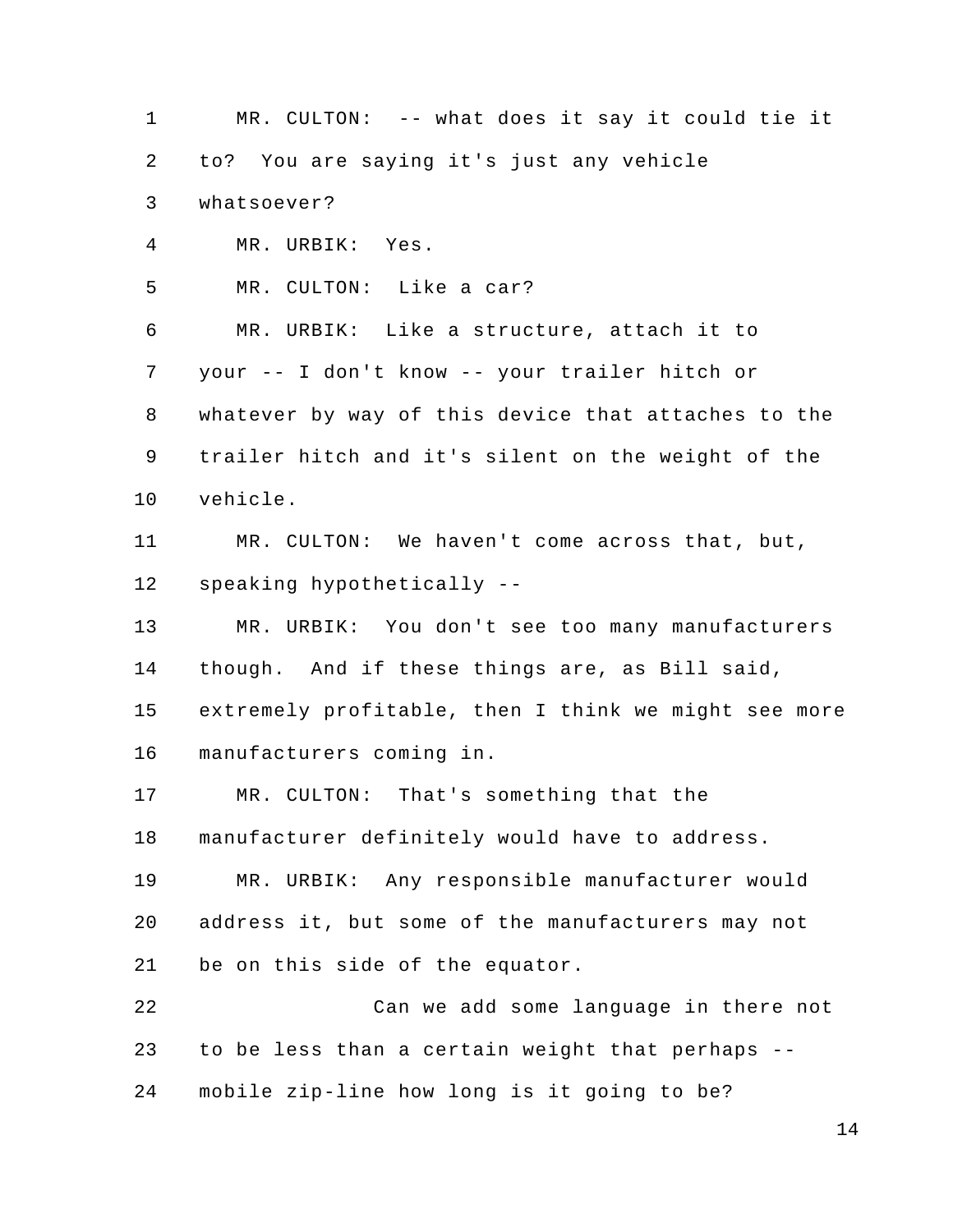1 MR. CULTON: 250 feet I think is the longest.

2 MR. URBIK: 250?

3 MR. CULTON: 250 feet. No.

4 5 6 7 8 9 10 11 12 13 MR. COSTIGAN: The one at the fair was how long? MR. CULTON: Was less than the length of a football field, so, you know, not very long, so less than -- about 300 feet I would say maximum. MR. URBIK: Three hundred feet, and that being one heck of a lever when you get in the middle of that thing. I would think there would be some calculation that an engineer would come up with and say what the minimum weight would be for a 300-foot line.

14 15 MR. CULTON: That would have to come from the manufacturer.

16 17 MR. URBIK: That would come from the manufacturer and not from us as a requirement.

18 MR. CULTON: Right.

19 MR. MAZZENGA: Tony, I think we addressed the

20 point. I think we did in A roman numeral -- or A7.

21 CHAIRMAN KIRSCHNER: Which page?

22 23 MR. CULTON: I put a page number. You must have your copy.

24 MR. MAZZENGA: I must have my copy.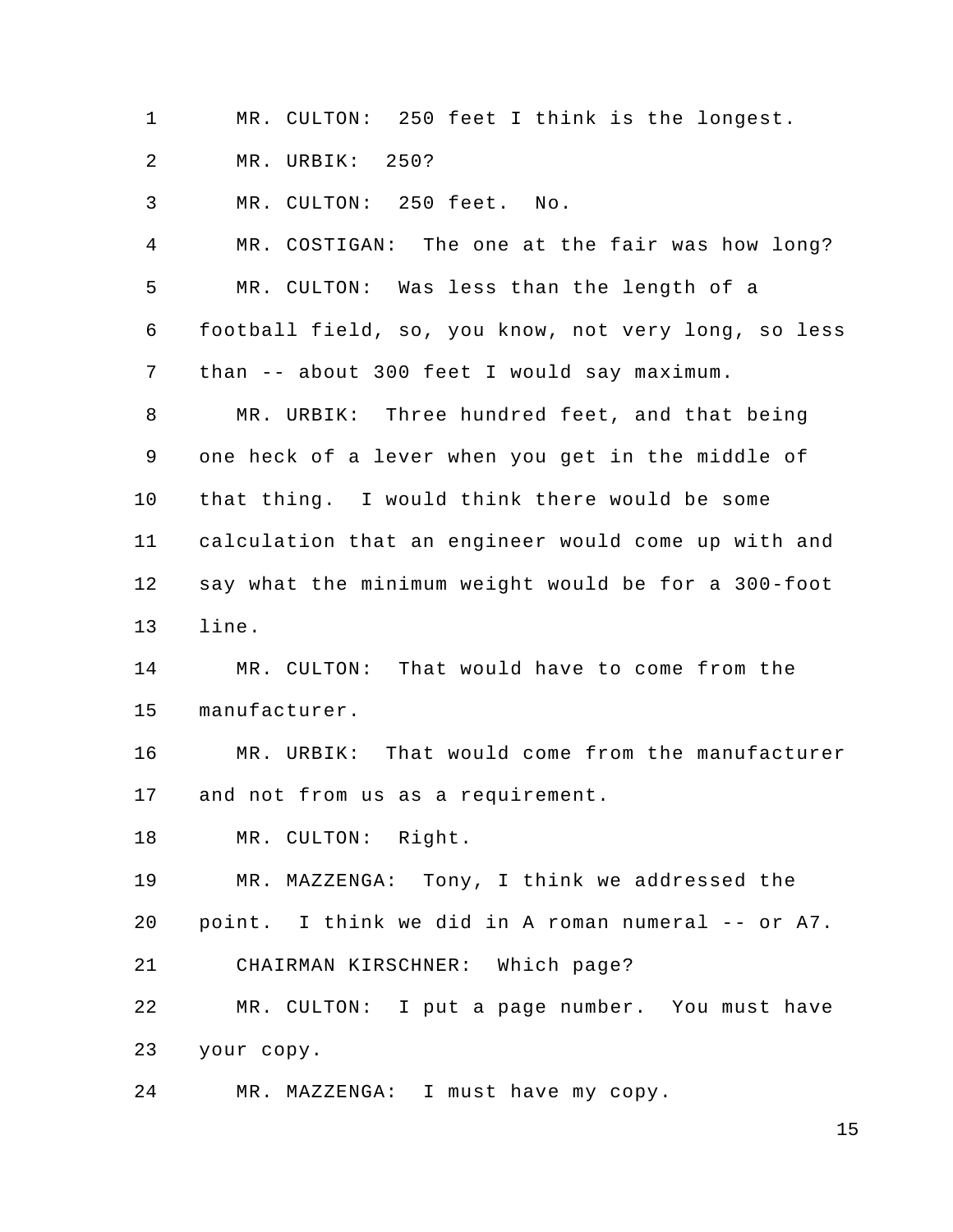1 MR. CULTON: A7?

2 3 MR. MAZZENGA: Yes. It's under -- it's related to the report.

4 MR. COSTIGAN: It's Page 11.

5 MR. MAZZENGA: Well, it reads here that

6 7 8 9 "Anchoring foundation analysis for mobile zip-lines shall consider the load path through the anchor attachment point and identify loading through all components, including an identified fixed

10 foundation.

11 12 13 14 15 16 17 18 19 Vehicle frames or other frames can be used as fixed foundations providing a verifiable loading analysis as submitted," and then it said that "Alternate qualification consisting of a statement by the vehicle manufacturer concerning anchor attachment points and loading suitable for vehicle is acceptable, so we are putting that in as a requirement. How well they meet that requirement, we can't say.

20 MR. URBIK: Sure.

21 22 23 24 MR. CULTON: Now the thing that our inspectors will be checking on-site is to make sure that they have that information and that their truck, or car, or whatever they have, meets the weight requirements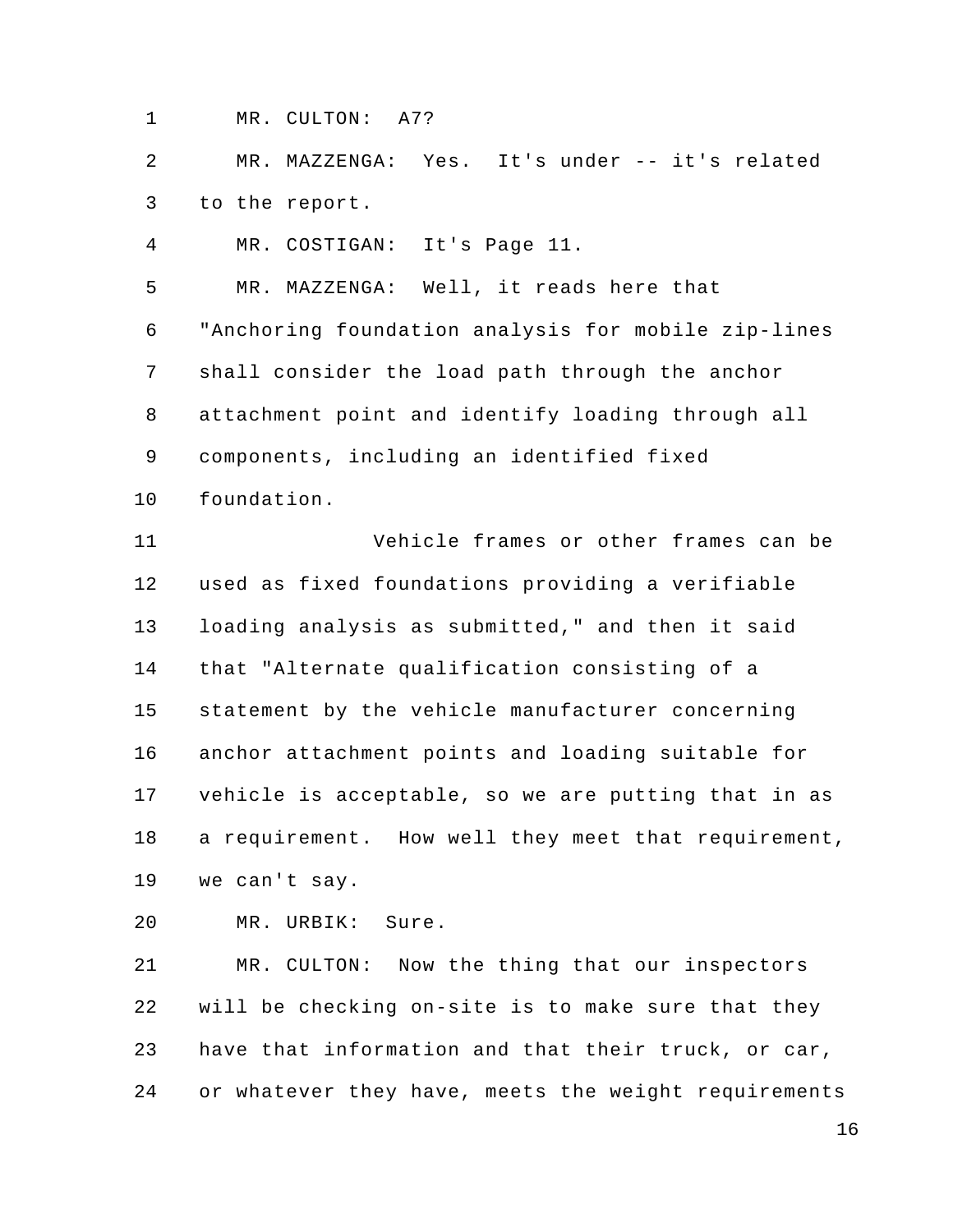1 2 3 4 5 6 7 8 9 10 11 12 13 14 15 16 17 18 19 20 21 22 23 24 that they're looking for, so we are checking to make sure that they're complying. We're not going to do the calculations. MR. URBIK: That makes sense. MR. CULTON: I think that's the answer to your question. I don't think I was understanding at first. Okay. Anybody else have any other questions? MR. URBIK: Any other written or oral communications from anybody else, other than the people at the public hearing? MR. CULTON: No. No. MR. URBIK: And the two guys that showed up at the public hearing are comfortable now with the language that we're using as far as their operations are concerned. MR. CULTON: Well, that was part of their concern was that they felt like a lot of the way the rules are written it kind of lumps mobile and fixed units together, and so their comment is to just consider maybe separating it, and nothing has been rewritten, so to speak, since their other comments. These are the other things to consider.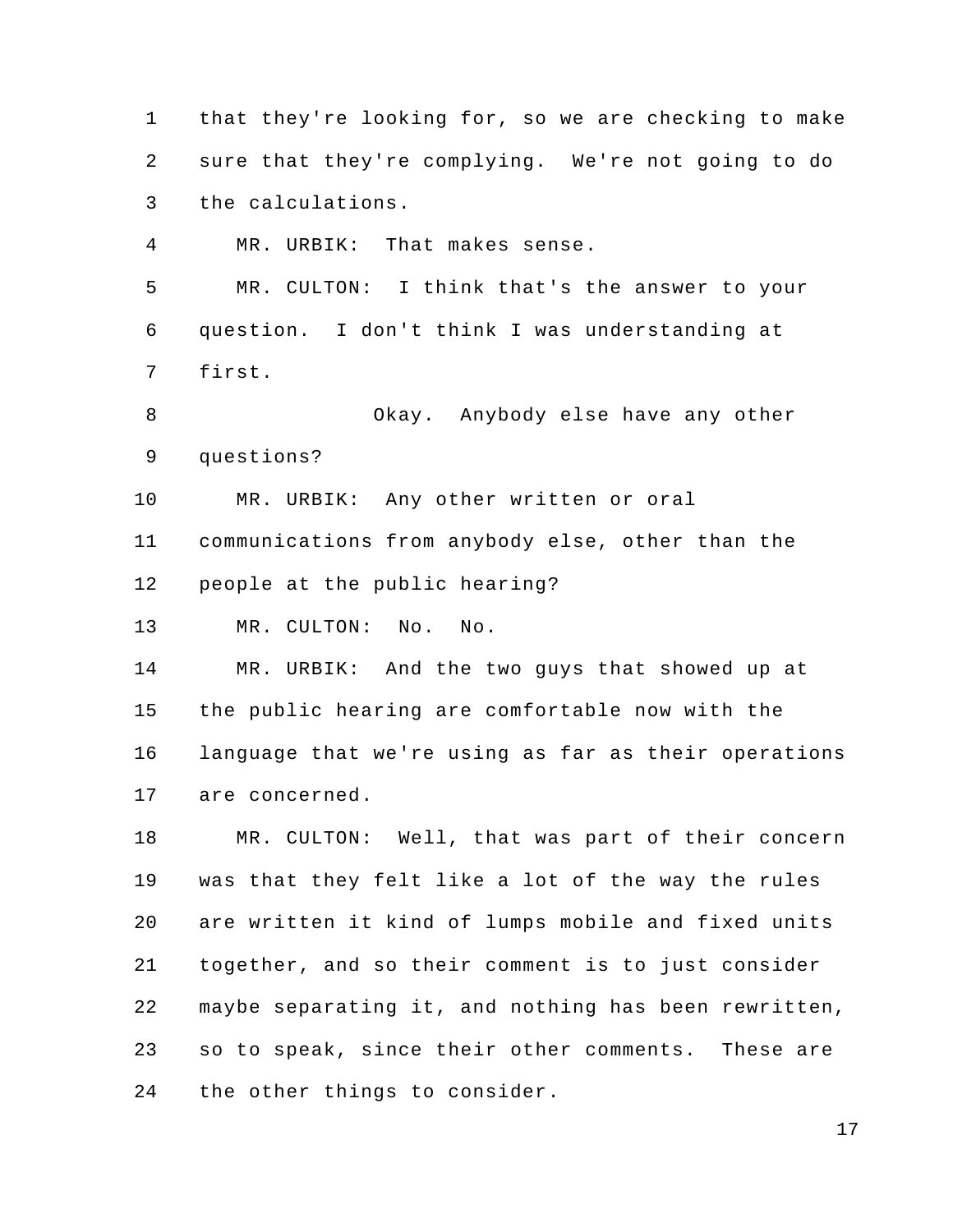1 2 3 MR. URBIK: I guess, since we addressed the vehicle issue, that seemed to be a big issue with them.

4 5 6 7 8 9 10 11 12 What other issues did they have with the way that the rules are currently written? MR. CULTON: So one of their specific points was in the language here right on the same page, Page 11, this would be Part 1(b), where it calls out "An inspection by a third-party inspector shall be conducted annually. An engineering evaluation shall be conducted each time a major component is modified."

13 14 15 16 17 18 19 20 21 22 23 You'll find in the meeting minutes --I think it was Dave Ebner stated his biggest difference is that a third-party inspector -- and I think it was our intent in mind was to have this for fixed parts, because through our research, and to do a thorough inspection of a fixed course, and, you know, some qualified person to do miles of zip-line growth would take days, you know, three or four days to do a really good significant job of it, and, you know, there's also platforms and all other kinds of things that go on at a fixed course.

24 At one of the mobile units, you know,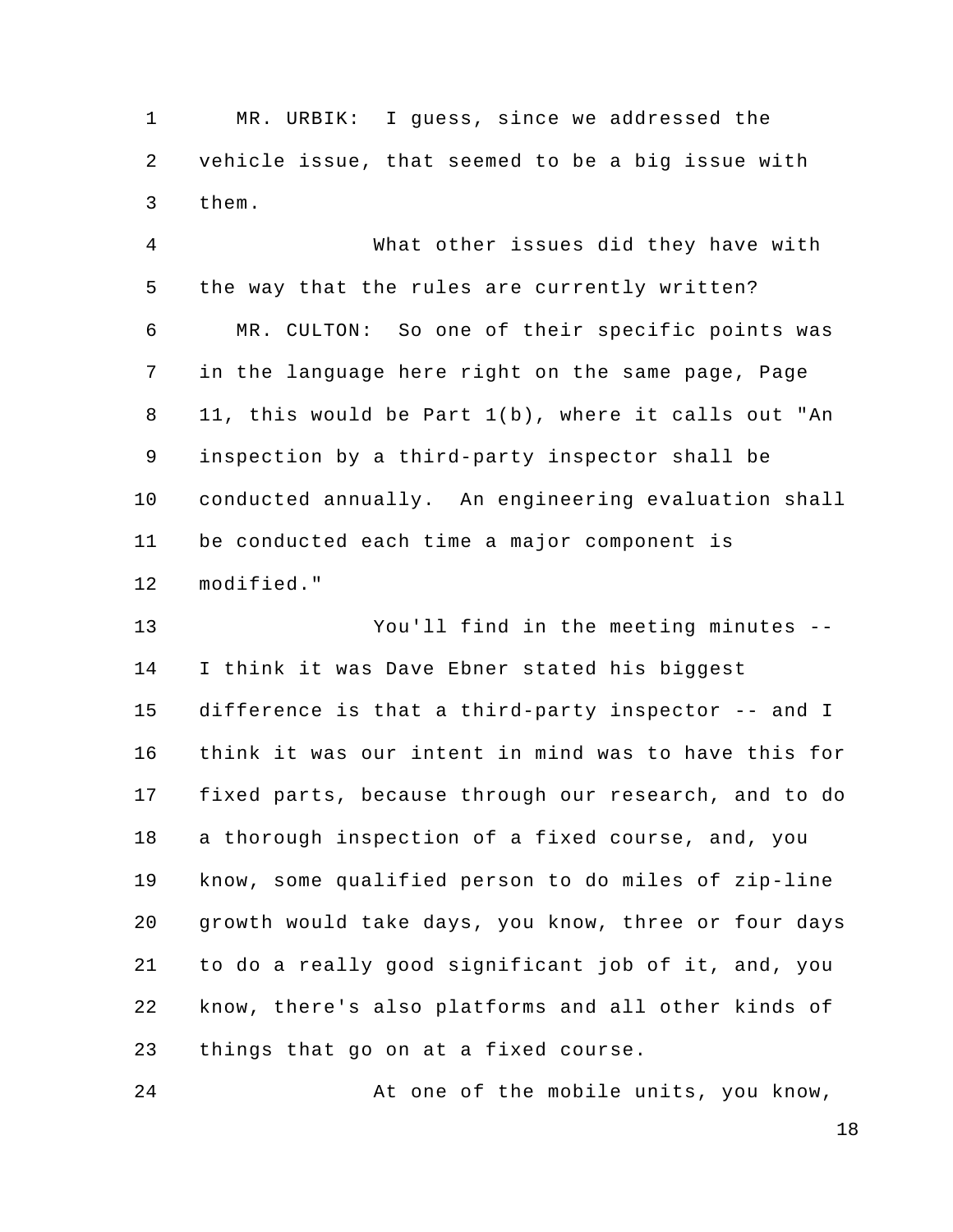1 2 3 4 5 6 7 8 9 10 11 12 13 14 15 16 17 18 19 20 21 22 23 24 the manufacturer requires them to keep up with - not the fixed course it doesn't, but the manufacturer requiring them to do annual five year, 10 year, and everyday maintenance on mobile units, one of which is every year, that at least we found so far on all of the people that make mobile units, they're suppose to replace their cables every year whether you have one person zip on it or if you have a lot, and at a minimum it has to be replaced in one year. So, you know, that's one of the biggest requirements right there as far as inspection, and his point was that the manufacturer is making me replace my harnesses and the wire rope, and all these things. I have to do these maintenance issues every year. I had a third-party inspector come in. It was their feeling that it's kind of an added cost that maybe doesn't quite apply to a mobile unit as say a fixed operation where they have miles of cable. Honestly, I think -- and, Angelo, you can correct me, but I think, as far as the third-party inspection, I think our intent was to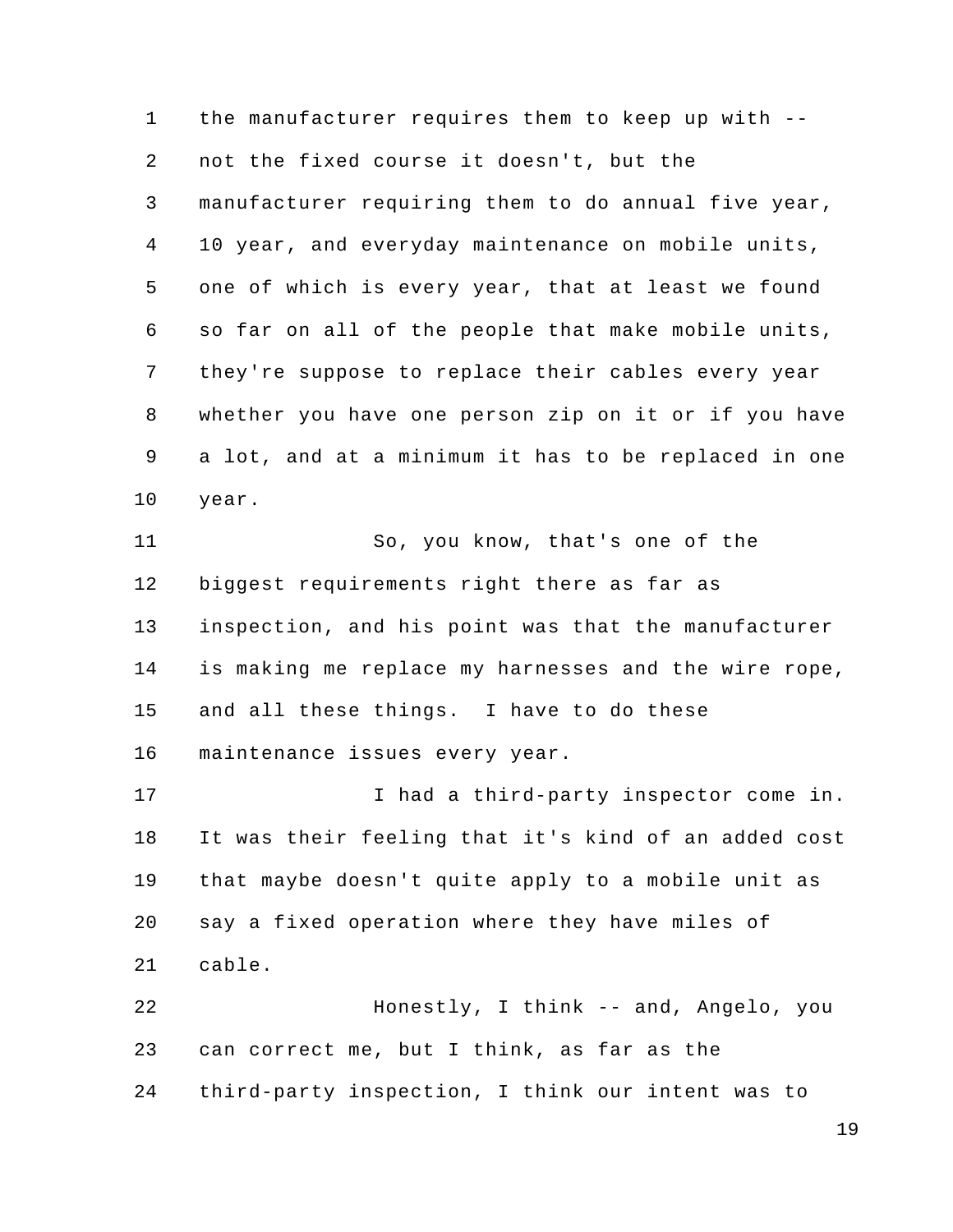1 2 3 4 5 6 7 8 9 10 11 12 13 14 15 16 17 18 19 20 21 22 23 24 have it for fixed courses, and not mobile, and to me that was one of the biggest points there, because it's an added cost that they may not have to have. And, Tony, you might be able to add to this, too. It was our understanding through some of our research at our fixed sites that we talked to that, at a minimum, they had to have a third-party inspection no matter what state they're working in in order to get insurance at a fixed site. MR. URBIK: No. MR. CULTON: It's not? It's not a requirement? MR. URBIK: No, it's not a requirement. MR. CULTON: At least not for Door (sic). MR. URBIK: Well, I work for a lot of insurance companies. It becomes an underwriting issue, not a requirement issue. A given insurer may say unless we have a certified engineer inspect it, then I'm not writing it. After we send our people out and they view what it is and make recommendations, and if you don't follow the insurance company's recommendations, you get cancelled. So from that standpoint that may be a recommendation that they require in order for that particular insurer to stay on the risk, other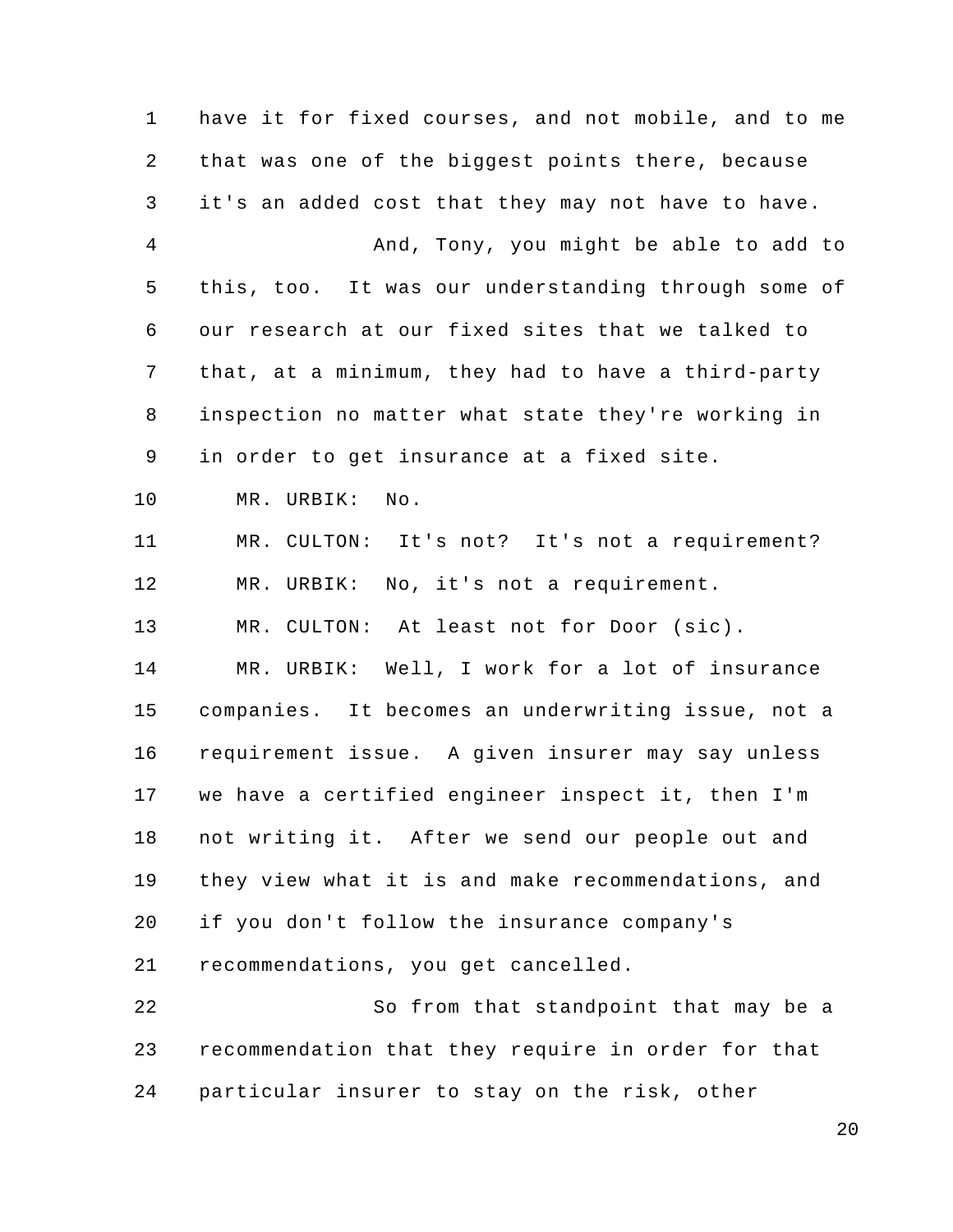1 insurers may not.

2 3 4 5 6 7 8 9 10 11 12 13 14 15 16 17 18 19 20 21 22 23 24 MR. URBIK: It's not universal. MR. CULTON: Okay. I know that three of the folks that we talked to said that they were required to have a third party or an annual inspection each year in order to get their insurance reviewed, at least that's what they told us. MR. URBIK: I'm not sure on a mobile operation. MR. CULTON: These are fixed. MR. URBIK: Fixed operation probably so. MR. CULTON: Yes. MR. URBIK: That would be something the insurance company would insist on that their inspectors are doing. MR. CULTON: The mobile is completely different. These are the fixed operators we are talking to. MR. URBIK: So are you suggesting, Ryan, that we should maybe modify that to exempt mobile operations? MR. CULTON: Well, I think there's two things that we could consider. I think, going back through the definitions, we would probably have to add definitions that there is a -- call it whatever you want -- mobile zip-line unit or a mobile zip-line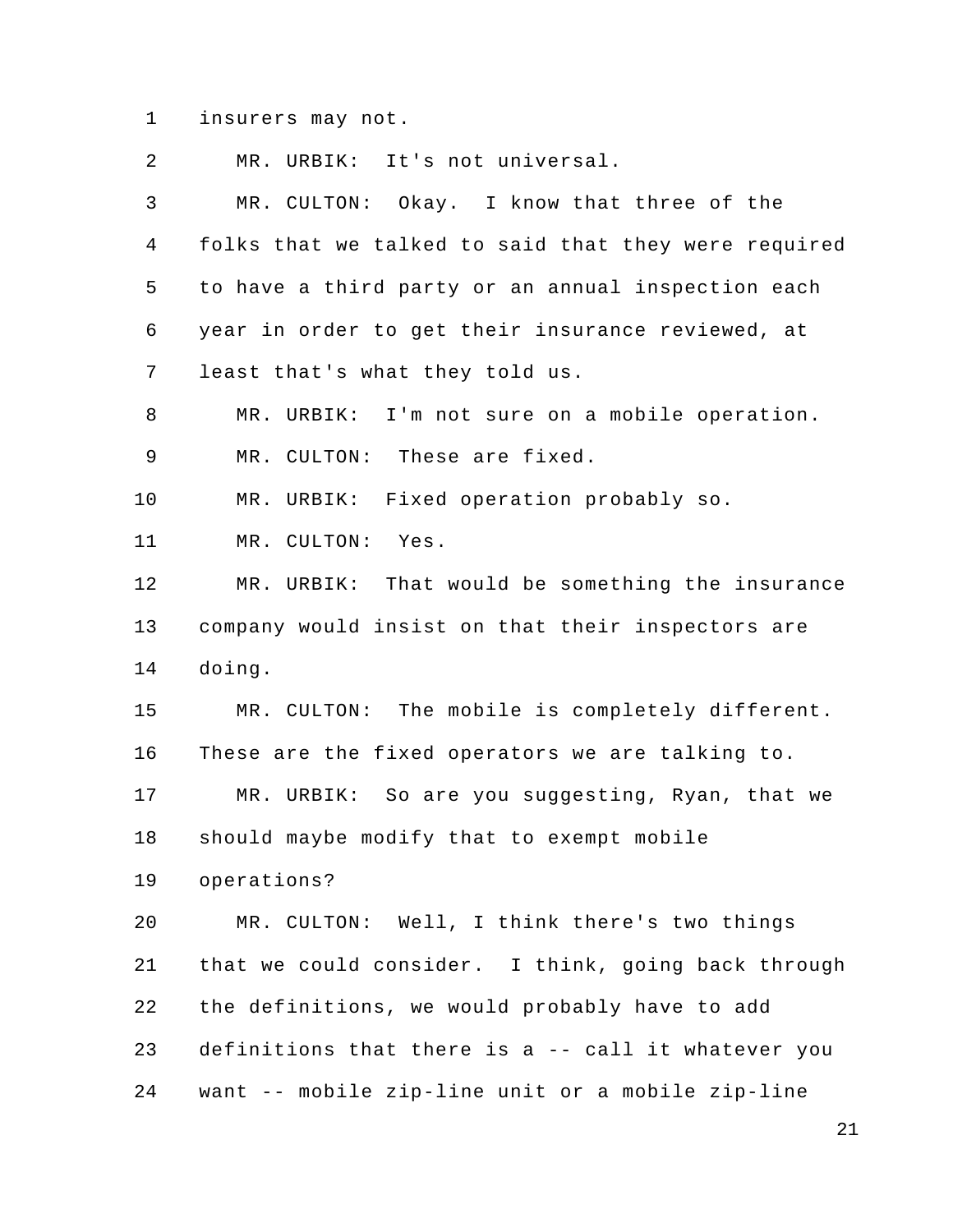1 element and then a fixed zip-line.

| 2            | I think we first have to define that                 |
|--------------|------------------------------------------------------|
| $\mathsf{3}$ | in the rules and then go back through these drafted  |
| 4            | rules and either at certain points, you know, say,   |
| 5            | well, this applies to mobile sites or -- sorry --    |
| 6            | this applies to mobile units or this applies to      |
| 7            | fixed sites. It's one thing -- I guess I'm not       |
| 8            | suggesting anything. I think it's one thing to       |
| 9            | consider doing.                                      |
| 10           | MR. MAZZENGA: I have a comment.                      |
| 11           | MR. CULTON: Yes.                                     |
| 12           | MR. MAZZENGA: I think that Mr. Ray and Mr. Ebner     |
| 13           | indicated that they changed out their cable          |
| 14           | annually. They changed out their cable annually and  |
| 15           | they had a concern over what it was exactly that was |
| 16           | to be inspected, and we had a discussion and         |
| 17           | indicated that the guidance would come from their    |
| 18           | owner's manual -- operator and maintenance manual,   |
| 19           | then I think that -- I have to check the notes, but  |
| 20           | I think they asked a question related to whether the |
| 21           | manufacturer could be a third-party inspector.       |
| 22           | MR. CULTON: Yes. And I think we -- I have to         |
| 23           | look up in the meeting minutes, but I think we said  |
| 24           | no, just by definition, that wasn't a third-party    |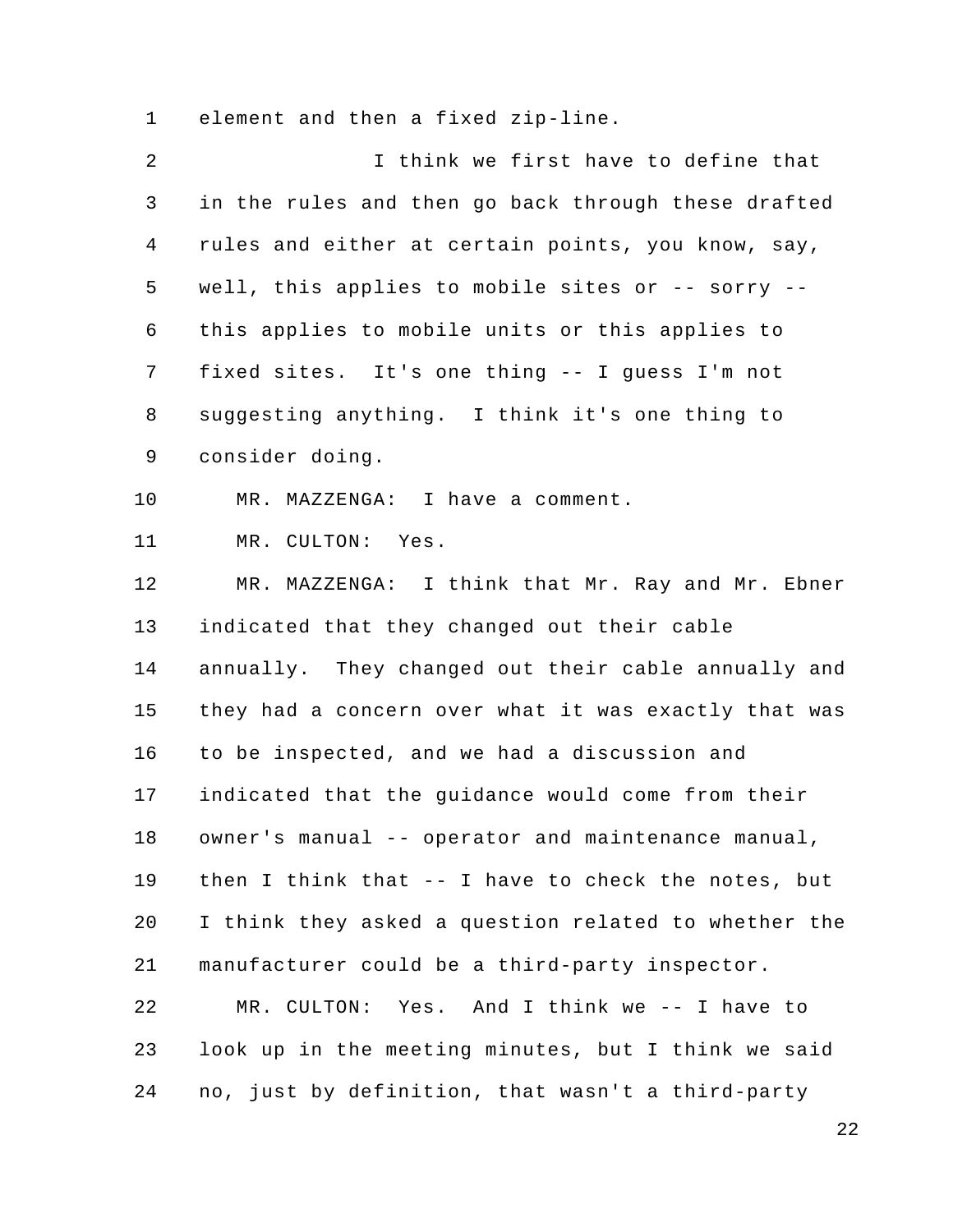1 2 3 4 5 6 7 8 9 10 11 12 13 14 15 16 17 18 19 20 21 22 23 24 independent inspector, and -- I'm sorry. To be clear in our definitions in these rules, it says - let me look it up here. This is Page 10. "Third-party inspector means a qualified person not directly employed by the organization, original equipment manufacturer or vendor, and not offering other services to the organization who is qualified either via ACCT accreditation, NARSO, PRCA, or an approved equal to provide zip-line inspections." So where it says "not offering services of a vendor" that precludes there, and that would disqualify the manufacturer. (Whereupon, Mr. Willis left the room.) Yes. Dave Ebner pointed out this section, "inspection by a third-party inspector shall be conducted annually," and then he asked exactly what they would be inspecting. I think he did ask -- it's actually later, Angelo, where if he asked -- later in the minutes where he asked if the vendor could be the third-party inspector, but I would have to read through it again to find it exactly. I think that's a side track. Did that answer your question?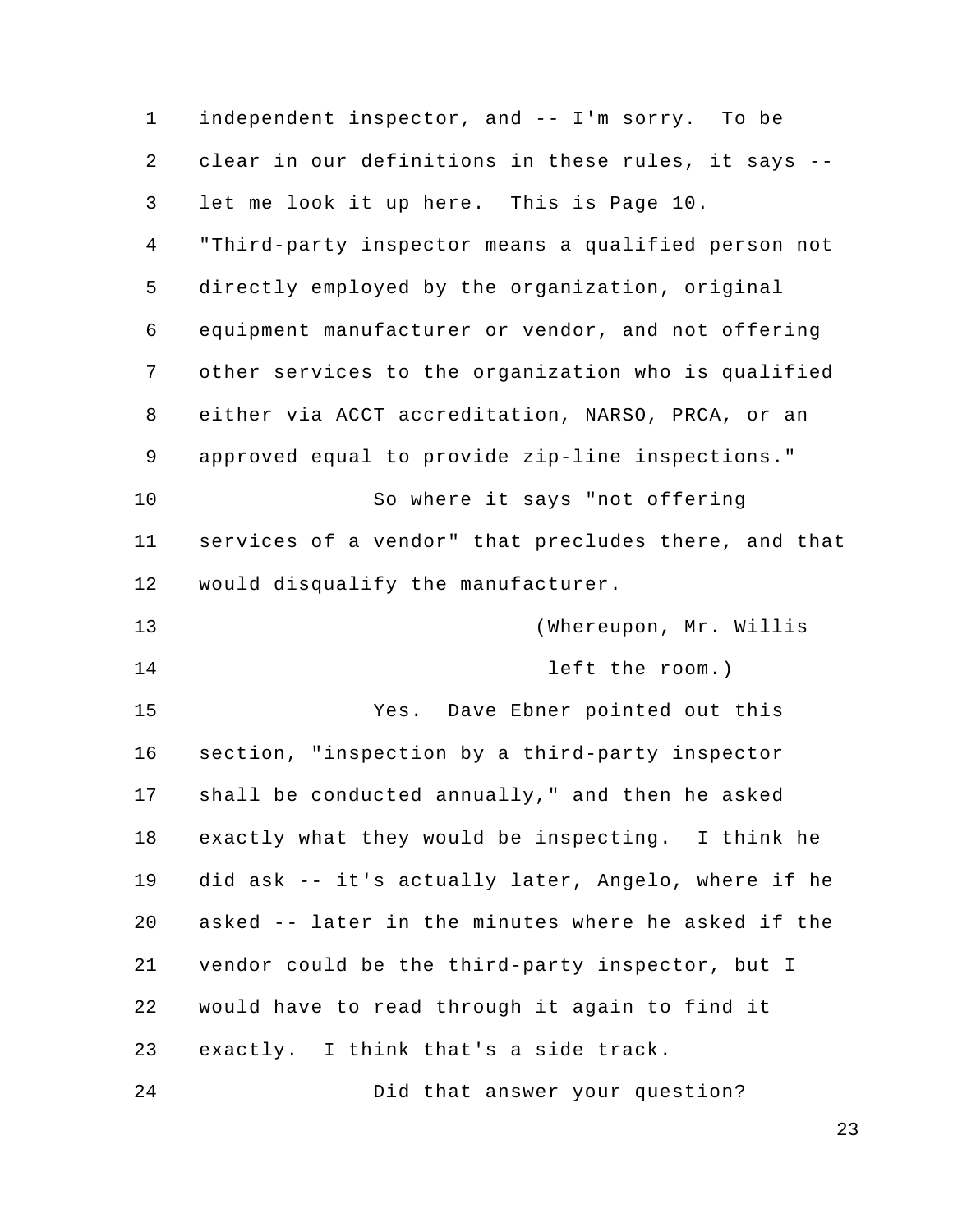1 MR. URBIK: Yes.

| 2              | MR. CULTON: So, just to be clear though, I           |
|----------------|------------------------------------------------------|
| 3              | haven't rewritten anything since the public hearing  |
| $\overline{4}$ | until now, because the way the Procedures Act reads, |
| 5              | we are actually suppose to take the public comments  |
| 6              | to the board and consider them without knowing what  |
| 7              | action should be taken and we didn't want to have    |
| 8              | any wasted effort, so it's actually more of a        |
| 9              | discretionary item than action taken.                |
| 10             | (Whereupon, Mr. Willis                               |
| 11             | returned.)                                           |
| 12             | So if you want to consider those, I                  |
| 13             | can go back.                                         |
| 14             | CHAIRMAN KIRSCHNER: My suggestion is perhaps a       |
| 15             | motion for Ryan to take the public comments into     |
| 16             | consideration and in your best judgment either       |
| 17             | modify or not modify the existing proposal.          |
| 18             | Is it the Board's consent that there<br>MR. CULTON:  |
| 19             | actually are differences between mobile and fixed    |
| 20             | zip-lines? That would be the first question I        |
| 21             | think.                                               |
| 22             | MR. URBIK: Well, are fixed locations required to     |
| 23             | replace cable annually?                              |
| 24             | It depends. It depends on who the<br>MR. CULTON:     |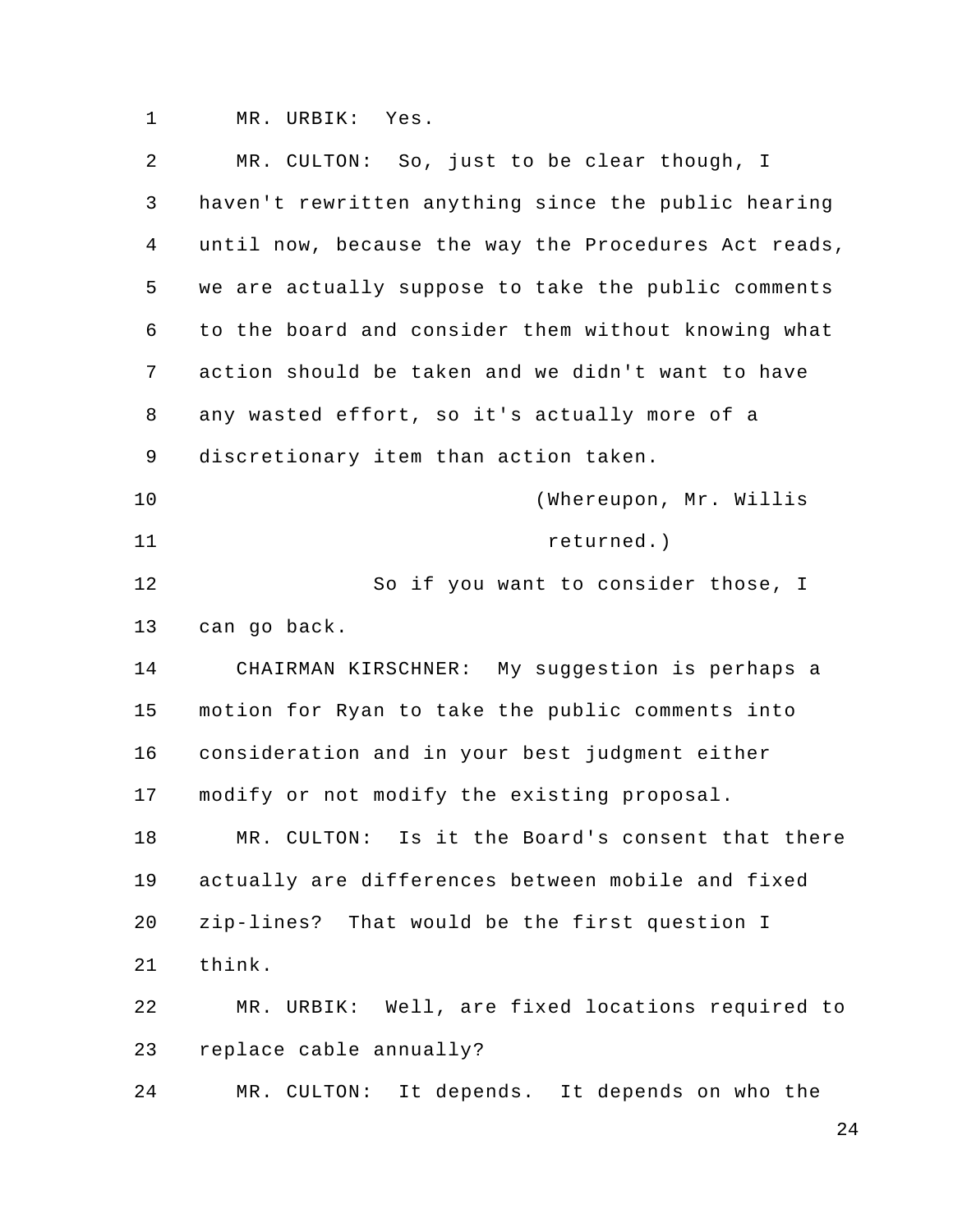1 2 3 4 5 6 7 8 9 10 11 12 manufacturer was and how big a diameter of zip-line rope that they use in their design. Some I think it's so many zips, so many actual zips. Some of them are years. Some of them are running together. I know the one in Grafton to replace them is a minimum of every three years, I believe it is so many thousands, whichever comes first, and it's different from site to site, because some use a heavier gauge cable, like a half-inch diameter, some use smaller, and some of them are bigger, and that would have an affect on the service life of the zip --

13 MR. URBIK: Sure.

14 15 16 MR. CULTON: -- whether it has something to do with that kind of thing, so it's different from site to site.

17 18 19 MR. URBIK: I think by its very essence there's a difference between fixed sites and mobile sites. Just on the face of it, there is.

20 21 22 23 24 So we probably should define each individually and see if everyone is in agreement that perhaps we should take out the third-party inspection annually, because every year they're going to have to get inspected by a third party,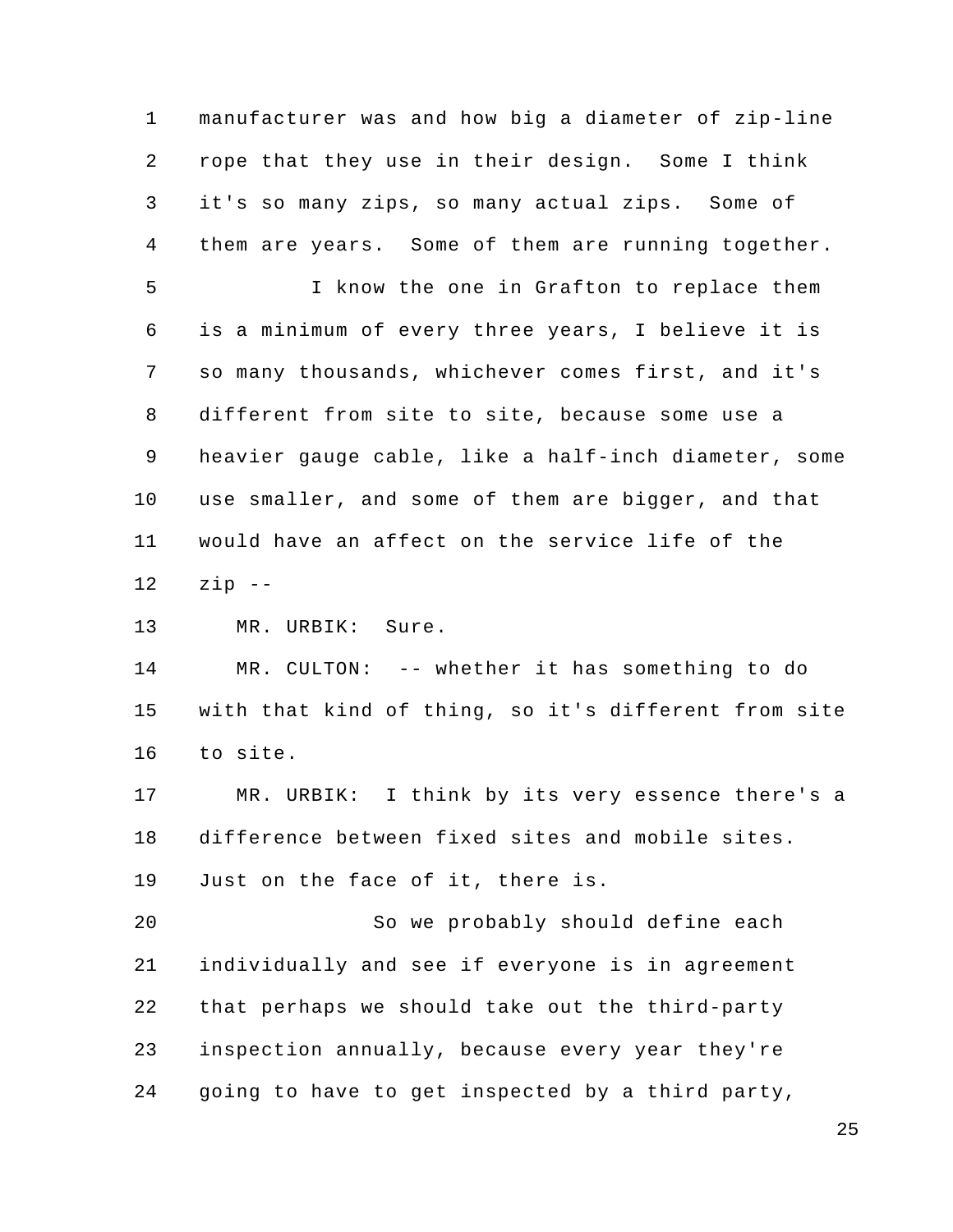1 2 3 4 5 6 7 8 9 10 11 12 13 14 15 16 17 18 19 20 21 22 23 24 because modifying the cable, they might have some new modifications every single year, and I think that is a pretty pricey thing to impose on someone. MR. CULTON: You think that a third-party inspection just for fixed -- MR. URBIK: Just for fixed. MR. CULTON: -- is okay and not for mobile? I just want -- MR. URBIK: Sure. MR. CULTON: -- to make sure. CHAIRMAN KIRSCHNER: And your reason for that is under the current proposal every time you take it down and set it back up requires another -- MR. URBIK: Another inspection. Because how it currently reads is that an engineering evaluation, not just an inspection, but an engineering evaluation be conducted each time a major component is modified. That means annually. MR. MAZZENGA: Excuse me. But changing of a cable is not a modification. It's just a component replacement. MR. URBIK: That's a good point. What would an engineer charge for an inspection such as this? MR. MAZZENGA: ACCT gave us an idea of the rates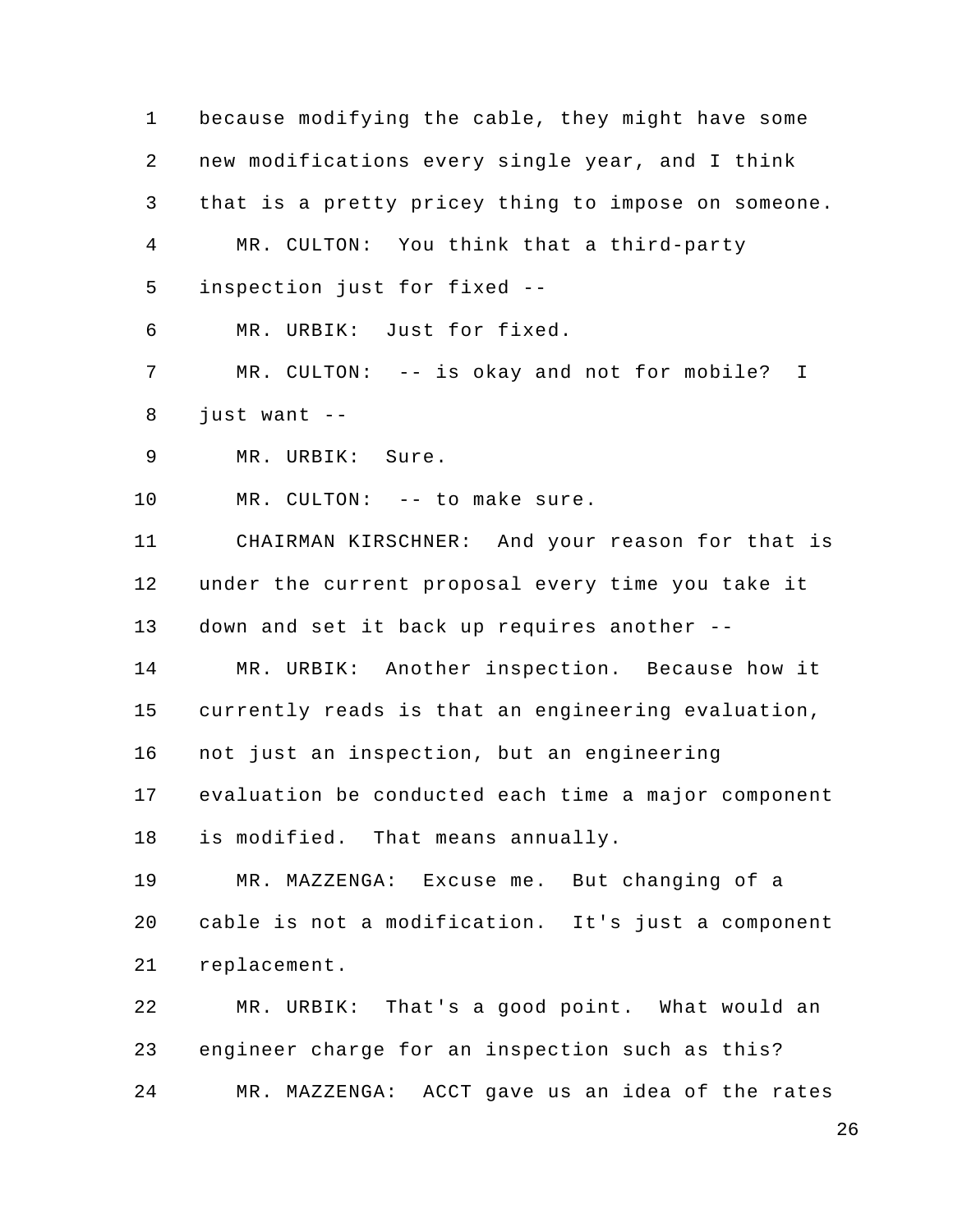1 2 and it was all time-based I thought for a fixed zip-line. It could run into the --

3 MR. URBIK: It would be expensive?

4 5 6 7 MR. MAZZENGA: -- 1000, 2000 range based on the amount of time required, but a mobile zip-line it may be much less, simply the inspection would take much less time.

8 9 10 11 12 MR. CULTON: Yes. You know, as far as the mobile units go and the manuals that I have seen, the changing of the cables is something that can be done actually pretty readily. It's kind of a fast thing for them to do.

13 14 15 16 I would agree that it's probably not a modification at all, because it specifically outlines in most of their manuals that's what they have to do every year.

17 18 MR. URBIK: Do we prohibit them from modifying devices from OEM specs?

19 20 21 22 MR. CULTON: The way the rest of the regulations read any time you do a modification to a ride it has to go through a reinspection by the department. MR. URBIK: Could we prohibit them modifying the

23 ride beyond OEM specifications on both fixed and

24 mobile?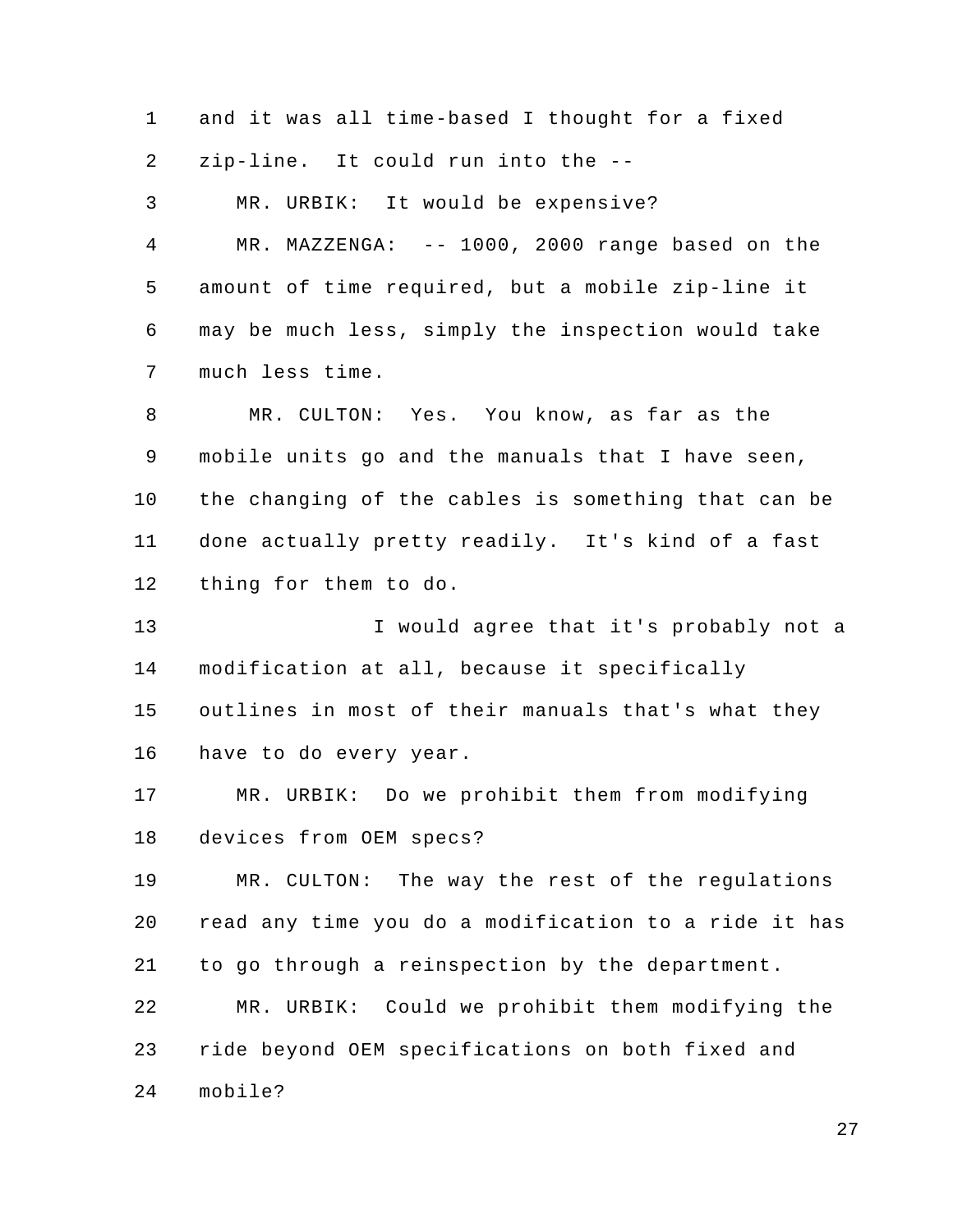1 2 3 4 5 6 7 8 9 10 11 12 13 14 15 16 17 18 19 20 21 22 23 24 So if we're relying on the specifications as set up by the manufacturer and they modify it from those manufacturer's specs, thus invalidating what those specs were written for, at least to some extent, can we prohibit them from doing that or should we? MR. MAZZENGA: If we ask for a new design report, they need to modify the design report if they don't do that. MR. URBIK: Do we define modification? MR. CULTON: We do not define modification. MR. URBIK: We do not? MR. CULTON: The question is who reviews the modification? Is that what you are asking to submit it to us? MR. URBIK: What I'm trying to understand, if I modify it -- from an insurance standpoint, if you build a product, okay, and I buy it and I modify it, okay, I am now the manufacturer and have all the liability as a result of my modification. So if we are relying on the manufacturer's spec, because they spec'd out the stuff, they have engineered it, and now an operator modifies it, okay, can we prohibit them from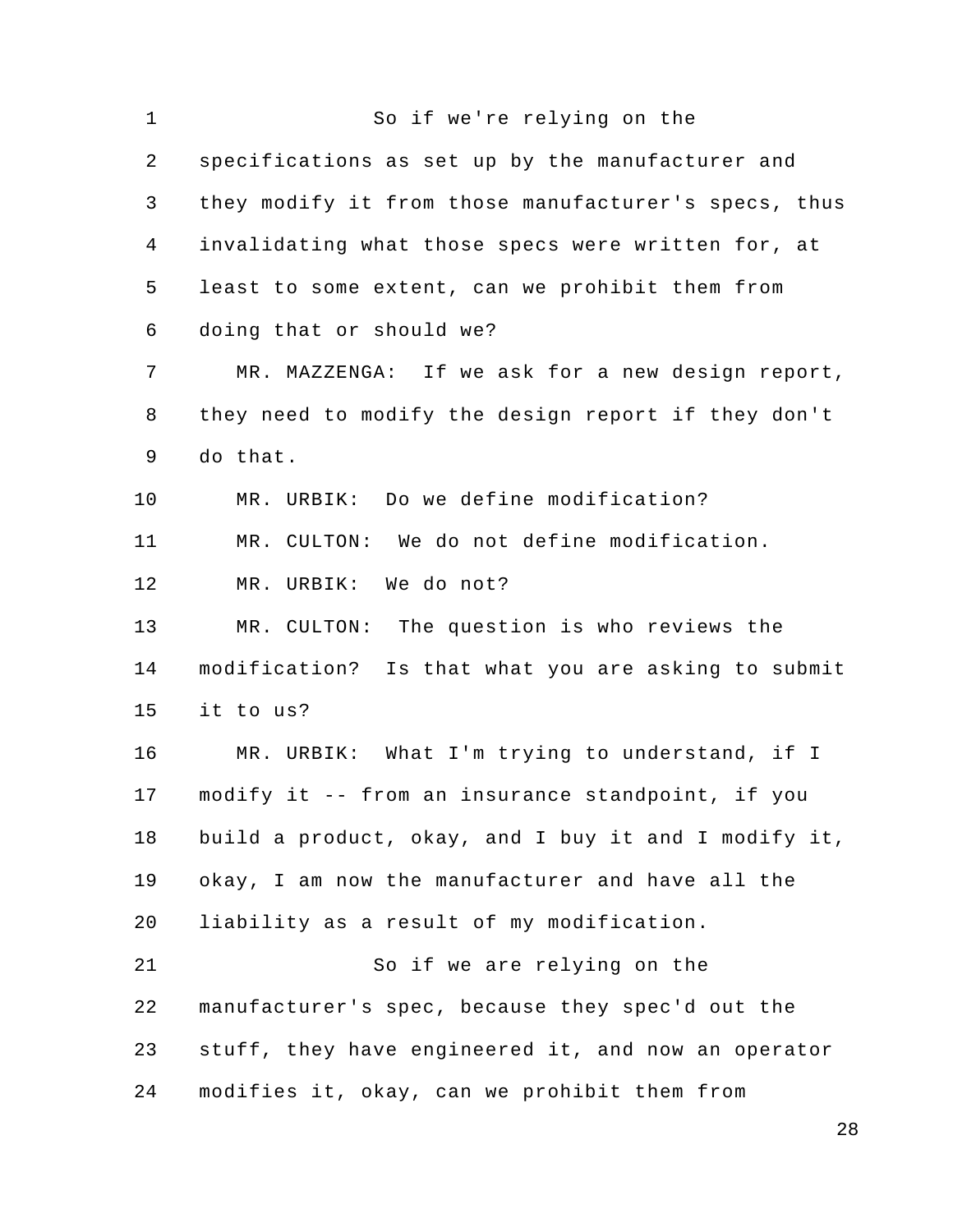1 2 modifying those unless there's an engineering report saying that this, in fact, is --

3 4 5 6 7 8 9 10 11 12 13 14 15 16 17 18 19 20 21 22 23 24 MR. CULTON: Okay. We do address that, but it's the original manufacturer that has -- well, they have to produce a report from a manufacturer or engineer that says this has been redesigned and it's in compliance or there would be an engineering signoff saying we have conducted a report. We have looked at it. We have found that it meets standard engineering practices, and that's something the department would make sure that they have done if they modified their course, but we would not review it. Whoever they had redesign it, that's who should signoff on it. We wouldn't do it, but we would review it to make sure that they did it. MR. URBIK: Perhaps we should define modification. CHAIRMAN KIRSCHNER: The most perceivable modification I thought is a change in the gauge of the wire. MR. MAZZENGA: Exactly. MR. URBIK: Change in the gauge of the wire, change in the tower that's used as a primary anchoring point, changing bolts out that are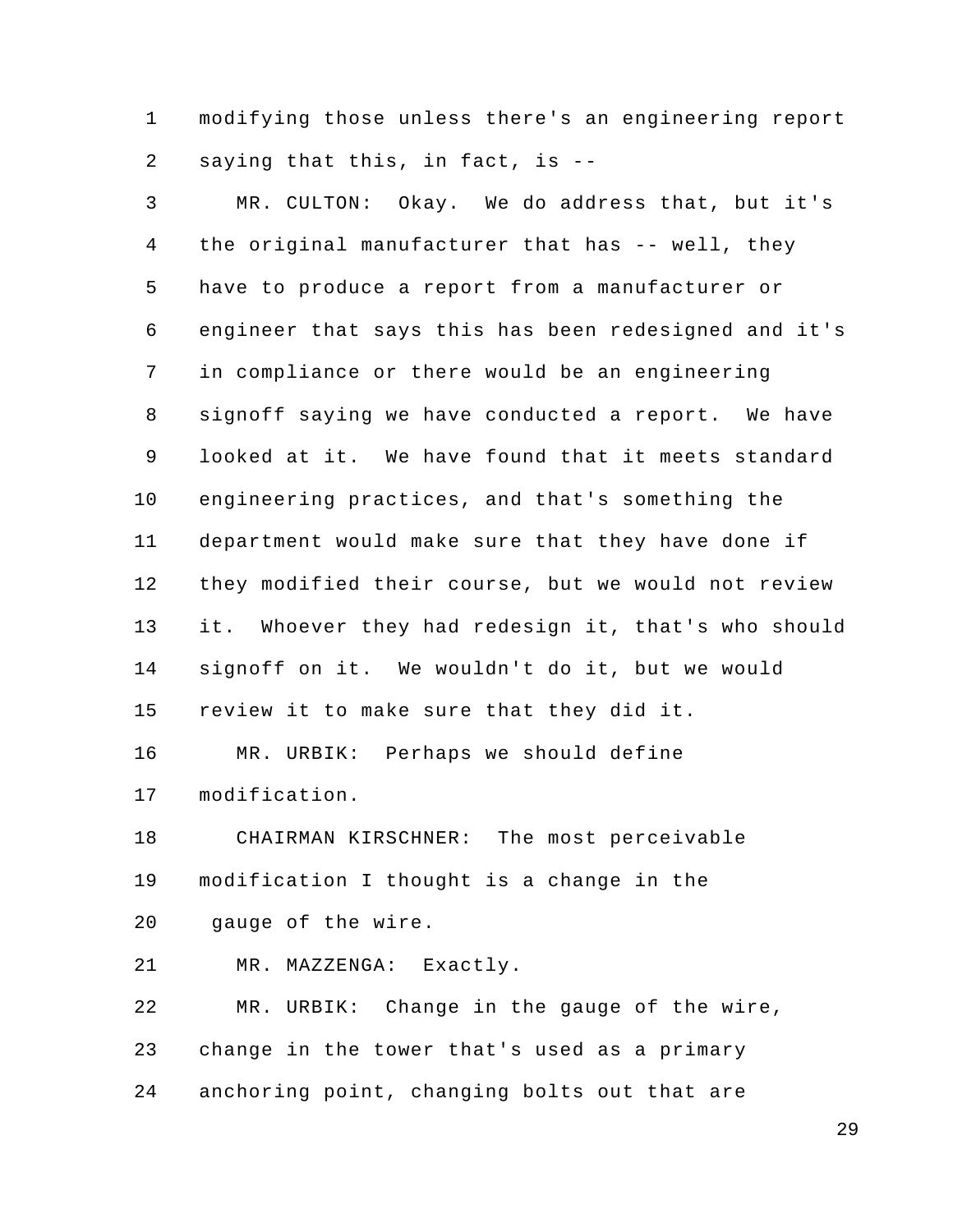1 2 3 case-hardened now and replaced by other bolts that are not case-hardened, that kind of stuff. Is changing a bolt a modification?

4 5 6 7 8 9 MR. CULTON: It may depend upon their manual that they have supplied the owner. It may give them -- again, this is a hypothetical, but it may give them a range of different things that they could do and still fall within the original design specifications for that course.

10 11 12 13 14 15 16 17 18 19 20 MR. URBIK: I've never seen a manual on this kind of stuff, so I'm totally unfamiliar with what perhaps might be in there that would address my concern, but I can see where the manufacturer spec'd out a bolt to go into an anchoring point on a tower and that bolt broke, and I'm at a show, I go to the Ace Hardware and I buy a bolt the same size and replace it, but it's not case-hardened. I don't think the manual would spec out every single solitary bolt, and washer, and lock nut in the entire device.

21 22 23 24 CHAIRMAN KIRSCHNER: Well, Angelo, from an engineering standpoint, we are talking about significant forces from the tension in the wire. Is there a lot of concern about metal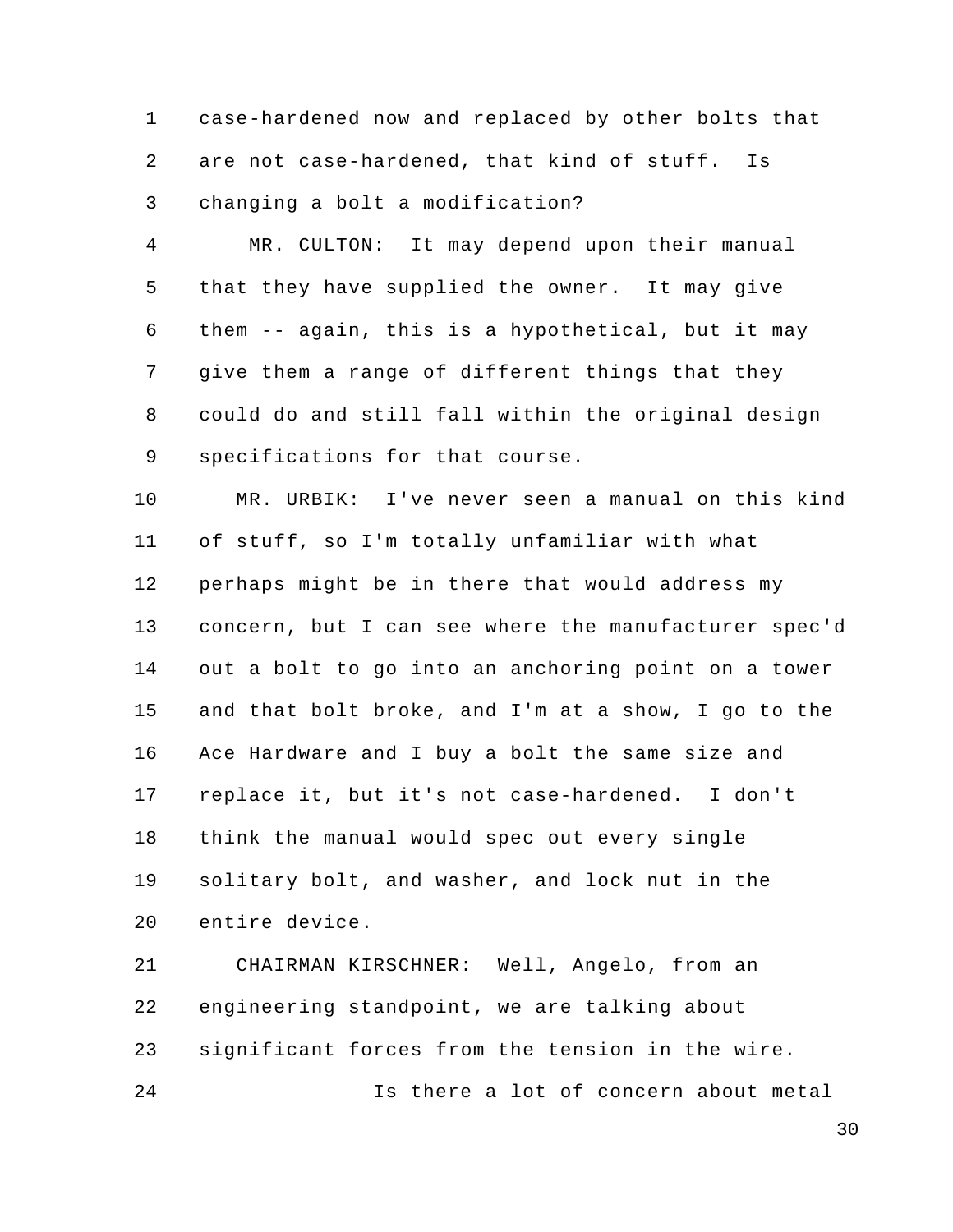1 2 3 4 5 6 7 8 9 10 11 12 13 14 15 16 17 18 19 20 21 22 23 24 fatigue and stressors if you change out, you know, one cable with a slightly different gauge and additional force required to make that cable fail because of stress fractures? MR. MAZZENGA: I would consider changing the gauge of a cable or a design modification. CHAIRMAN KIRSCHNER: Based on that, then that requires an engineering study of the entire support. MR. MAZZENGA: I really don't understand why anyone would do that, because it wouldn't be a real economical thing to do. What we are understanding is they're replacing the cable within a year due to its exceeded number of cycles or something, and so it's a routine change-out. so I don't understand why anyone would want to change the gauge on a cable to go to a thinner cable to save money or anything like that. CHAIRMAN KIRSCHNER: Do any manufacturers give a range within the gauge that's permissible? MR. MAZZENGA: That should be in the design report, and ACCT reported that there are very specific sizes and styles of cable, like a level of flexibility in a cable is pretty much designated.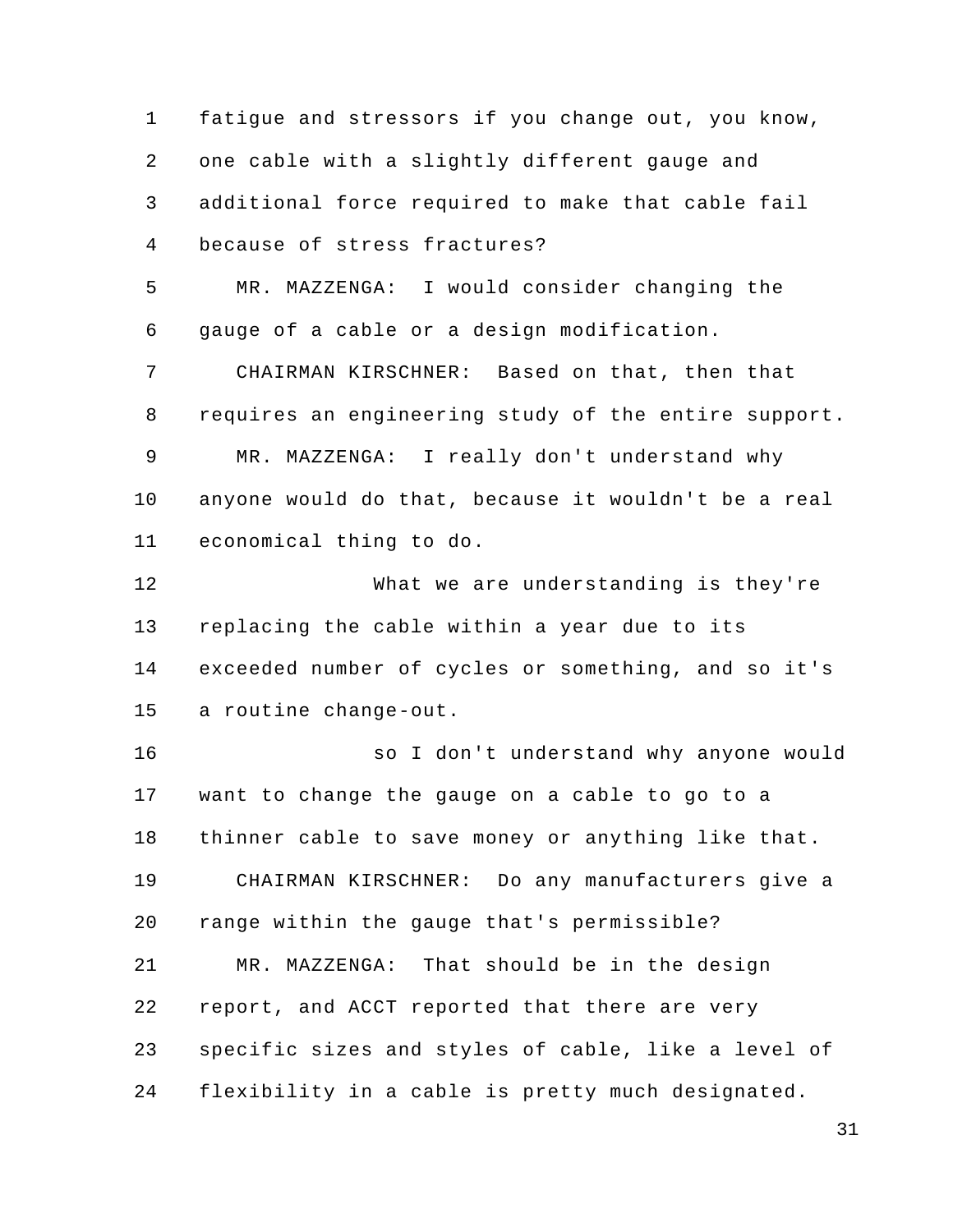1 2 3 4 5 6 7 8 9 10 11 12 13 14 15 16 17 18 19 20 21 22 23 24 We had a meeting in Springfield with ACCT and an expert and we brought down -- I brought down Bethlehem Steel Guide to Steel Cable for Wire Rope, a 40-some-odd page catalog, and what would you pick, and ACCT and the forthcoming ANSI spec, they're pretty specific with respect to what cables can be used and the fittings needed to be forged. Carbonaires have standard requirements. There's kind of a formula for these courses. There's kind of a set of standard components that seem to comprise the designs, but why anyone would go in there and use a substandard cable on a mobile zip-line, you know, like rig a cable up rather than buying the manufacturer's replacement cable, would be beyond me, but it could conceivably happen. They could go to Ace Hardware and get a cable that's not the right strength. CHAIRMAN KIRSCHNER: That's one of the concerns if you have an operator who doesn't appreciate the differences, in essence a cable is a cable. MR. MAZZENGA: Or a bolt that is a bolt. Back to Tony questions, for instance, maybe the manufacturer's operating instructions and maintenance manual clearly identify a bolt as being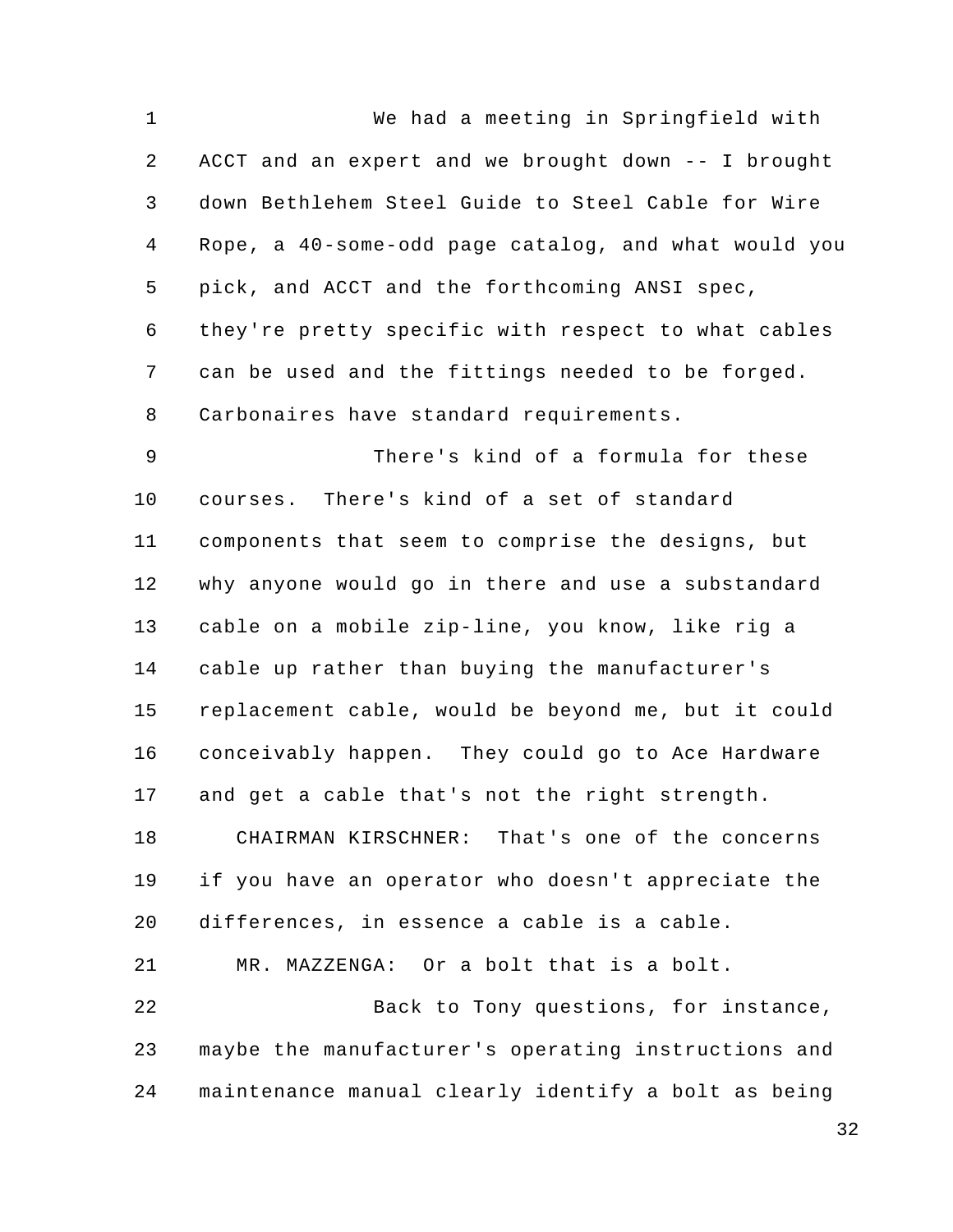1 2 3 4 5 6 7 8 9 10 a critical bolt and they may identify it by strength, or marks on a head, or class, class of bolt, and it's possible the operator could replace that bolt with something that doesn't meet strength requirements, and that would not be a design modification, so it wouldn't have to be reported. CHAIRMAN KIRSCHNER: In terms of the ability of the operator to go back to the manufacturer, how many times do you come across that a manufacturer's not available or out of business?

11 MR. SPARKS: Out of business.

12 13 14 CHAIRMAN KIRSCHNER: It's probably most likely that scenario. What do you do in those situations? Who do you turn to?

15 16 17 18 19 20 21 MR. SPARKS: If you can identify the part like you were talking about, the bolt, you can identify if it broke or wore out by the symbols on it, whether it's Grade 5, Grade 8, or whatever, you go that route. That's about the only thing you can go by is to try to get an exact replacement for what it was, identify it and --

22 23 CHAIRMAN KIRSCHNER: Hopefully the goal here is to minimize the guesswork.

24 MR. SPARKS: If the manufacturer's in business,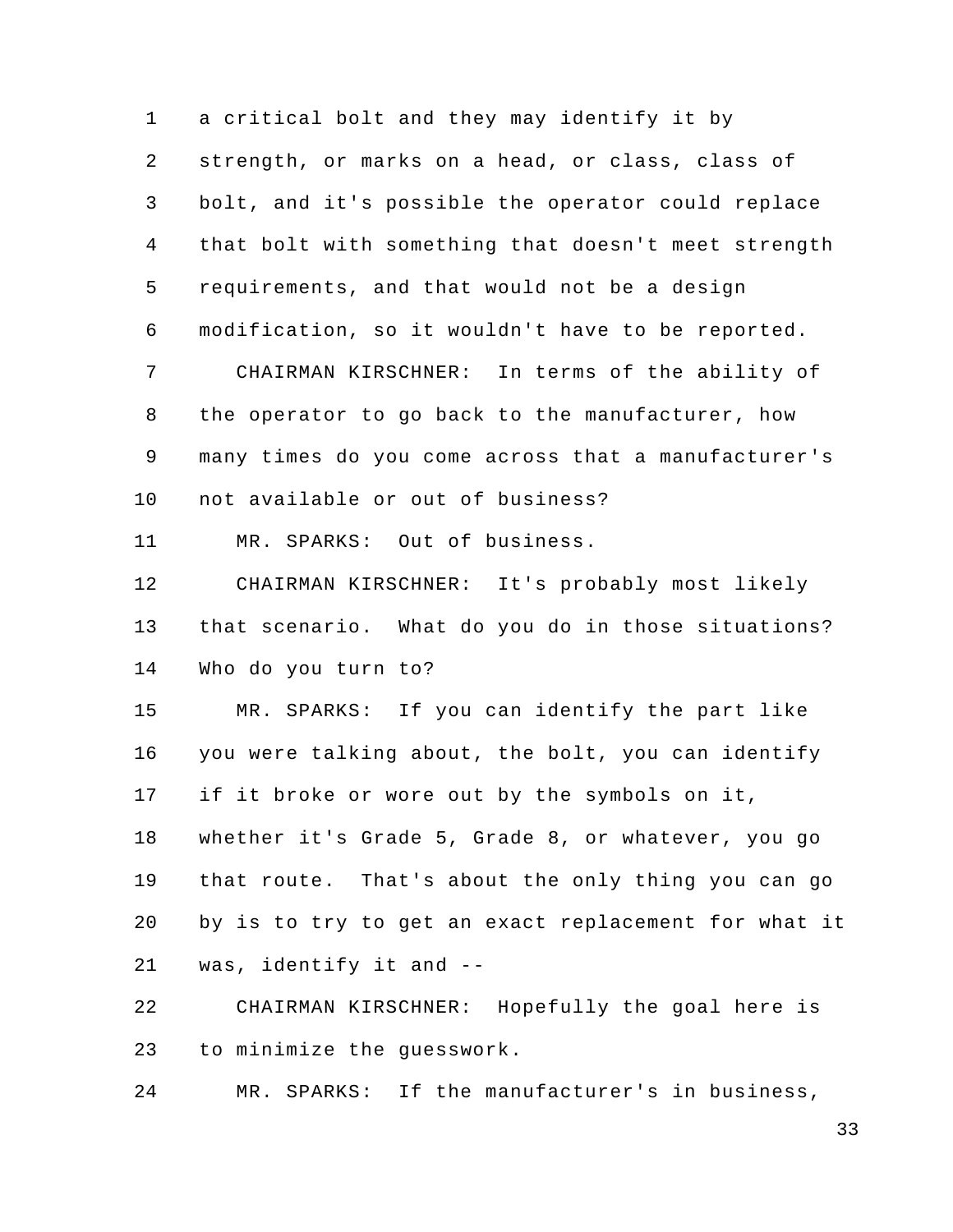1 2 3 4 5 6 7 8 9 10 11 12 13 14 most of the manuals, if it's a critical part, they will identify what that part is and whether it's a Grade 8 bolt, whether it's a Grade 5 bolt, or if it's a cable that a certain diameter of wire rope needs to be utilized, so that's covering that, but if the manufacturer's out of business, it identifies the old part. MR. URBIK: I'm thinking 10 o'clock at night on a Sunday or a Saturday over a holiday weekend, where would you get that information from? You can't possibly carry all your manuals for all your different -- MR. SPARKS: You are suppose to. MR. CULTON: You are suppose to.

15 MR. SPARKS: They're suppose to be readily

16 available.

17 18 MR. MAZZENGA: I don't see where zip-lines are any different than any other ride.

19 20 MR. URBIK: I agree. That's why I'm wondering if we shouldn't --

21 22 23 24 MR. SPARKS: I would think that the zip-line manufacturer would state in there if it's a crucial part what it was and identify it as long as you said that any replacement parts shall be no less than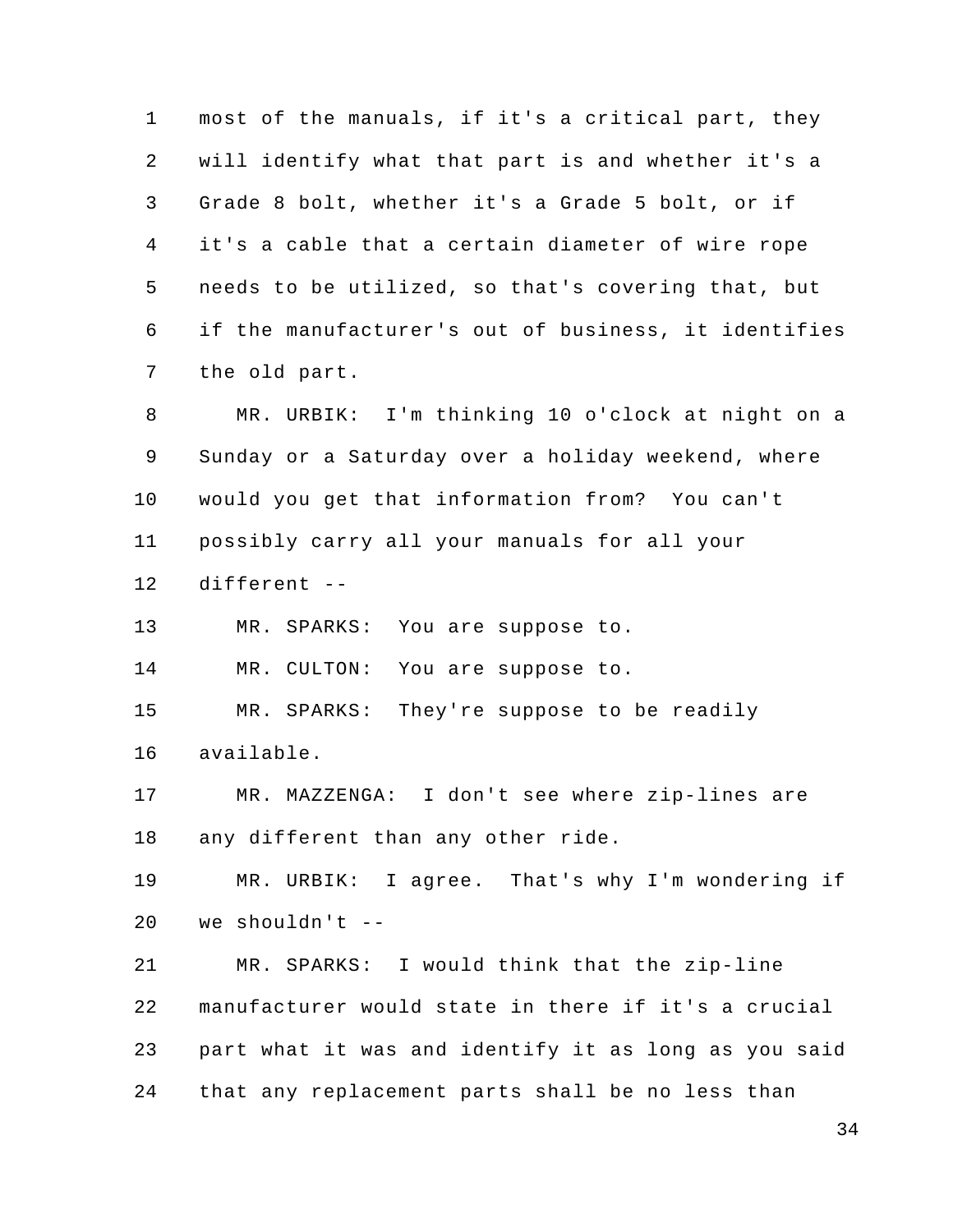1 manufacturer's specifications.

2 3 4 5 6 7 MR. URBIK: Without an engineering report? MR. SPARKS: Yes, if you are not modifying it, if you are just repairing it. If you're meeting manufacturer's specifications and they specified what it is, that's how the portable hard drives operate.

8 9 10 11 12 13 14 15 16 17 18 19 MR. CULTON: And that might be where the third-party inspector comes into play for the fixed courses, because they would be an independent auditor basically and say, well, I have got these specifications, I've got this course, and I'm going to try to match the two together and look at it, you know, with a clean set of eyes and to look for, you know, if they're using the right size gauge wire, they have the right Grade 8 bolts where they're suppose to, and that kind of stuff, and maybe even with the harnesses and stuff like that. MR. MAZZENGA: We did include -- we did include a

20 21 22 section in the rule that speaks to differences between the design and the implemented installation by a qualified installer shall be reconciled.

23 24 So if the designer said you needed to use a Grade 8 bolt or a certain harden pin in a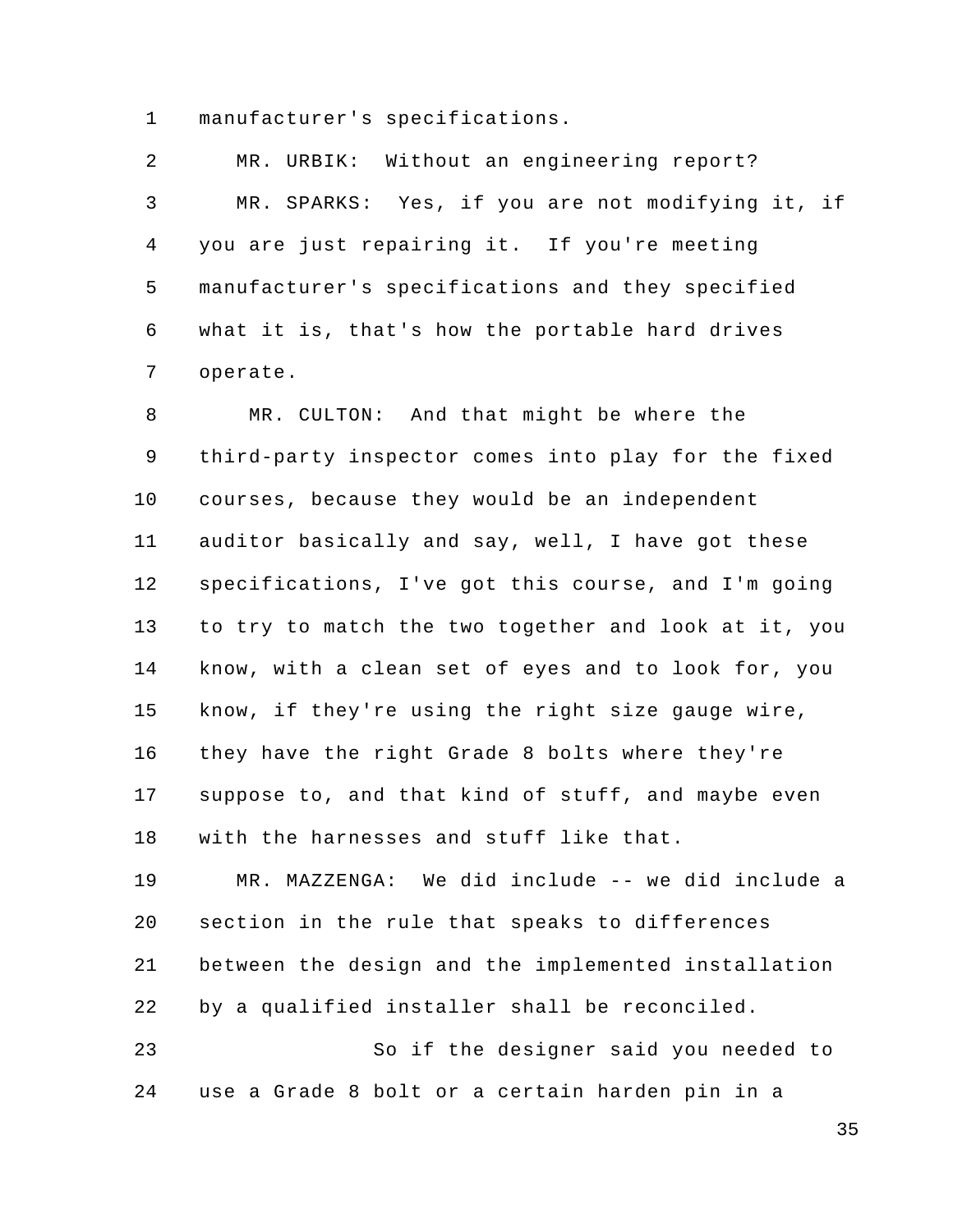1 2 3 4 5 6 7 8 location and an installer chose a lower quality substitute, we ask that that all be reconciled. Now how do you determine that they used a low quality substitute or the wrong part? I think that needs to be addressed perhaps before it's introduced into service, and that was also added. MR. CULTON: Pages 11 and 12, I think what Angelo's referring to, C and D.

9 10 11 12 13 14 15 CHAIRMAN KIRSCHNER: That's only going to be part of the maintenance records for these conveyances is when something is replaced, whether it is a critical part or an uncritical part in the record, that this bolt was replaced or that bolt was replaced, that when this record comes on, they can look at that and see what bolt it was.

16 17 18 19 20 21 22 23 MR. SPARKS: Some ride manufacturers even do state in their manual that certain critical bolts must be replaced, not annually, but like -- I can't remember -- seven years, 10 years, whatever, and they have to be replaced, and some of them state they must be replaced by the factory's parts. You are not allowed to go out and buy from any other vendors.

24 MR. MAZZENGA: I think I have seen that in the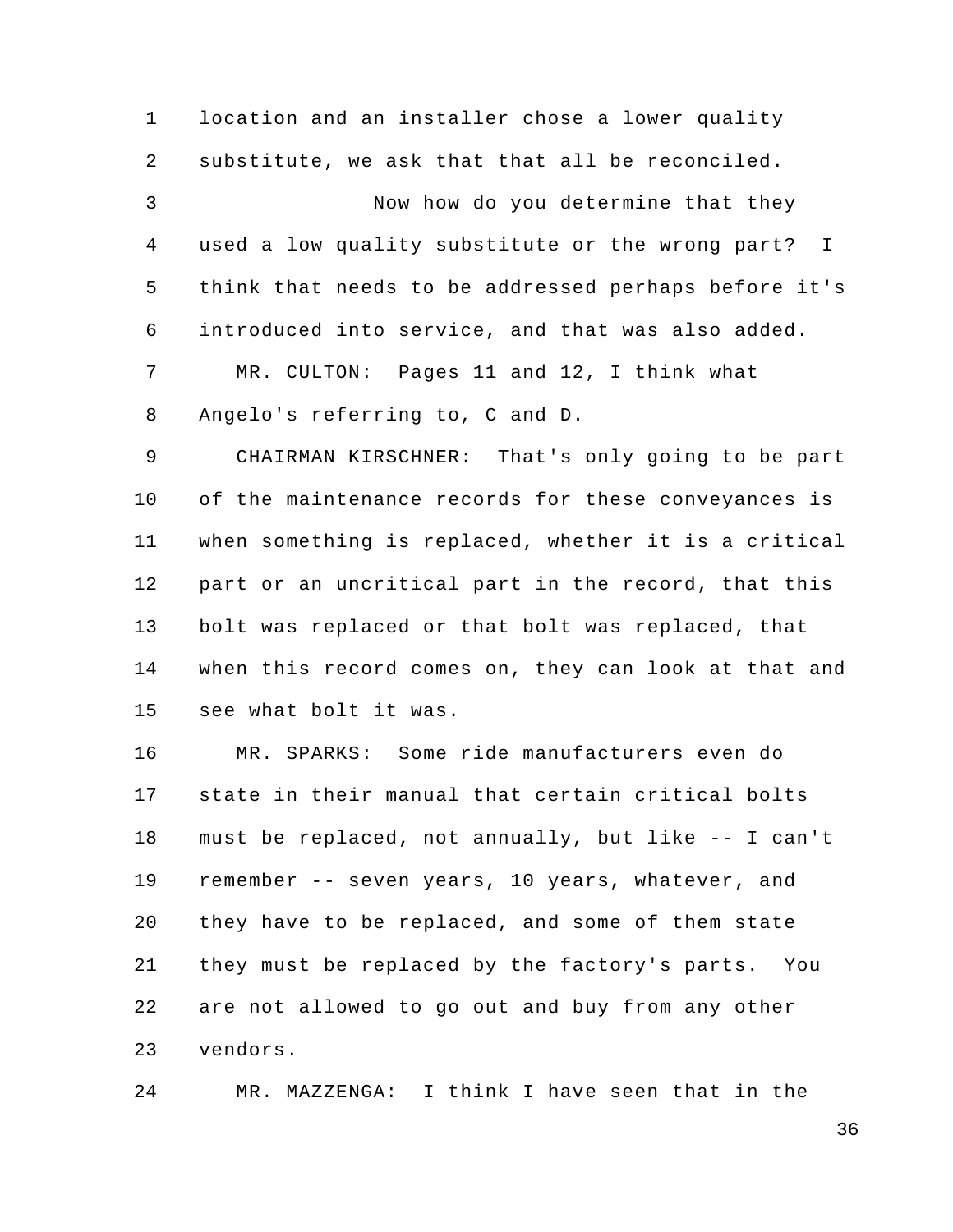1 2 safety bulletins and service bulletins that are on the website.

3 4 MR. SPARKS: Patty's one of the manufacturers that does that.

5 MR. CULTON: Ely Chance is like that.

6 7 8 MR. MAZZENGA: And they provide a specific part number, identify the bolt location, provide the part number, contact information.

9 10 11 12 13 14 15 16 CHAIRMAN KIRSCHNER: So what's your comfort level, Ryan, in terms of what to do at this point? MR. CULTON: I think, you know, the subcommittee can go back and do our best to revise these based off the assumption that there are differences between mobile units and fixed courses, and I can work with Patty and Angelo to add definitions of what a fixed and mobile course are.

17 18 19 20 21 22 MR. URBIK: I think that makes sense and it also makes sense to modify inspection by a third-party inspector shall be conducted annually. Engineering evaluations should be conducted each time a major component is modified. I would delete major and put critical --

23 MR. CULTON: And define modify.

24 MR. URBIK: -- and define modify. You have to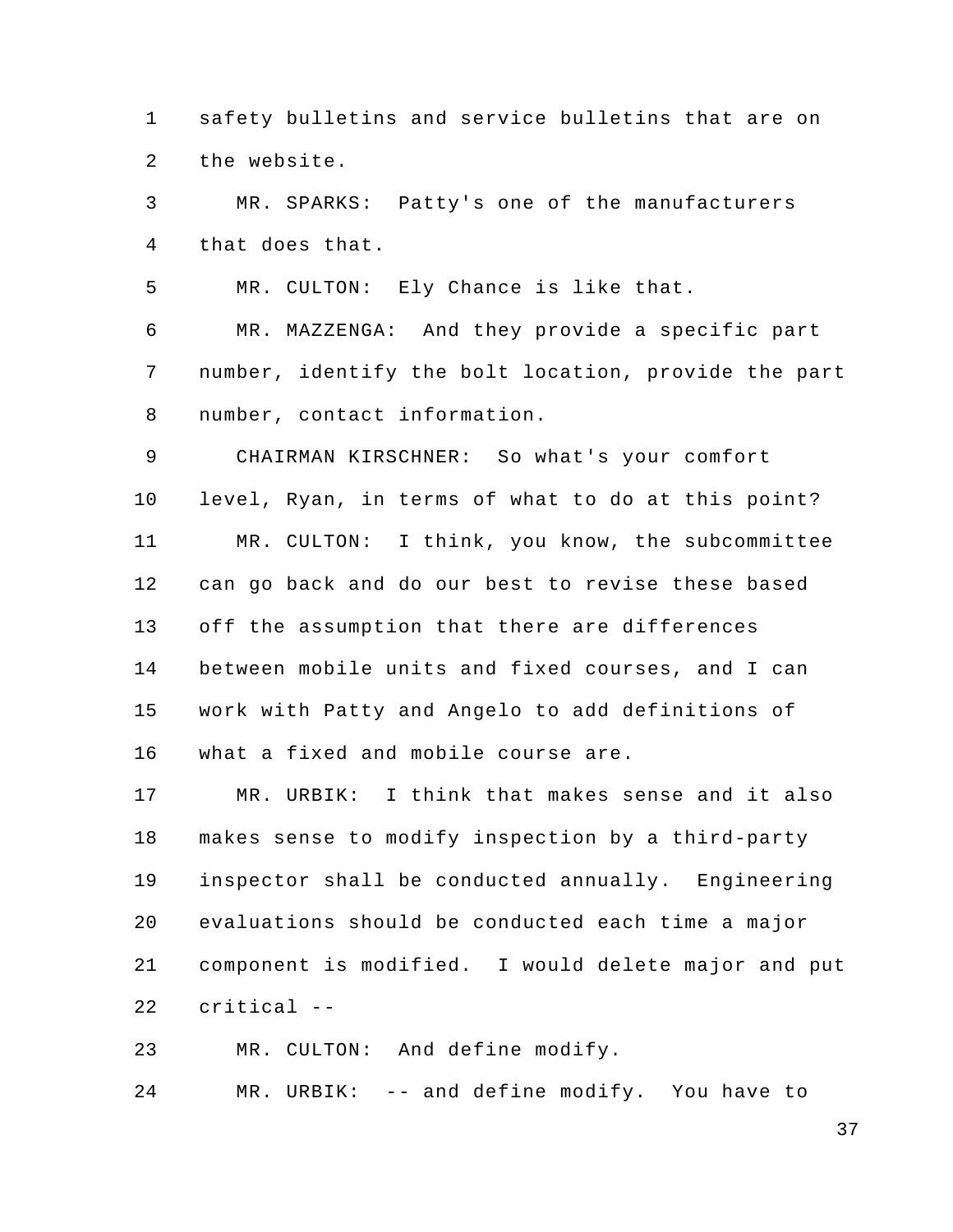1 then define critical, too.

2 MR. CULTON: Critical components.

3 4 5 MR. URBIK: Do you have thoughts about that? Am I just being too analytical about this particular thing?

6 7 MR. MAZZENGA: Major component is kind of engineering boiler plate.

8 MR. URBIK: It is?

9 MR. MAZZENGA: It is.

10 MR. URBIK: Major or critical?

11 12 MR. MAZZENGA: Well, critical -- how do you define critical?

13 14 MR. CULTON: Since everything is critical, it won't be on there.

15 MR. WILLIS: Critical is more subjective.

16 17 18 19 20 21 MR. CULTON: If you look on Page 7 in the definitions, we have a definition -- what's your definition of definition? Major alteration? That is a definition that's already in the rules. I don't know -- quite comfortable with that, but I'm just pointing it out.

22 23 MR. URBIK: Then do we add a major alteration of a component as modified?

24 CHAIRMAN KIRSCHNER: It seems a little broader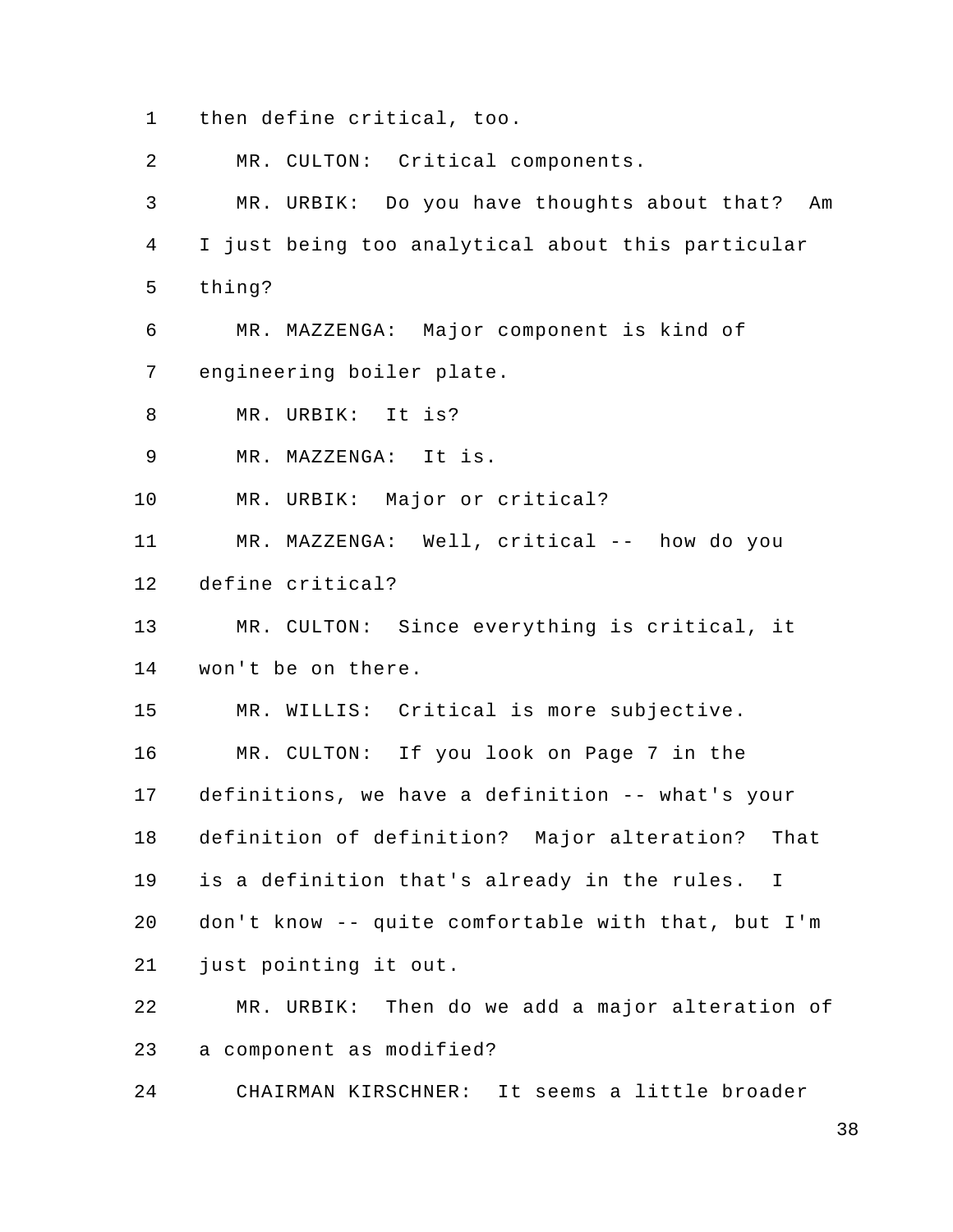1 2 3 4 5 6 7 8 9 10 11 12 13 14 15 16 17 18 19 20 21 22 23 24 than function and operation, it seems durability as well, if things like gauges of cables or if we are talking about compositions of the bolts. MR. CULTON: That's almost like modifying the materials specified, you know, for either the course or the ride. Well, it's something we can investigate in our subcommittee. MR. MAZZENGA: Maybe there's an ASTM specification that will address that or a section. MR. CULTON: For critical components or major component alterations? MR. MAZZENGA: Yes, maintenance. MR. CULTON: Okay. You are talking about maintenance specifically? MR. MAZZENGA: Yes, maintenance specifically, like changing out like components with like components. CHAIRMAN KIRSCHNER: Ron, can I ask you a question in terms of the subcommittee? We are a board of eight voting members. Can we have a subcommittee of eight? It wouldn't be -- nothing would be put to a vote. We wouldn't need a quorum of five. We would only need, in terms of the Open Meetings Act, three present.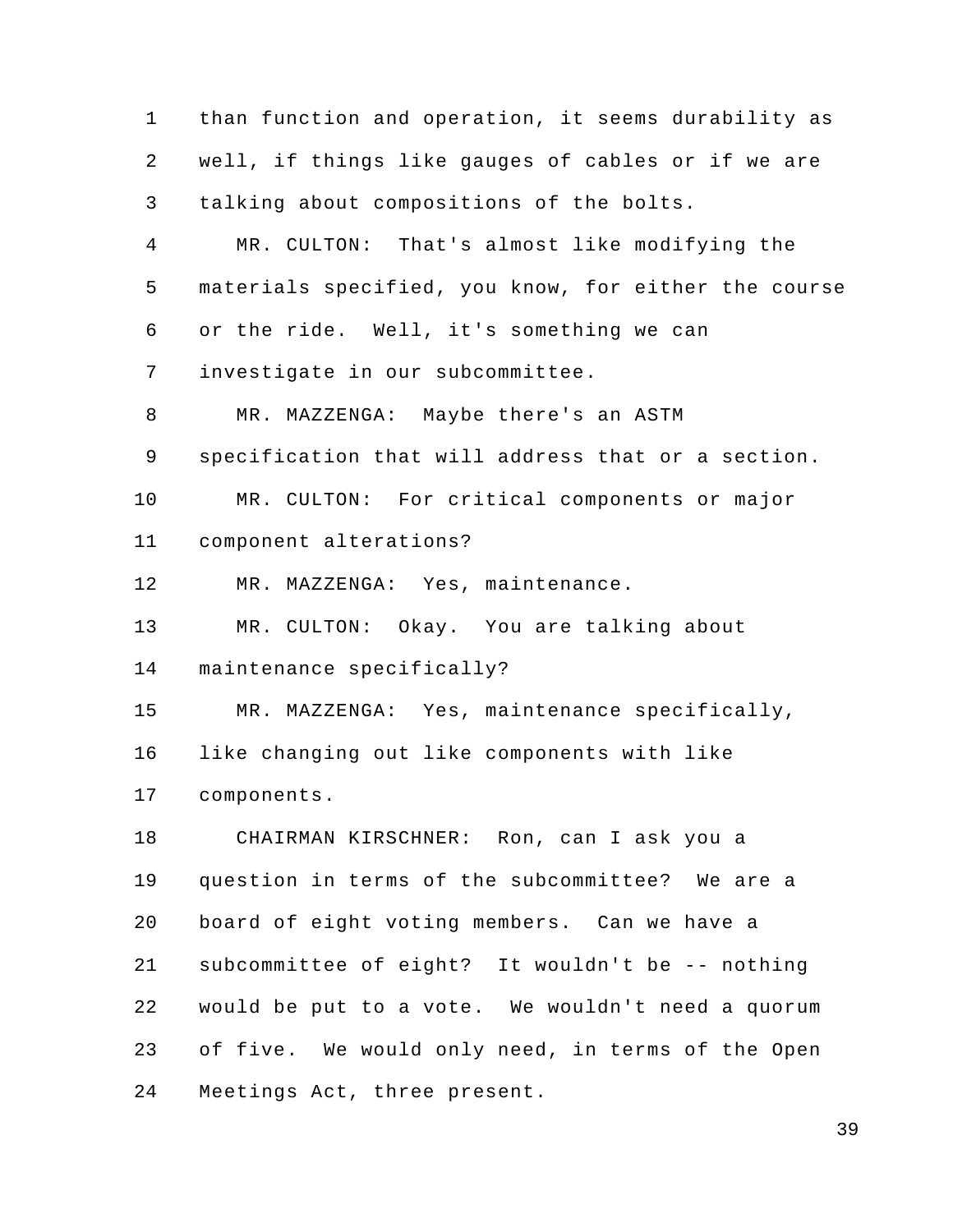1 2 MR. WILLIS: Right. You are talking about together?

3 4 5 6 7 8 9 10 11 12 13 14 15 16 17 18 19 20 21 22 23 24 CHAIRMAN KIRSCHNER: Yes. I'm talking about in terms of, for example, if other members wanted to - we are a subcommittee with Ryan, Patty, and Angelo. If other members want to be part of the conversation on the subcommittee, can we allow as many members as we have on the board to be on that subcommittee or does that constitute -- MR. WILLIS: Violation of the Open Meetings Act? CHAIRMAN KIRSCHNER: Well, no. We would publish it, so three or more people talking. We'd publish the location and you have to have three members present at least. MR. WILLIS: Right. CHAIRMAN KIRSCHNER: And we would give 48-hours notice. There's no reason we can't have -- MR. WILLIS: Everybody could be on the subcommittee, yes. MR. CULTON: And those people are board members? CHAIRMAN KIRSCHNER: Correct. MR. CULTON: Okay. Does that violate any of the Robert's Rules of Order talking about -- MR. WILLIS: There's nothing that binds us by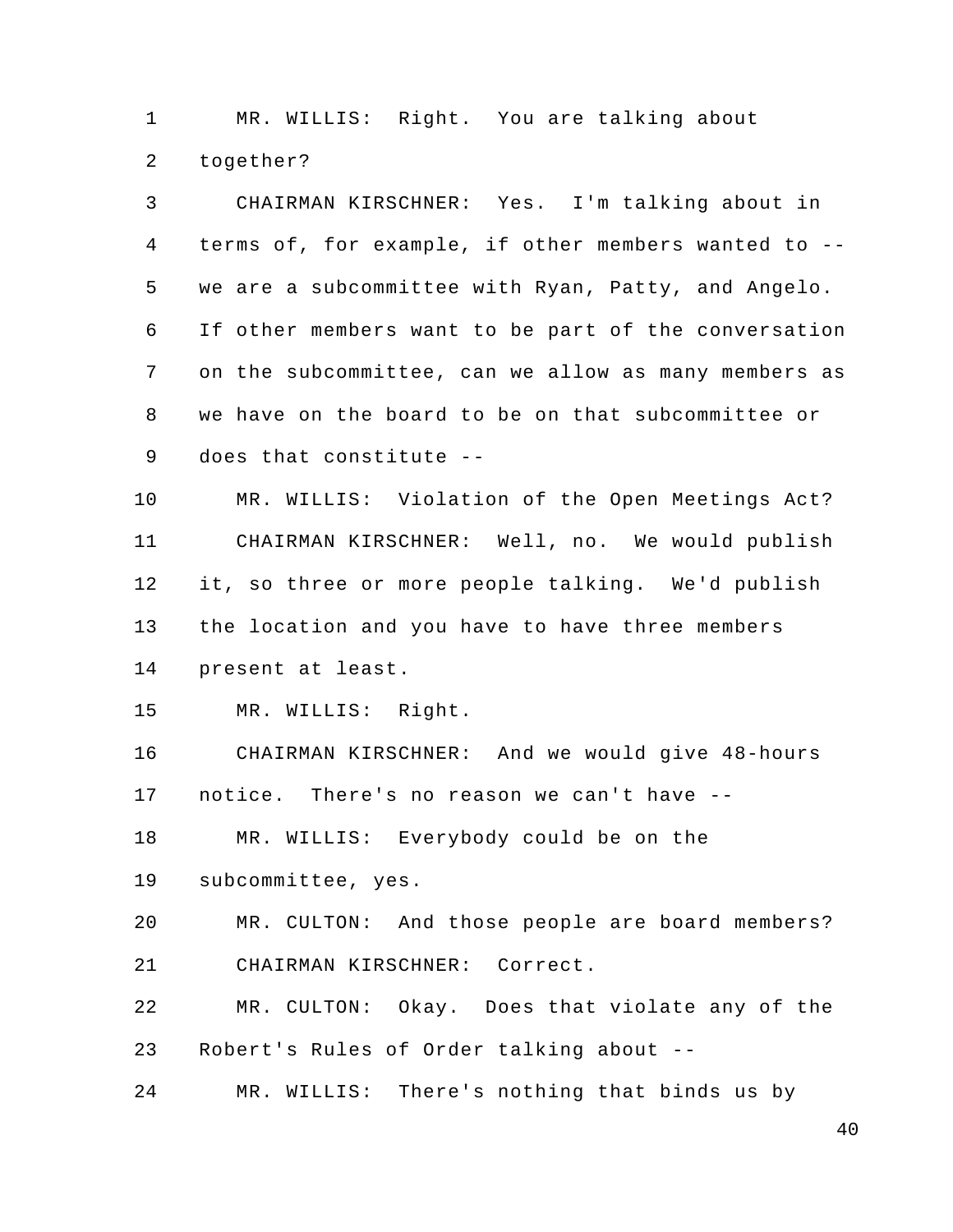1 Robert's Rules of Order.

2 3 4 5 6 7 8 9 10 11 12 13 14 15 16 17 18 19 20 21 22 23 24 CHAIRMAN KIRSCHNER: As long as we're not a voting meeting, we don't need five present. We only need three. MR. WILLIS: Theoretically, it's not a -- the act only says to have a quorum as a subcommittee. CHAIRMAN KIRSCHNER: Yes. MR. WILLIS: You don't need a quorum with a subcommittee. CHAIRMAN KIRSCHNER: No, but I'm thinking in terms of the Open Meetings Act, you need at least three people present. You need a majority. MR. WILLIS: Physically present? CHAIRMAN KIRSCHNER: Physically present. MR. WILLIS: Right. (Whereupon, Mr. Sparks left the room.) MR. CULTON: A majority of the members must be physically present at the location of the opening meeting. CHAIRMAN KIRSCHNER: The reason I bring that up is this. On a topic like this if other members want to be part of the subcommittee discussion, to add a third then requires all three to be present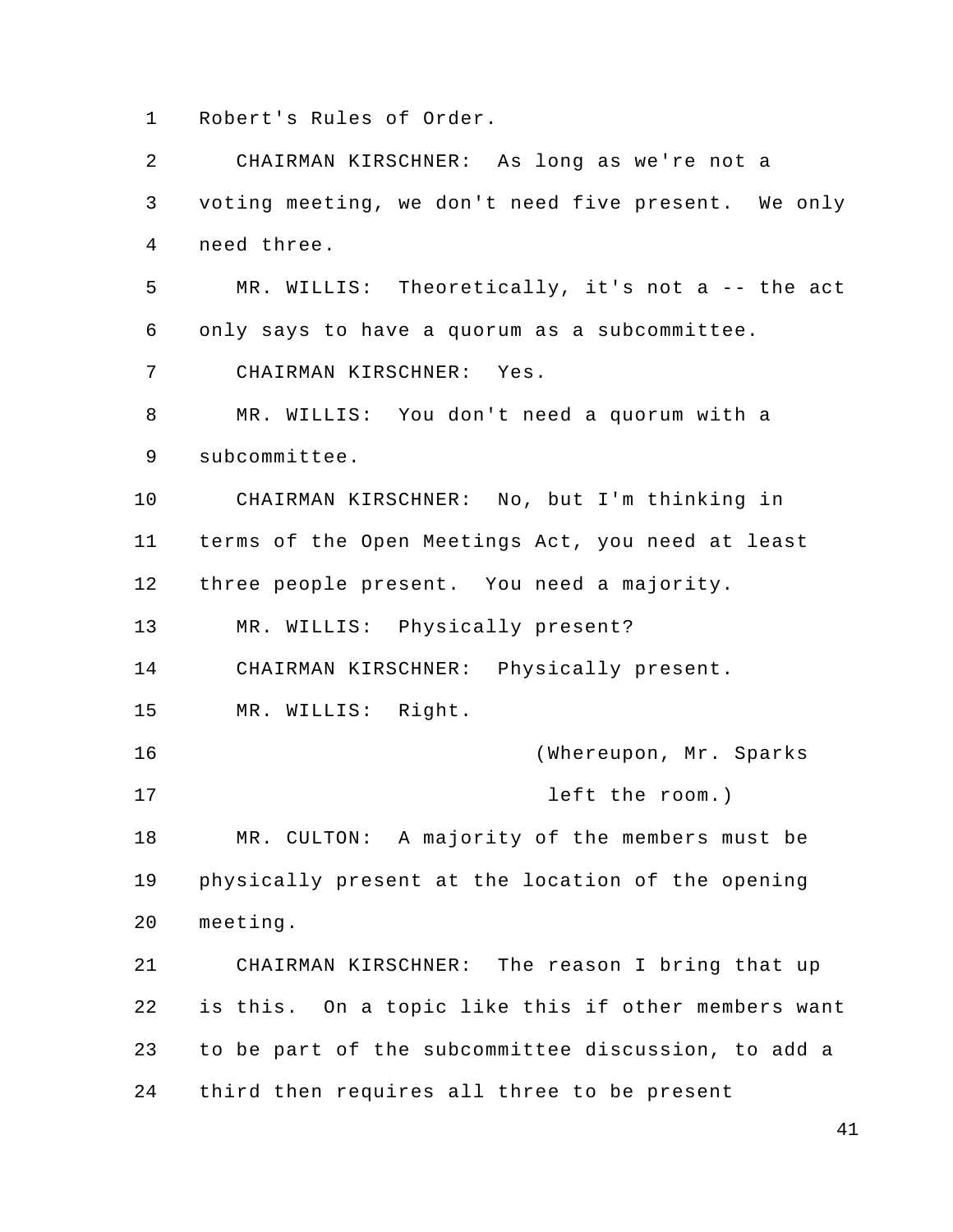1 2 3 4 5 6 7 8 9 10 11 12 13 14 15 16 17 18 19 20 21 22 23 24 together. If we add the entire board to every subcommittee, then we only need three people - assuming JCAR approves the telephonic meetings, three people present who maybe communicate to one another, and then everyone else can communicate with respect to their respective offices in terms of bringing more people into the fold in the discussion and to be more efficient in carrying out the business. MR. URBIK: Subcommittee meetings are subject to the Open Meetings Act? CHAIRMAN KIRSCHNER: Three or more. MR. URBIK: Three or more. Even though they're just advisory? MR. WILLIS: They're discussing. MR. URBIK: They're discussing, but not voting. MR. CULTON: Ron, that brings up a question about the By-Laws. If being able to communicate via teleconference as part of the Open Meetings Act, and we are just acknowledging that we are going to follow the Open Meetings Act rules, does it technically have to go through and be approved by the legislature? MR. WILLIS: I think our physical presence is a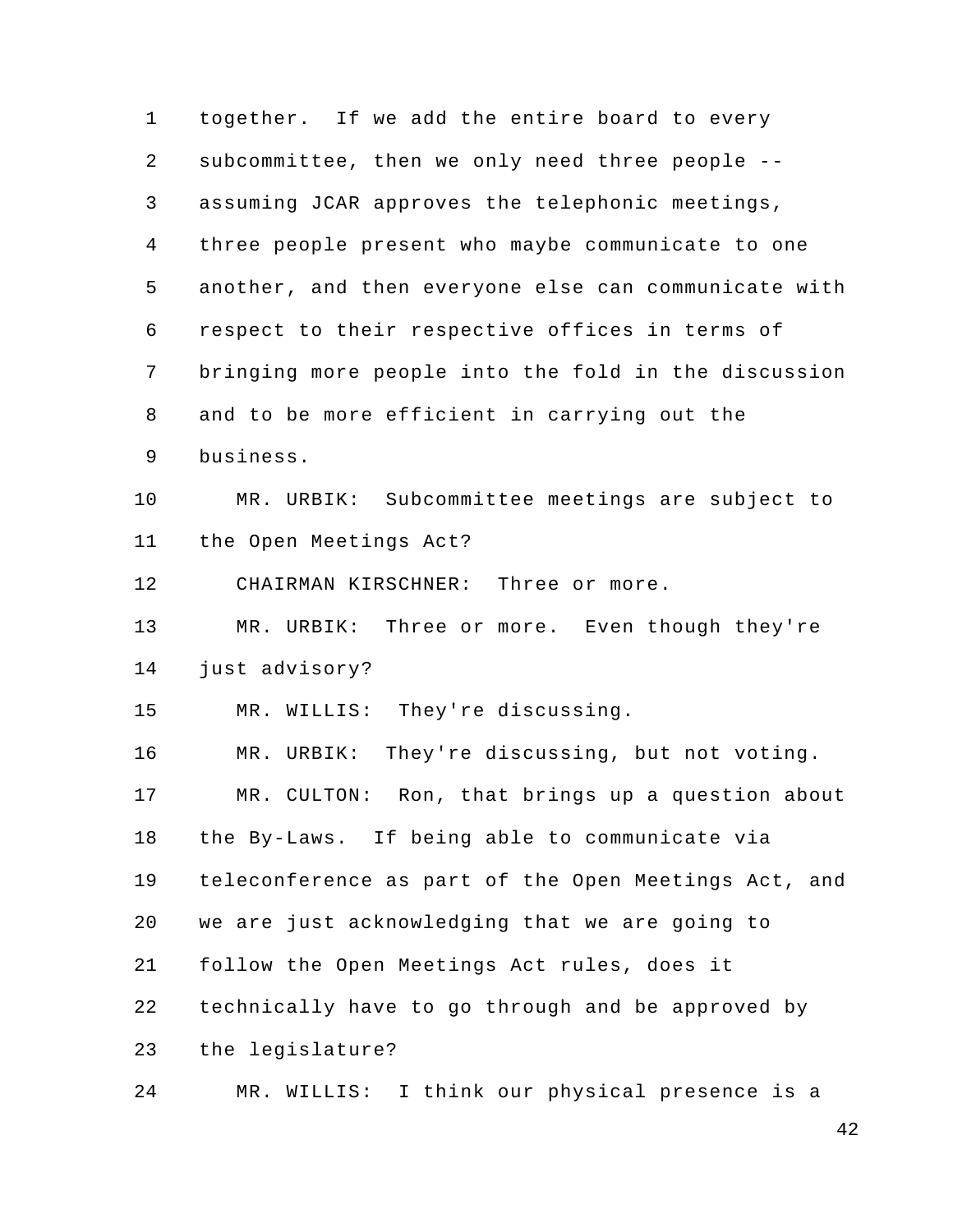1 2 3 4 5 6 7 8 9 10 11 12 13 14 15 16 17 18 19 20 21 22 23 24 part of our regs. So if it's part of the regs, it's got to go through JCAR. It's got to be published. The reg is no different than what we're doing for zip-lines. You have to have public comments. It's the whole procedure. That's the point of it. Whatever the provision of the act, you look at the type of thing that you want to do once and give broader discretion so you don't constantly have to have a meeting held telephonically. You have got it set by regs. CHAIRMAN KIRSCHNER: My concern about my idea, and I'm arguing with myself here, is I don't want to appear -- MR. WILLIS: Violating -- CHAIRMAN KIRSCHNER: -- we are violating by calling it a subcommittee rather than a board meeting, but it would help a lot if there are people that want to be on these discussions on the subcommittee. If, for example, we put the whole board on the subcommittee and then Joe and I were close to each other and Angelo wants to come down or Tony, the three of us can sit here in a conference room and everyone else can communicate around the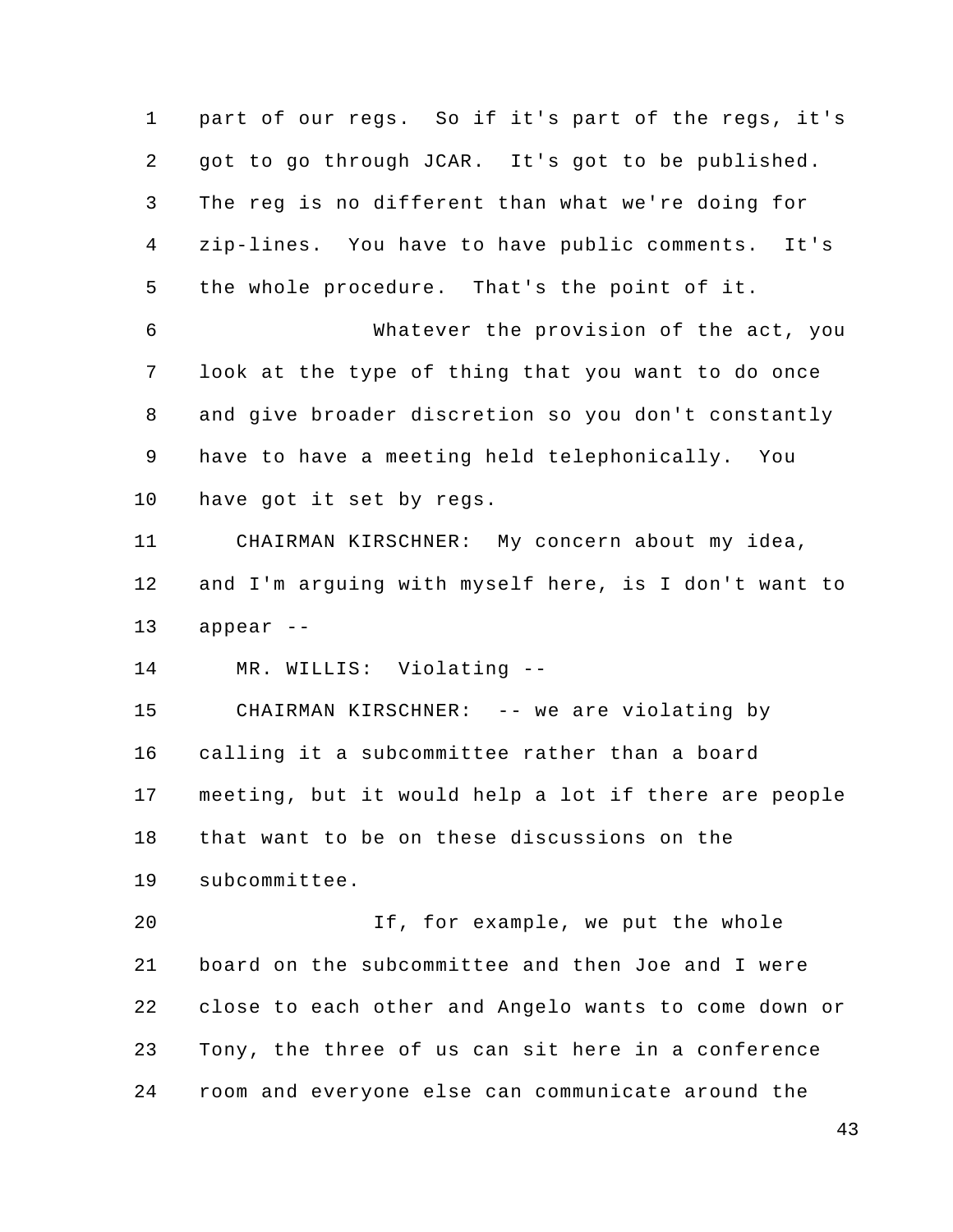1 2 3 4 5 6 7 8 9 10 11 12 13 14 15 16 17 18 19 20 21 22 23 24 state. That might make it easier for more board members to participate on the committee. MR. WILLIS: Right, because -- MR. COSTIGAN: Right. CHAIRMAN KIRSCHNER: I don't want anyone to say, hey, that's really a board meeting. MR. CULTON: Because if we re-write the rules, technically we have to go back and get consent before it gets to JCAR. CHAIRMAN KIRSCHNER: Well, for a board meeting, we only need a quorum to vote. MR. WILLIS: Correct. CHAIRMAN KIRSCHNER: So it doesn't actually matter. As long as we have three people, it doesn't matter what we call it. MR. WILLIS: For a meeting, you need a quorum of members. A majority of the quorum -- CHAIRMAN KIRSCHNER: Yes. MR. WILLIS: -- is a meeting to discuss -- CHAIRMAN KIRSCHNER: Three. MR. WILLIS: How about business -- or five members to discuss public business? That's a meeting? MR. CULTON: Well, there's nine. Actually we are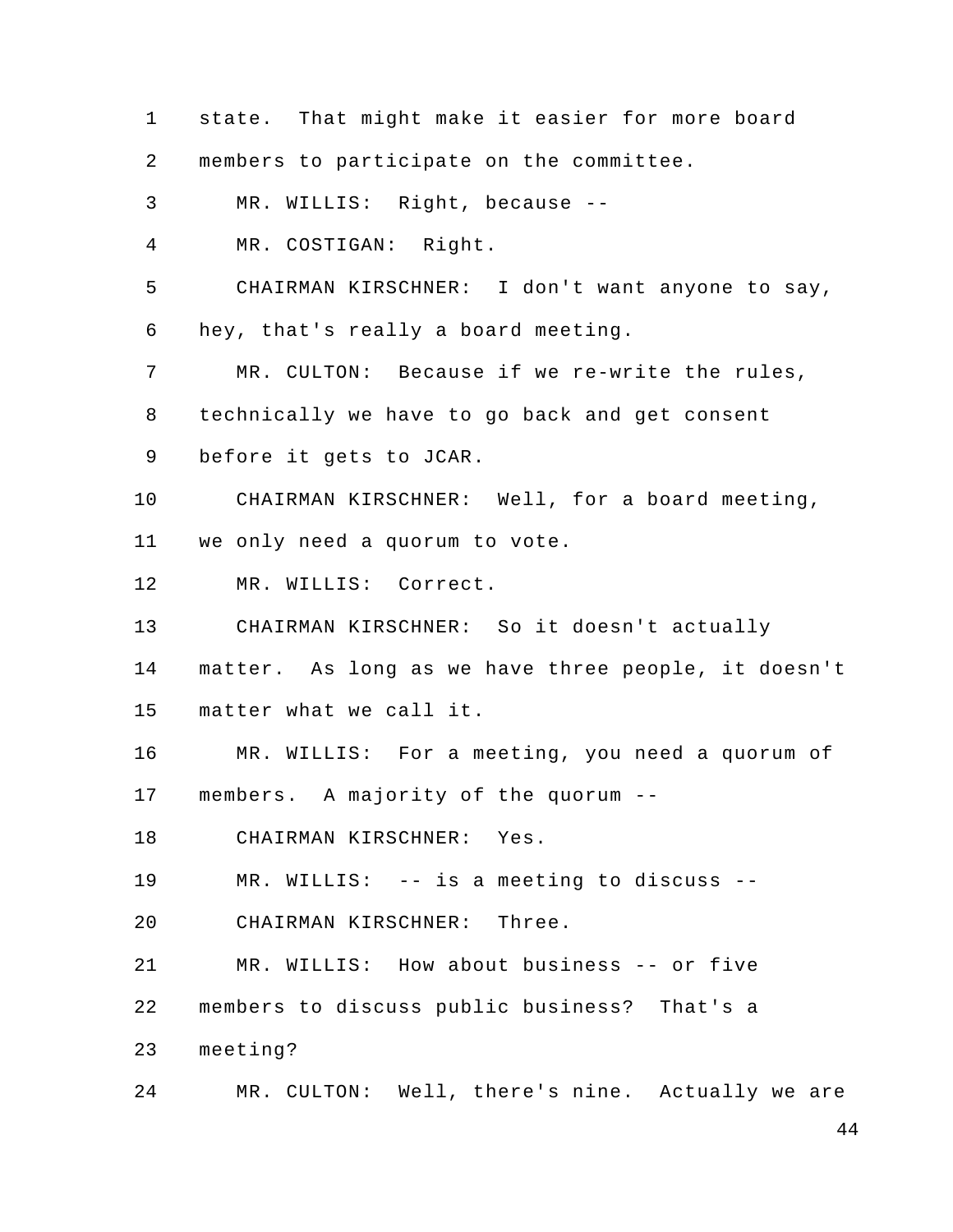1 going to have nine soon.

| 2  | MR. WILLIS: But then you're still -- it's a          |
|----|------------------------------------------------------|
| 3  | majority of the quorum, so five is still a quorum,   |
| 4  | so a majority of the quorum is still three.          |
| 5  | MR. CULTON: That doesn't change.                     |
| 6  | CHAIRMAN KIRSCHNER: Right.                           |
| 7  | MR. WILLIS: So anything more than three members      |
| 8  | or more present, you have a meeting.                 |
| 9  | CHAIRMAN KIRSCHNER: I brought your name up.          |
| 10 | MR. URBIK: What did I do?                            |
| 11 | MR. WILLIS: But that doesn't stop. You have          |
| 12 | three members present. It wouldn't stop someone      |
| 13 | from participating telephonically.                   |
| 14 | CHAIRMAN KIRSCHNER: So that's one issue if you       |
| 15 | want to vote. We can do it telephonically now with   |
| 16 | three more people as long as they're not voting.     |
| 17 | MR. WILLIS: I'm just looking at that. Let me         |
| 18 | look back at the regs.                               |
| 19 | CHAIRMAN KIRSCHNER: What I'm saying is board         |
| 20 | participation of subcommittees when you get to       |
| 21 | three, the Open Meetings Act requires those three to |
| 22 | be in person --                                      |
| 23 | MR. URBIK: Right.                                    |

24 CHAIRMAN KIRSCHNER: -- which stifles regular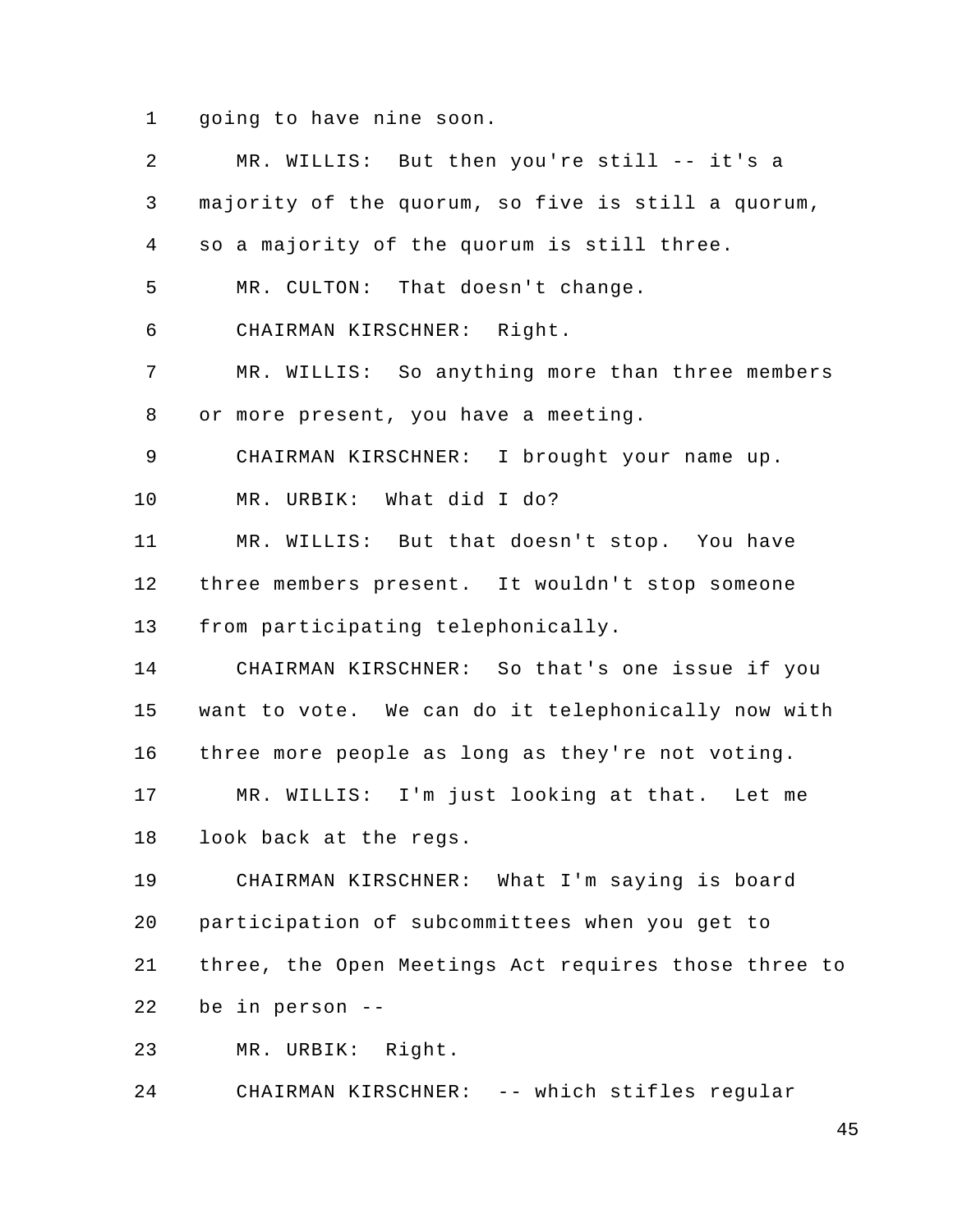1 meetings where you are spread around the state.

2 MR. URBIK: Right.

22

3 4 5 6 7 8 9 10 11 12 13 14 15 16 17 18 19 20 21 CHAIRMAN KIRSCHNER: If you put the entire board on the subcommittee, then three who are close to each other, like you, me, and Joe, can sit down in a conference room and anyone else from around the state on the board wants to call in can call in and it would be much easier to get subcommittee meetings scheduled and also board participation on a subcommittee. That's where your name came up. MR. CULTON: You just wouldn't be able to vote. CHAIRMAN KIRSCHNER: We only vote anyway in subcommittee. I mean, really things aren't approved. They're forwarded to the board as a whole. MR. URBIK: Subcommittee is just an advisory to the board as a whole. MR. MAZZENGA: Can I make a comment related to a few suggestions that were made regarding our revising the current rule? And my comment is that when Mr. Ray

23 24 address mobile and fixed site operations, they were referring to the emergency rule and not the current

and Mr. Ebner asked that the rule be modified to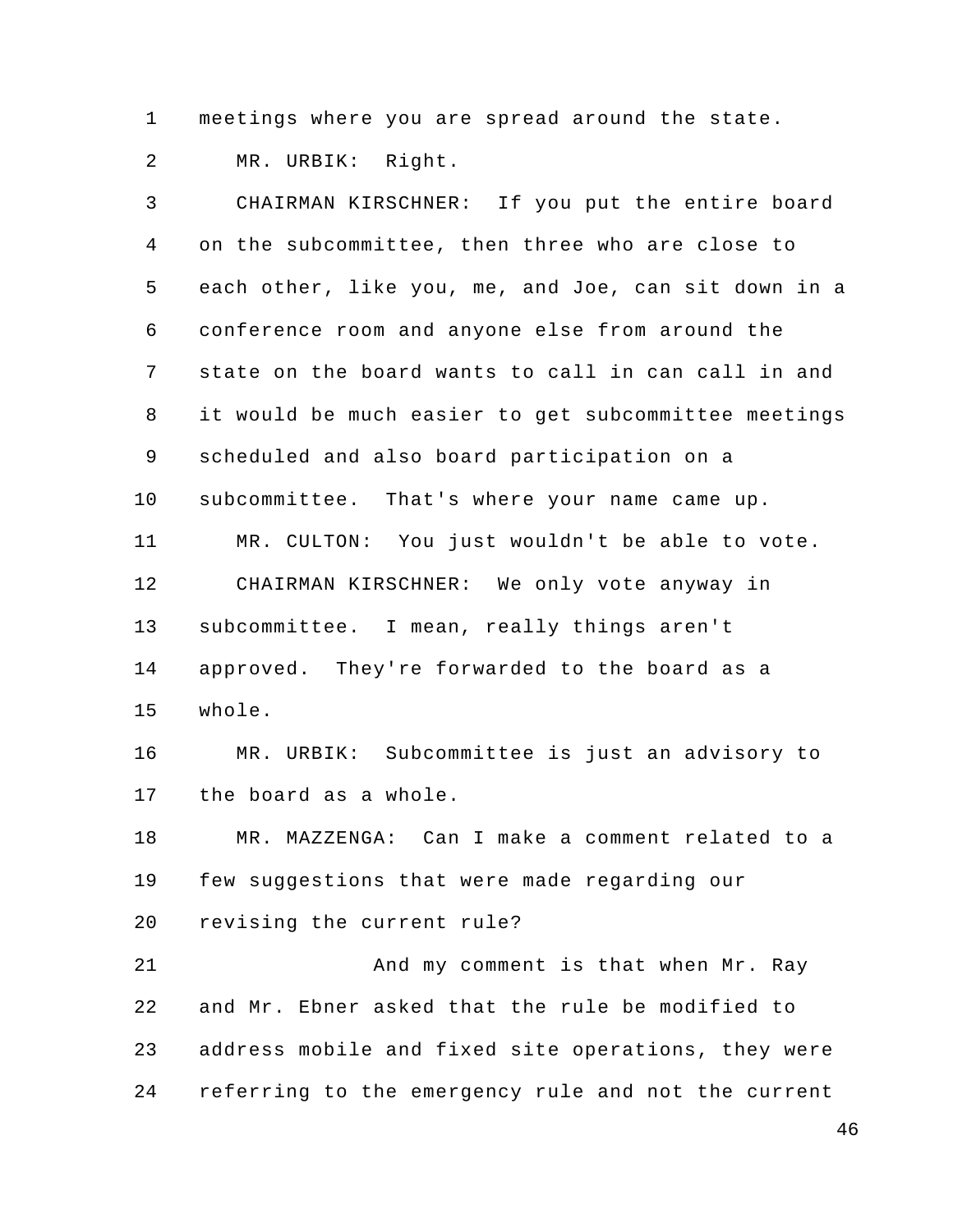1 2 3 4 5 6 7 8 9 10 11 12 13 14 15 16 17 18 19 20 21 22 23 24 draft, and in the current draft we do address distinction between mobile and fixed, and I think we read that a few minutes ago. We read off where we cited some specific requirements for the mobile. A second thing is during our meeting with Mr. Ebner and Mr. Ray, the question of whether the state inspectors would be able to inspect the mobile zip-line and would they have adequate knowledge came up. So if you remove the third-party requirement, will the state inspector be able to get the job done? That was the question, and then based on really not having a definite answer there, the third-party inspection requirement stands in the current version of the rule. So I think that it will take some time to get a state inspector familiar with how to inspect a particular -- so, you know, if you are asking us to describe -- you know, to rewrite - asking that the rule be rewritten to make further distinction between mobile and fixed, I'm sure that can happen, but when people present at public hearing made their comments, they were looking at the emergency rules only. So just as a point of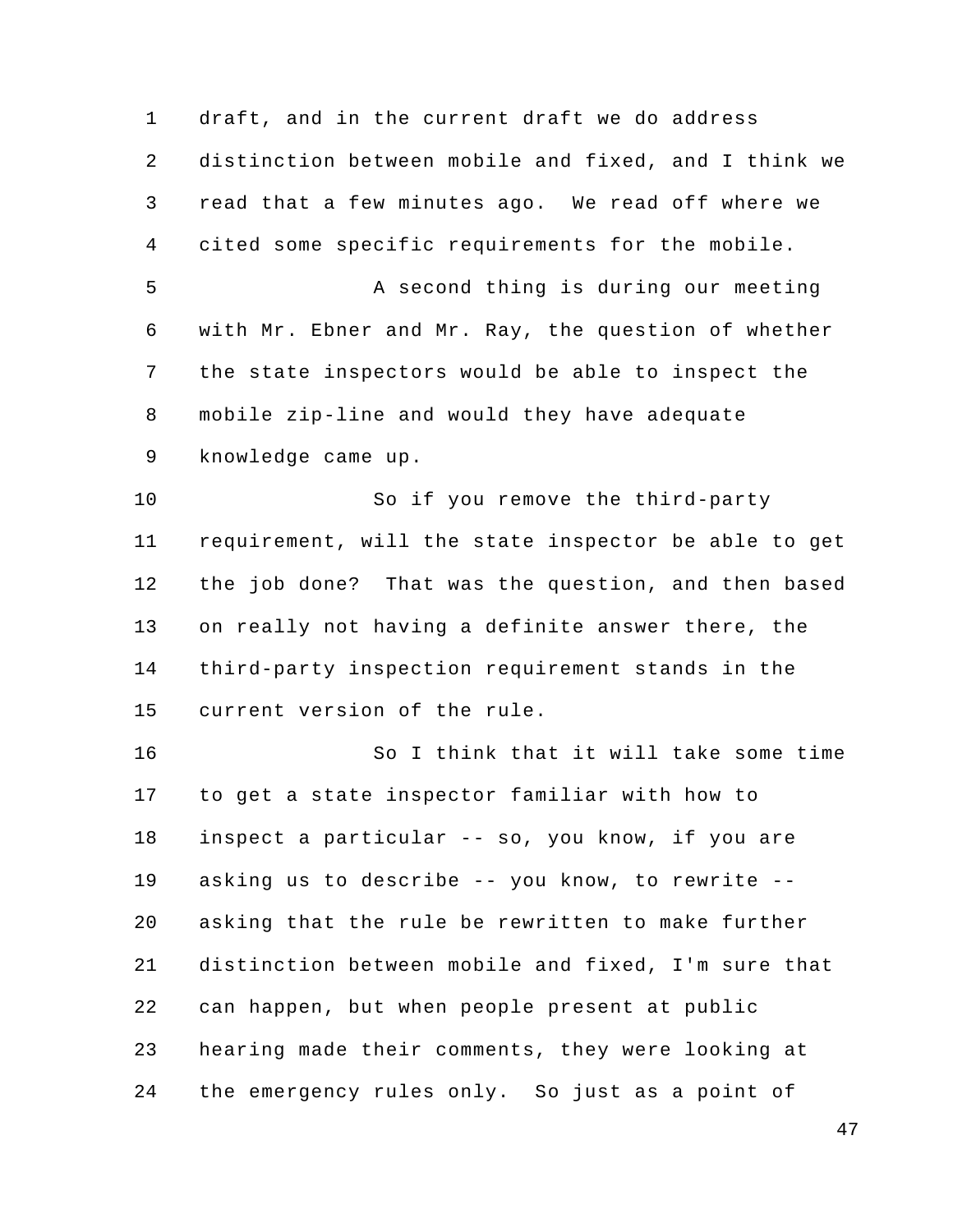1 2 3 4 5 6 7 8 9 10 11 12 13 14 15 16 17 18 19 20 21 22 23 24 reference, I just want to bring that up. MR. CULTON: Angelo, you think that there's enough distinction in the current rules between modified and fixed? MR. MAZZENGA: There is a call out for a mobile zip-line. There are some specific requirements for mobile zip-lines in the current rule. MR. CULTON: I agree. I think the only thing we don't do up front like we did with a lot of others in terms of definitions, we never defined in the definitions what a mobile and fixed course was. MR. MAZZENGA: I can understand that. MR. CULTON: I just didn't want to interpret their independent thoughts on how it should be. I mean, I agree with you, but I also agree that probably should be defined just as a clear point of reference. CHAIRMAN KIRSCHNER: When does the season end for the outdoor zip-lines? MR. CULTON: I don't really know. I would wager a guess that as fast you are going that you would want to do it when the temperature's below 50 degrees. CHAIRMAN KIRSCHNER: My question I guess we're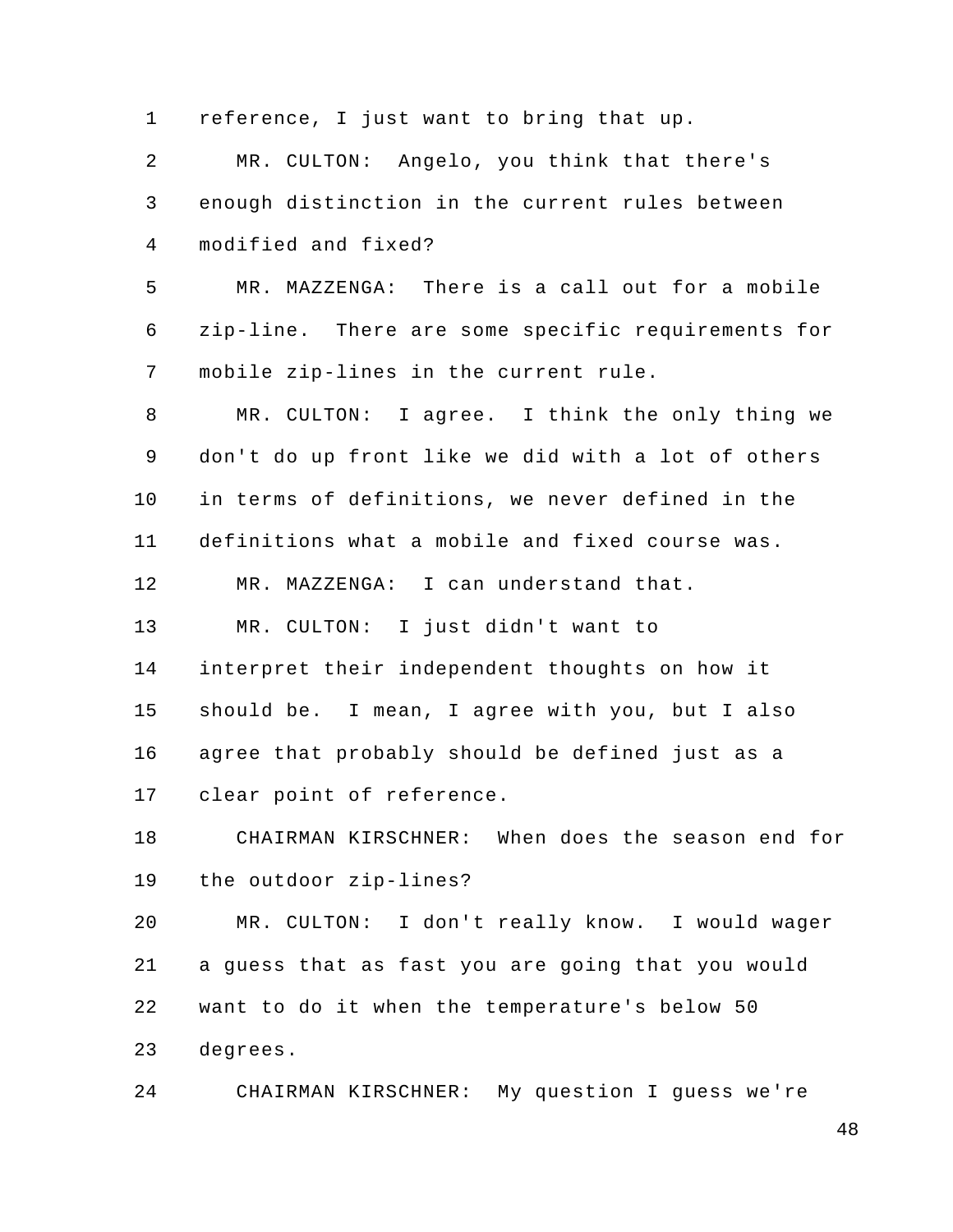1 2 3 4 5 6 7 8 9 10 11 12 13 14 mostly through the season at this point. So in terms of finalizing this, is that something that you can wait for the January meeting or is that something we need to do before then? MR. CULTON: Well, I think, Ron, we've talked about this before, the emergency zip-line rules -- MR. WILLIS: Right. MR. CULTON: -- run out October 28th. MR. WILLIS: At that point in time we have to just sit there and do things by our current rule. I don't know what fixed ones would probably be doing. I don't know what mobile would be operating in October or November. MR. CULTON: But we have also established that

15 16 17 18 19 20 21 22 nobody gets grandfathered in if that's the right clause. So even if they run out and then three months later we were able to enact new rules and regulations, it's not like anybody hurried up and built something that was exempt from everything that we've just done, so it behooves them to keep following the emergency rules and the regs that we have out there.

23 24 CHAIRMAN KIRSCHNER: Can we go to extend the emergency rule?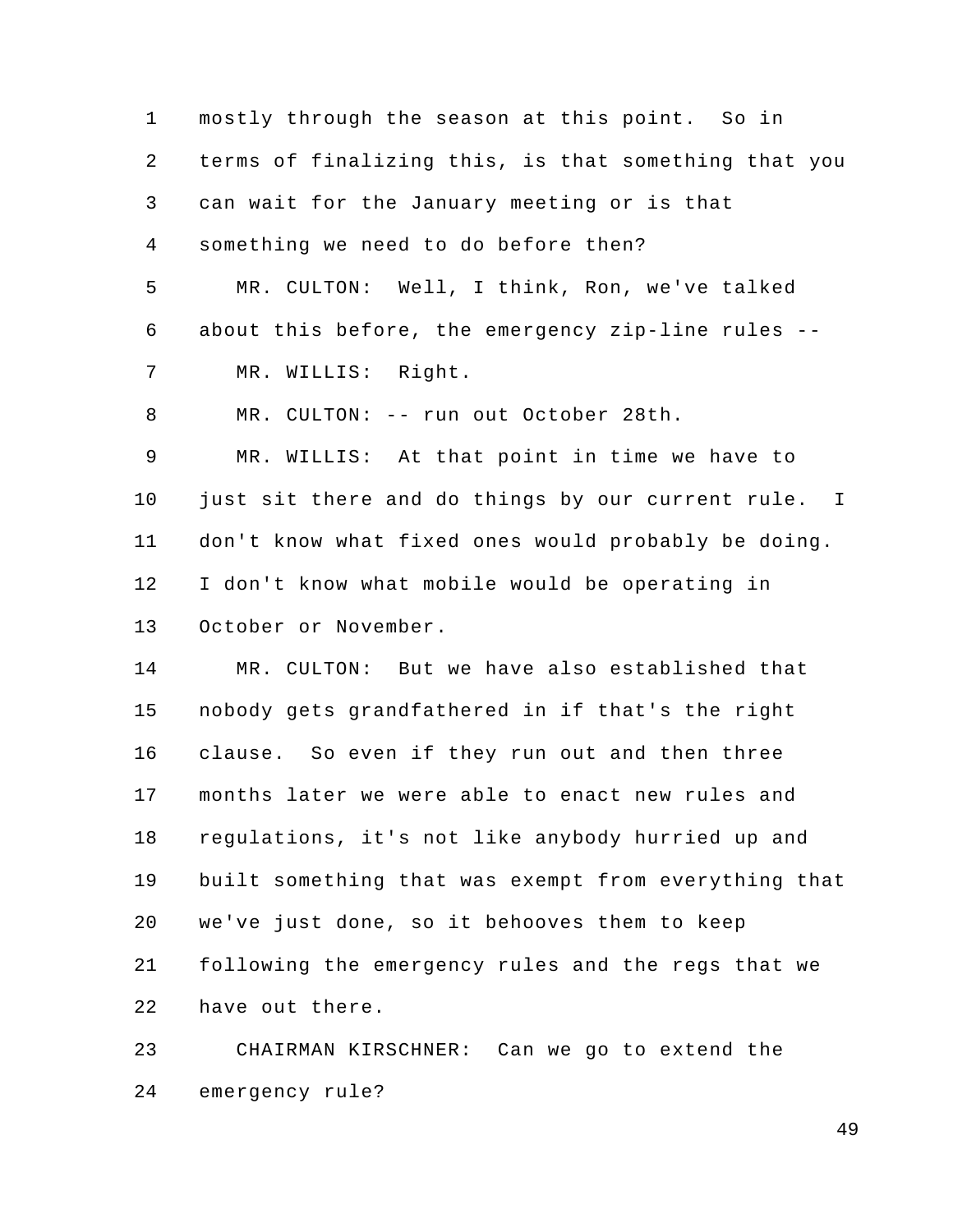1 2 3 4 5 MR. CULTON: No. No. But, yes, we are in jeopardy of the emergency rule running out. CHAIRMAN KIRSCHNER: Got you. MR. CULTON: But it would still fall under -- a zip-line mobile or fixed would still fall under the

6 7 8 9 definition of an amusement attraction under the act as it currently is. As Ron stated, we would only have our current regulations and rules to follow to inspect them.

10 11 CHAIRMAN KIRSCHNER: So you want to take it back to the committee at this point and report back to us

12 before the emergency runs out?

13 MR. CULTON: Is that doable, Angelo?

14 MR. MAZZENGA: I'm fine with that.

15 CHAIRMAN KIRSCHNER: October -- when does the

16 emergency run out?

17 18 19 20 MR. CULTON: October 28th. And Patty's not here today also on the subcommittee, but we could try to commit her to that date, too. When would be a good time to report back?

21 CHAIRMAN KIRSCHNER: When you guys are ready.

22 MR. CULTON: Well, just so we have some clear

23 direction here, we agree that there's a difference

24 between mobile and fixed, and we feel that we have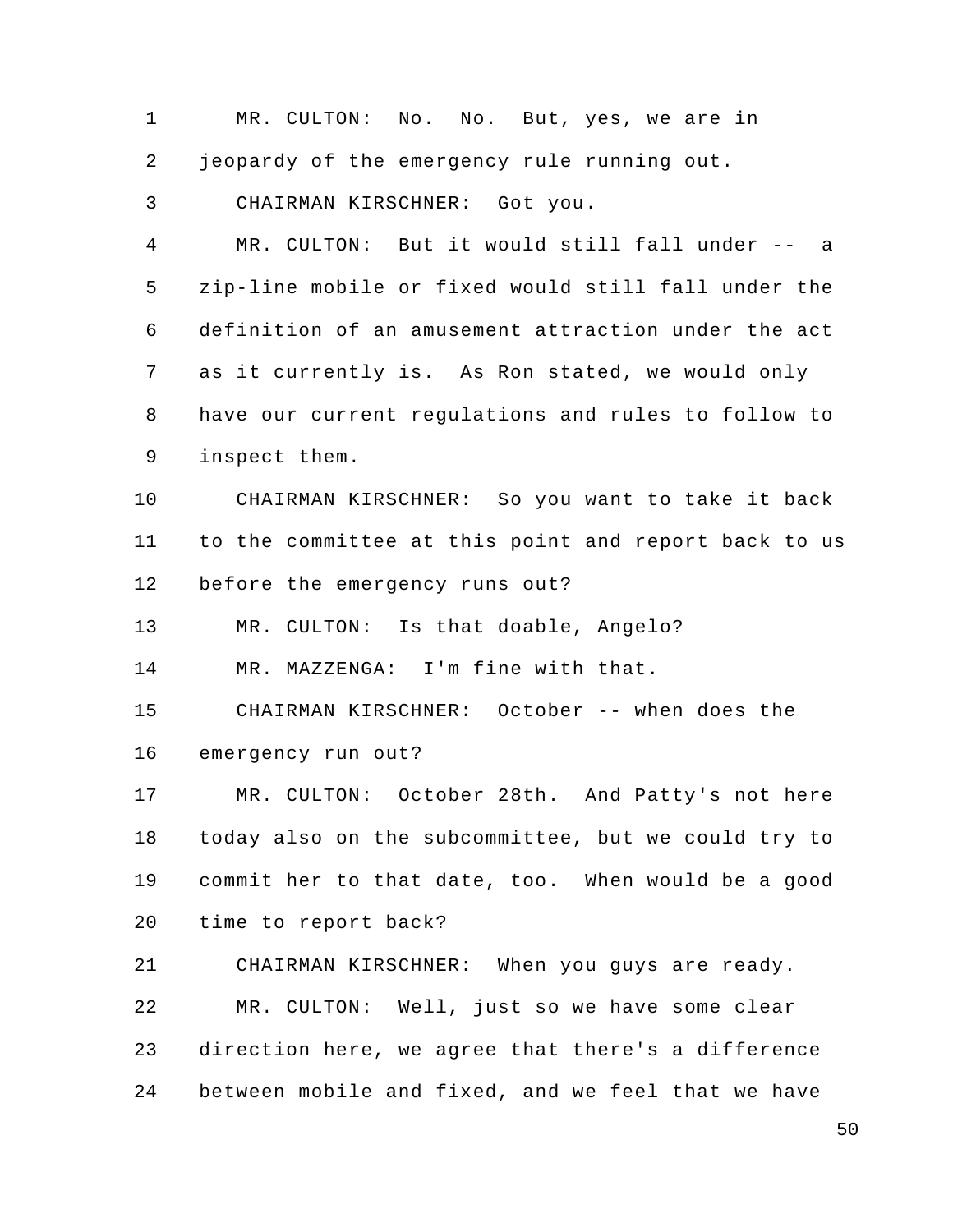1 2 3 4 5 6 7 addressed it in the rules as they're written, but we will make another review of these rules and make sure that we have distinguished it in full and add definitions, and then what was consistent on the third-party inspections that they're okay for a fixed site but that we would not require for mobile units; is that correct?

8 9 CHAIRMAN KIRSCHNER: We require annual for mobile?

10 11 12 13 14 15 16 MR. URBIK: Annual inspection. I was under the impression that the engineering report being done on an annual basis could be too costly and an excessive burden on the operator. That's where I was going with that, and Angelo was saying that might be a couple hundred bucks. You know, maybe it's a good backup, a safety consideration.

17 18 19 20 21 22 23 24 MR. CULTON: Even for mobile -- the mobile? MR. URBIK: Yes. I was under the impression it would be a couple of thousand dollars to inspect these things. That was my preconceived notion, so that not being an excessive financial burden, maybe the third-party engineering inspection -- certainly when they're modified, mobile or fixed, but right now it reads --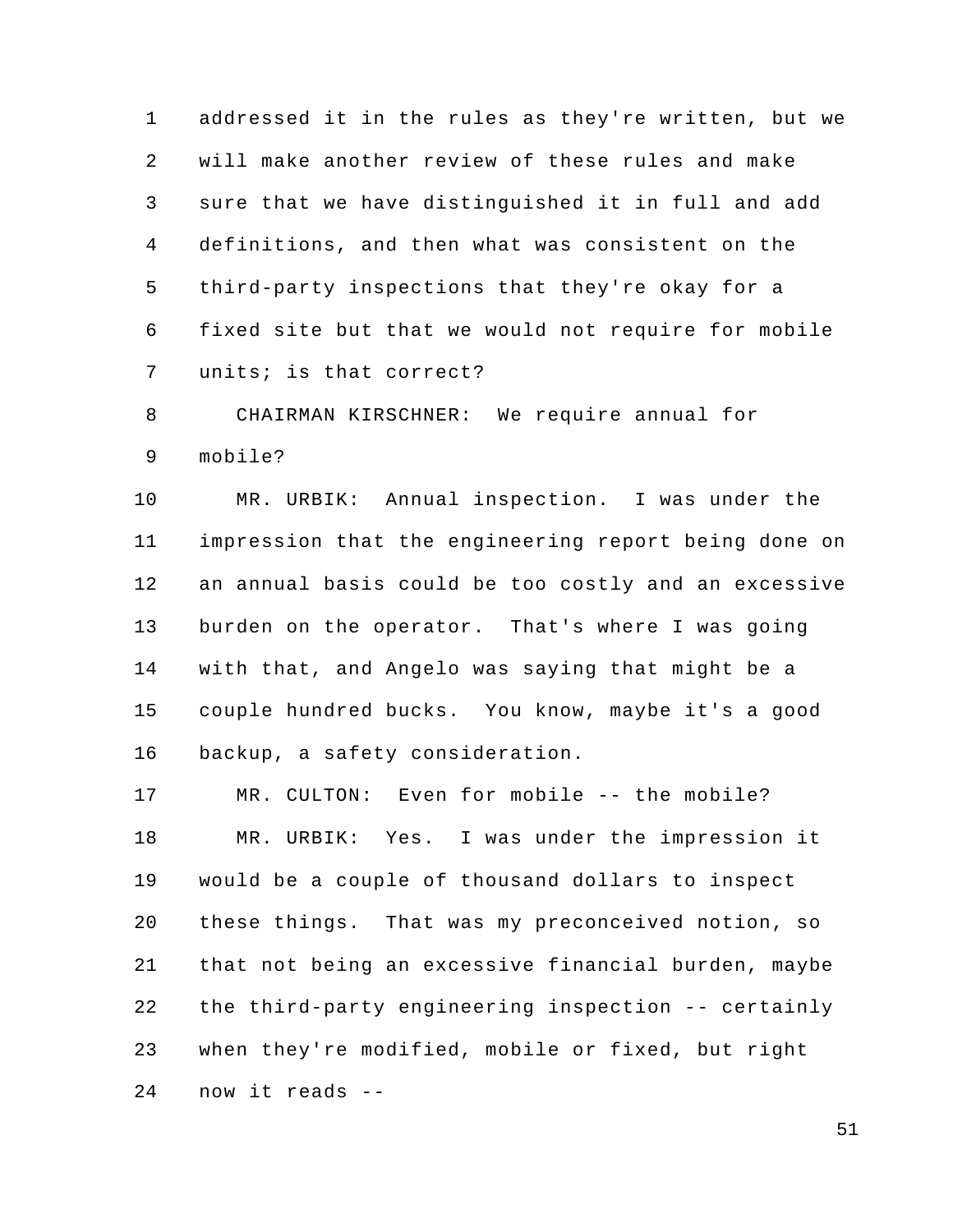1 CHAIRMAN KIRSCHNER: Inspection and cost?

2 MR. SPARKS: Yes.

3 4 5 6 7 8 CHAIRMAN KIRSCHNER: What does it generally run? MR. SPARKS: About a couple hundred dollars. CHAIRMAN KIRSCHNER: An hour or per ride? MR. SPARKS: Per piece of equipment. MR. URBIK: You are doing nondestructive testing and that kind of thing --

9 MR. SPARKS: Right.

10 11 MR. URBIK: -- which is not going to be required here.

12 13 14 15 16 17 18 19 MR. SPARKS: No. Apparently they don't have any equipment for national destructive testing required. MR. CULTON: As far as nondestructive testing, is it like a magnetic particle or UT test? We haven't seen any manufacturers that require that, but they do call for some nondestructive testing that is visual, not necessarily by an ACCT (sic) technician but a visual nondescriptive test.

20 21 22 CHAIRMAN KIRSCHNER: Do we require any third-party inspections for any other types of rides?

23 24 MR. CULTON: We do. We require that if a manufacturer or if there's a published safety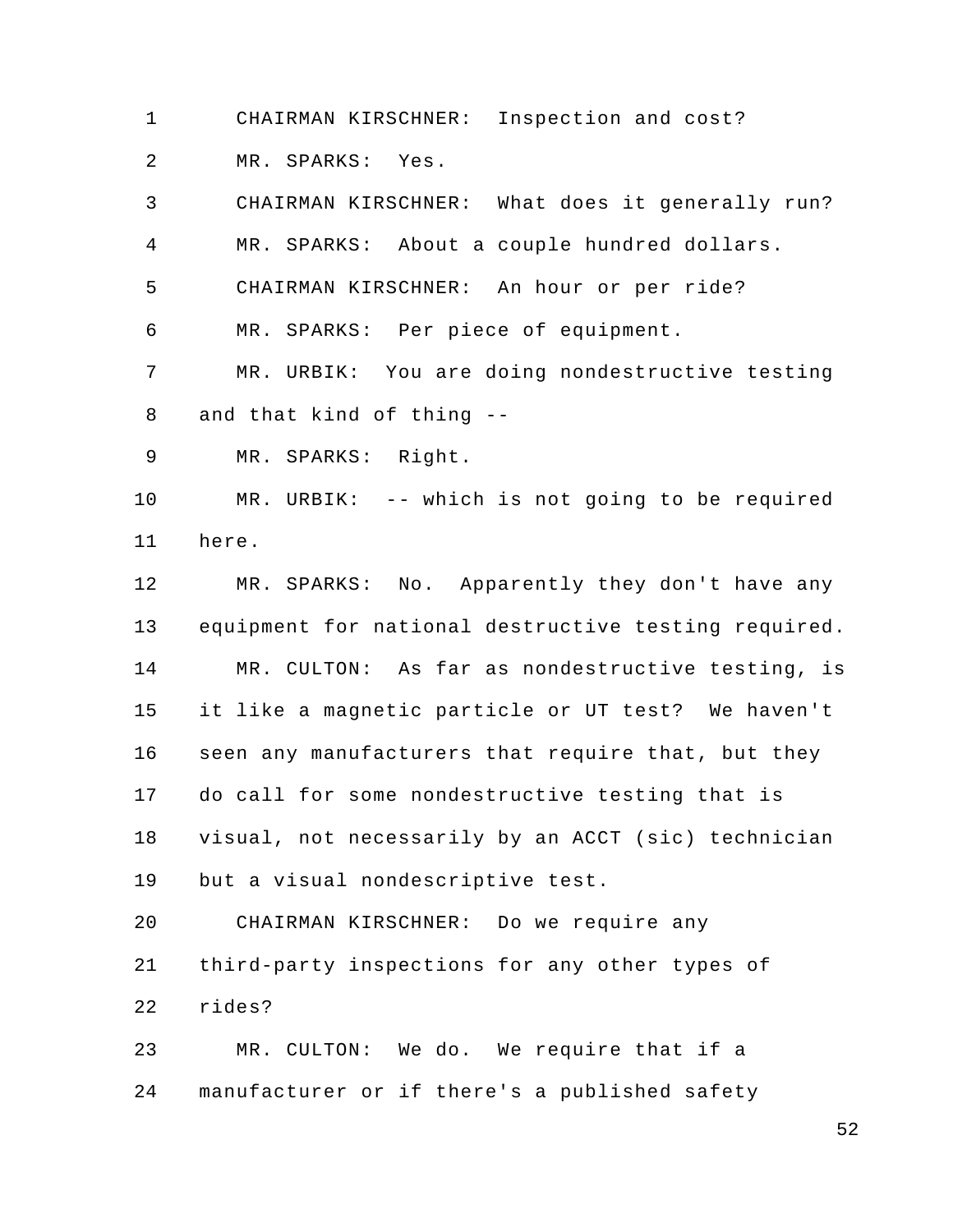1 2 3 4 5 6 7 bulletin requires a nondestructive test, we require they furnish us that information that that testing has been done on like a traveling ride. We do require third-party testing on ski lifts, too. CHAIRMAN KIRSCHNER: So we are not singling out one type? MR. CULTON: No.

8 CHAIRMAN KIRSCHNER: Okay.

9 10 11 12 13 14 15 16 17 18 19 20 21 MR. SPARKS: We do have our insurance companies perform their independent inspections annually, too. MR. URBIK: But they don't provide you necessarily with a written report that says this meets specification. This is safe. They may give you a list of things that you must do. MR. SPARKS: And that you must correct. MR. URBIK: That you must correct and maybe totally silent on your zip-line, so you had a third-party inspection but no physical people to backup. Would an insurance inspection qualify as a third-party inspection if it's absolutely

22 silent on the zip-line, good or bad? What's the

23 department's inspector going to do?

24 MR. CULTON: If the insurance inspector didn't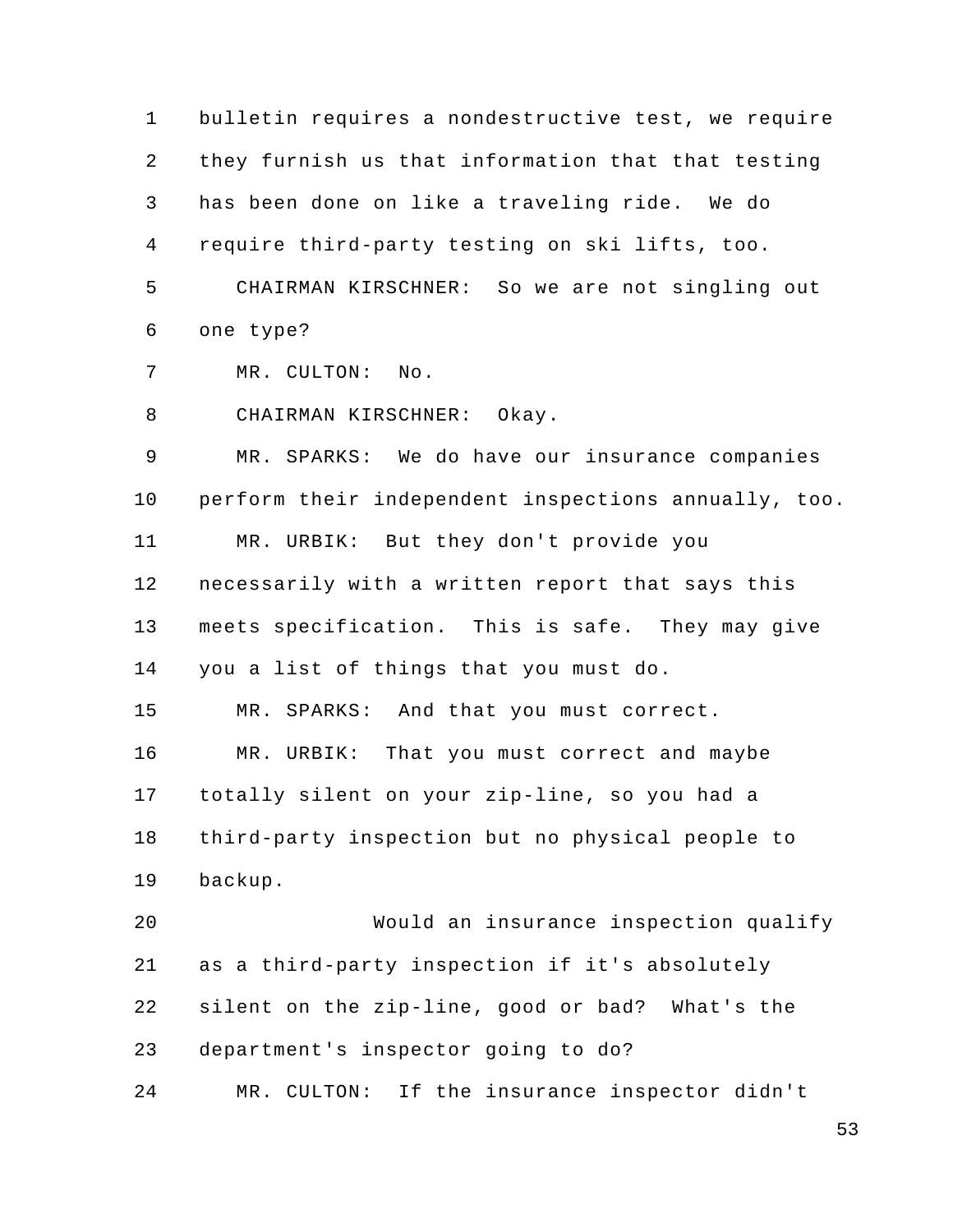1 approve it?

| 2              | MR. URBIK: No. All that happens is the              |
|----------------|-----------------------------------------------------|
| 3              | insurance inspector goes out there and gives Bill a |
| $\overline{4}$ | line of things he must do as recommendations. If he |
| 5              | doesn't do them, he gets cancelled. So if it's      |
| 6              | totally silent on the zip-line, there's no          |
| 7              | recommendation one way or another on the zip-line,  |
| 8              | it pass effectively, but there's no documentation   |
| 9              | that says it passed.                                |
| 10             | CHAIRMAN KIRSCHNER: You are only told what's        |
| 11             | wrong?                                              |
| 12             | MR. URBIK: You are only told what's wrong.<br>Is    |
| 13             | that a third-party inspection?                      |
| 14             | MR. CULTON: From a third-party inspection --        |
| 15             | well, the third-party inspector, you know, by $-$ - |
| 16             | just by their very nature, they are providing an    |
| 17             | inspection of what's wrong or right.                |
| 18             | If they say they don't have any                     |
| 19             | recommendations of changes, they can only assume    |
| 20             | that the ride is acceptable. If they recommend      |
| 21             | changes, then we would follow up to make sure that  |
| 22             | they make those changes. If they were silent, to    |
| 23             | answer your question, it would be assumed that the  |
| 24             | ride was acceptable.                                |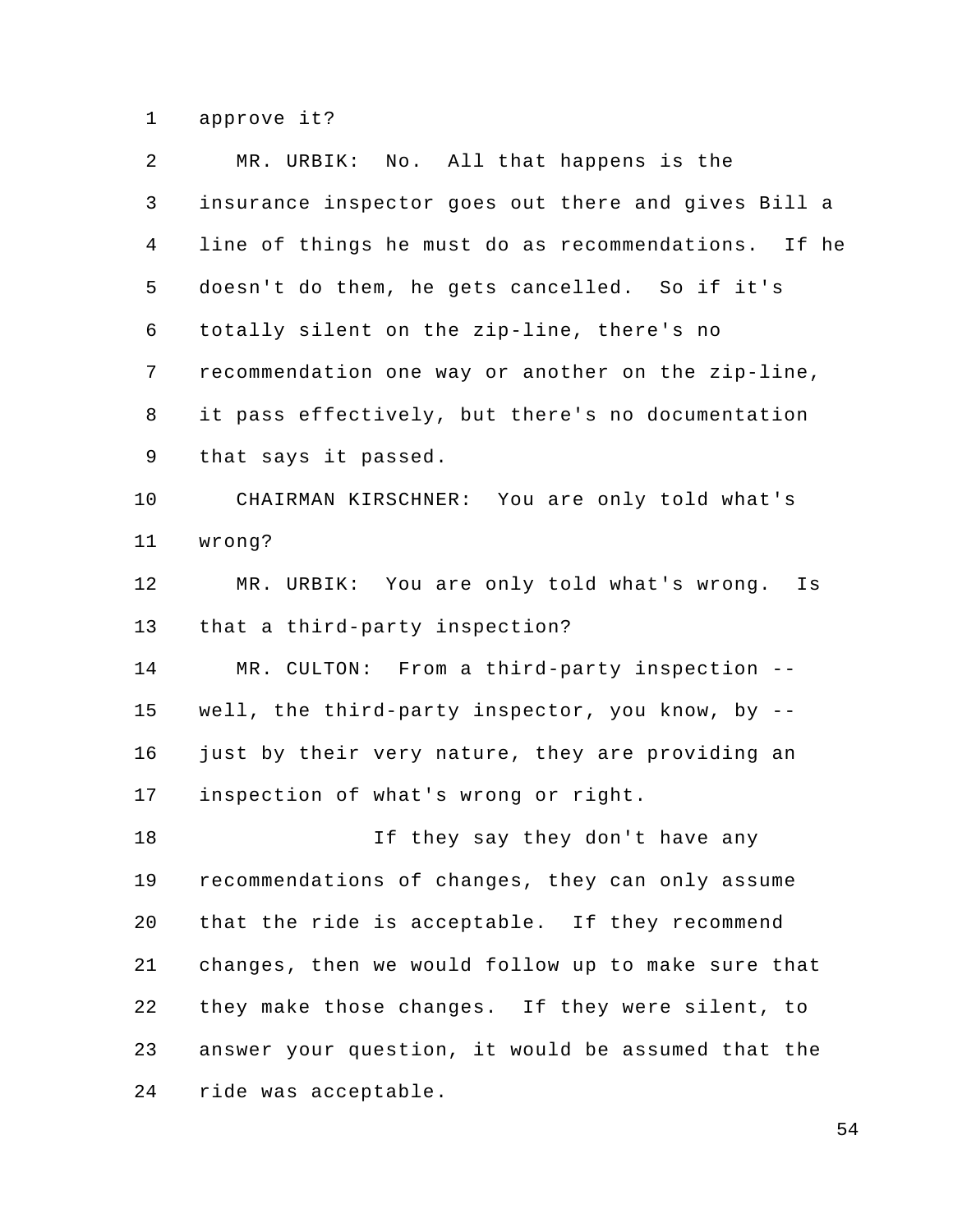1 2 3 4 5 CHAIRMAN KIRSCHNER: The only thing different I see is the insurance inspector's obligation is to protect the insurer; whereas, the third-party's obligation is to protect the insured. I think that may make a difference at the end.

6 7 8 MR. MAZZENGA: I think we disqualify insurance inspectors when we define third-party inspectors, because we state that --

9 MR. CULTON: Provided service.

10 11 12 13 14 15 16 MR. MAZZENGA: -- it's a qualified person not directly employed by the organization OEM and not offering other services to the organization. So an insurance inspector would be providing insurance inspection services which may fall under the category of other services and so, therefore, probably can't be third-party I'm thinking.

17 18 19 20 21 MR. URBIK: If I'm not hiring an engineer to do third-party inspections, whom am I hiring? MR. MAZZENGA: You are hiring an inspector, so you would only hire an engineer to do design modification.

22 23 24 MR. URBIK: I do understand, but who would do that work from a practical standpoint? My local Shell station guy?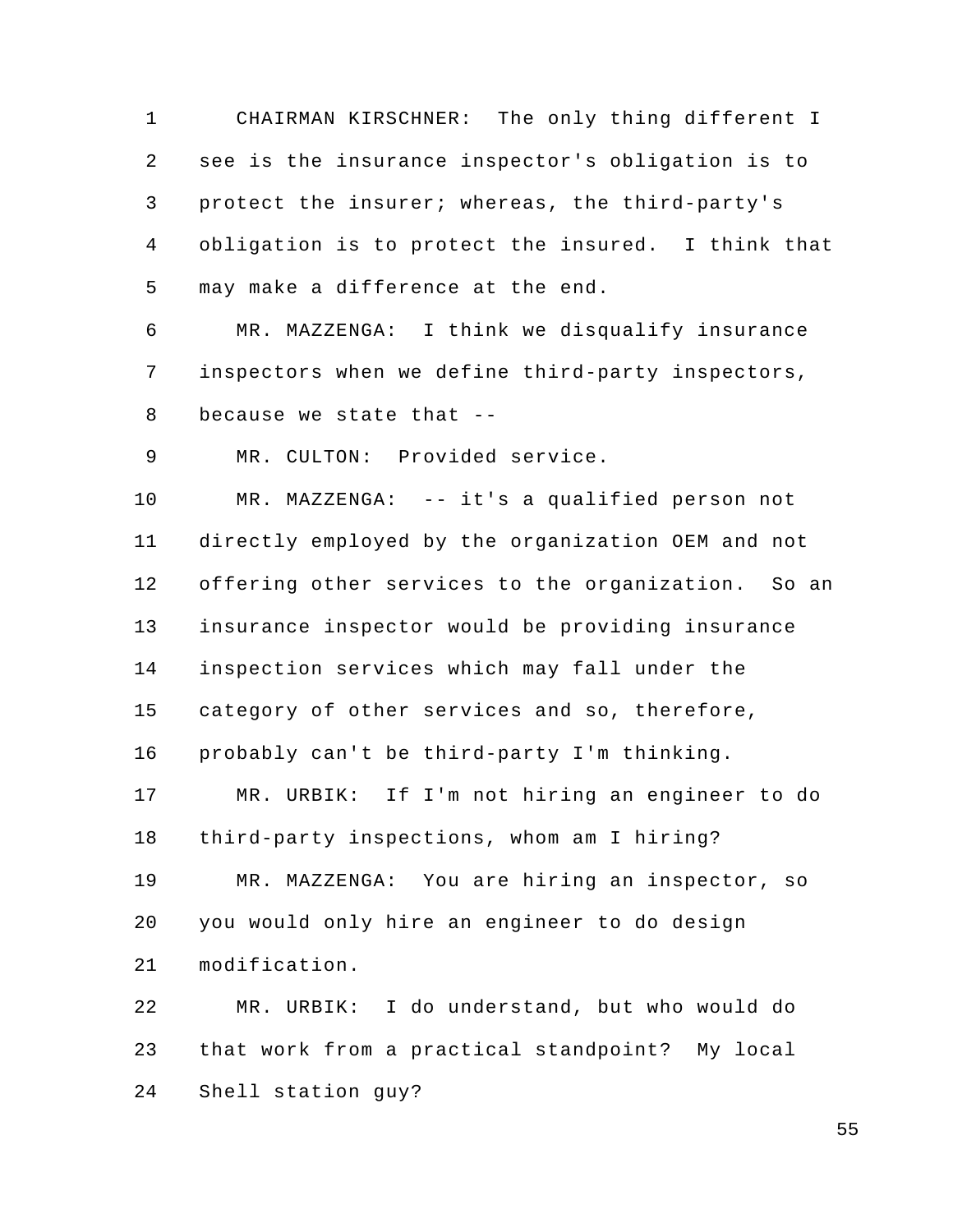1 2 3 4 5 6 7 8 9 10 11 12 13 14 15 16 17 18 19 20 21 22 23 24 MR. MAZZENGA: There are directories of inspection services. I think the Yellow Pages have got inspectors available, and there are inspector qualifications of visual eye exams. I take a visual eye exam every year. I'm not an inspector, but I do just so if I do inspect, you know -- MR. URBIK: You are signed off. MR. MAZZENGA: Yes, I'm signed off to do it, so there are people qualified as inspectors. MR. URBIK: But are not engineers? MR. MAZZENGA: Correct. MR. CULTON: We do talk about on Page 8, Tony, just -- on Page 10 we talk about "third-party inspector means a qualified person not to" then we go on Page 8 "A qualified person means an individual by possession of a recognized degree, certificate, or a professional standing or even by possession of extensive knowledge, training, and expertise in the subject field," and you can read that for yourself. Basically, what we are saying is that, you know, a qualified person doesn't necessarily have to be an engineer. You could be an engineer and a qualified person, but they're not mutually exclusive, because there are --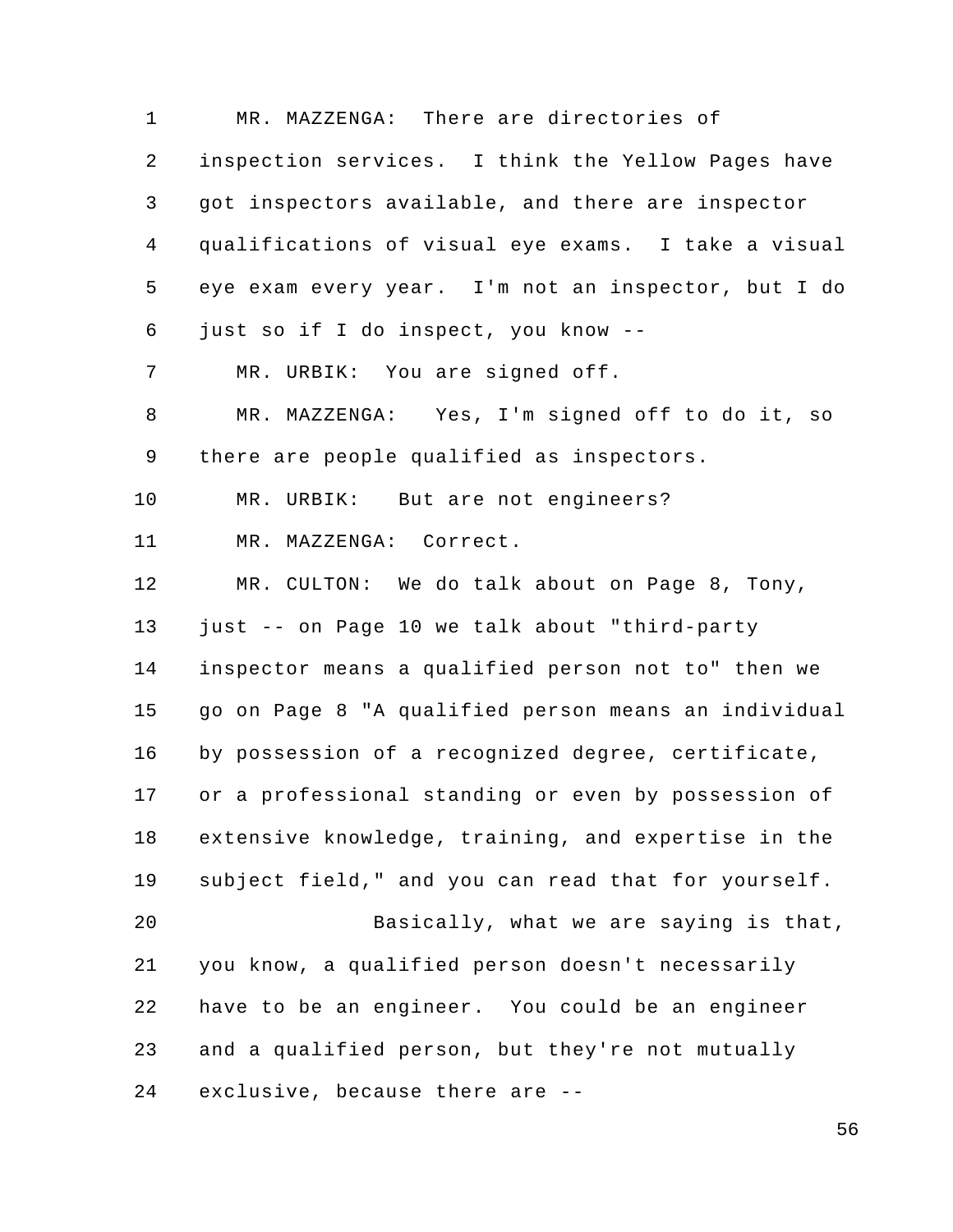1 MR. URBIK: Sure.

| 2  | MR. CULTON: -- individuals and agencies out          |
|----|------------------------------------------------------|
| 3  | there who have been in the business of the zip-line  |
| 4  | or rope (phonetic) course for years and they would   |
| 5  | definitely be a qualified person who installs them,  |
| 6  | builds them, so that's why we made the distinction.  |
| 7  | Now it may need an engineer to do a                  |
| 8  | modification, because they would only have the       |
| 9  | extensive knowledge of like dynamic forces, but a    |
| 10 | qualified person could probably could inspect a      |
| 11 | course with their background and expertise to make   |
| 12 | sure that it is, you know, in the same requirement   |
| 13 | that it was designed in. They don't have to be the   |
| 14 | designer to inspect it.                              |
| 15 | That is right?                                       |
| 16 | MR. MAZZENGA: I agree. I think as a result           |
| 17 | engineers are not inspectors, and I think            |
| 18 | many engineers have been sued and engineering firms  |
| 19 | have been sued because an engineer in a report said  |
| 20 | that he inspected something, you know, before it     |
| 21 | failed when he wasn't qualified or because he didn't |
| 22 | have specific knowledge about the equipment, about   |
| 23 | the inspection techniques.                           |
| 24 | The State of Missouri they don't<br>MR. SPARKS:      |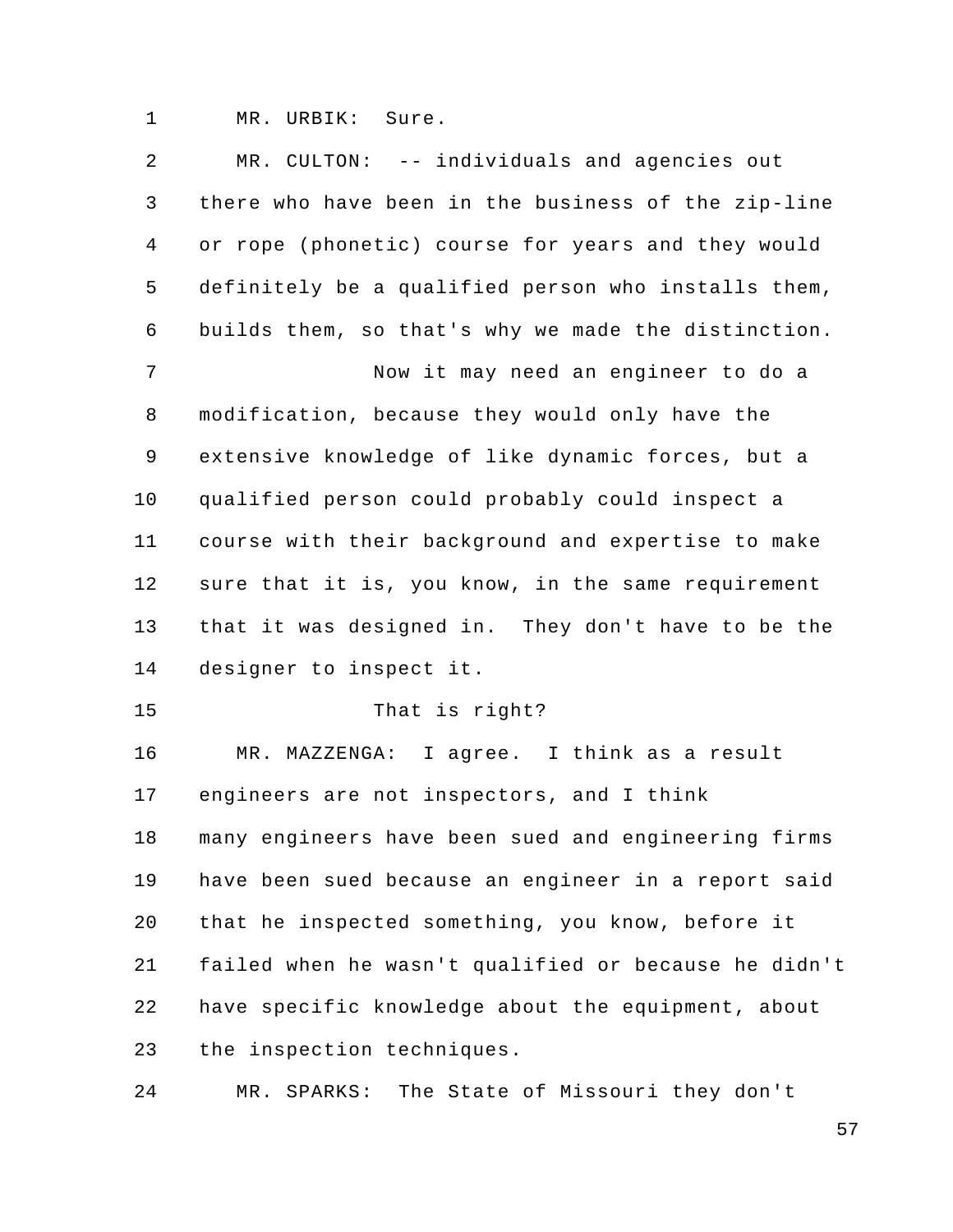1 2 3 4 5 6 have full-time inspectors like Illinois does. They have two, the chief and the field man, and for your annual inspections you would have to go to their list of certified recommended independent inspectors, and there's a list of maybe 30 different people or firms that do inspections.

7 8 9 10 11 12 13 14 15 16 17 18 So for your annual inspections in the State of Missouri, you have to hire them to come do your annual inspection, and then the State of Missouri has one inspector that would come out periodically and inspect your equipment, but that's how the State of Missouri does it, and basically qualifications for a Missouri inspector is a NARSO license or even they will qualify you if you can demonstrate your years of experience in the field. CHAIRMAN KIRSCHNER: So at this point there's nothing for us to vote on but to simply send it back to committee for early to mid-October.

19 MR. CULTON: Sure.

20 21 22 23 MR. WILLIS: By the way, in answer to your question, requirement that a quorum be present at a location of the Open Meeting should not apply - hold on a second.

24 (A brief pause.)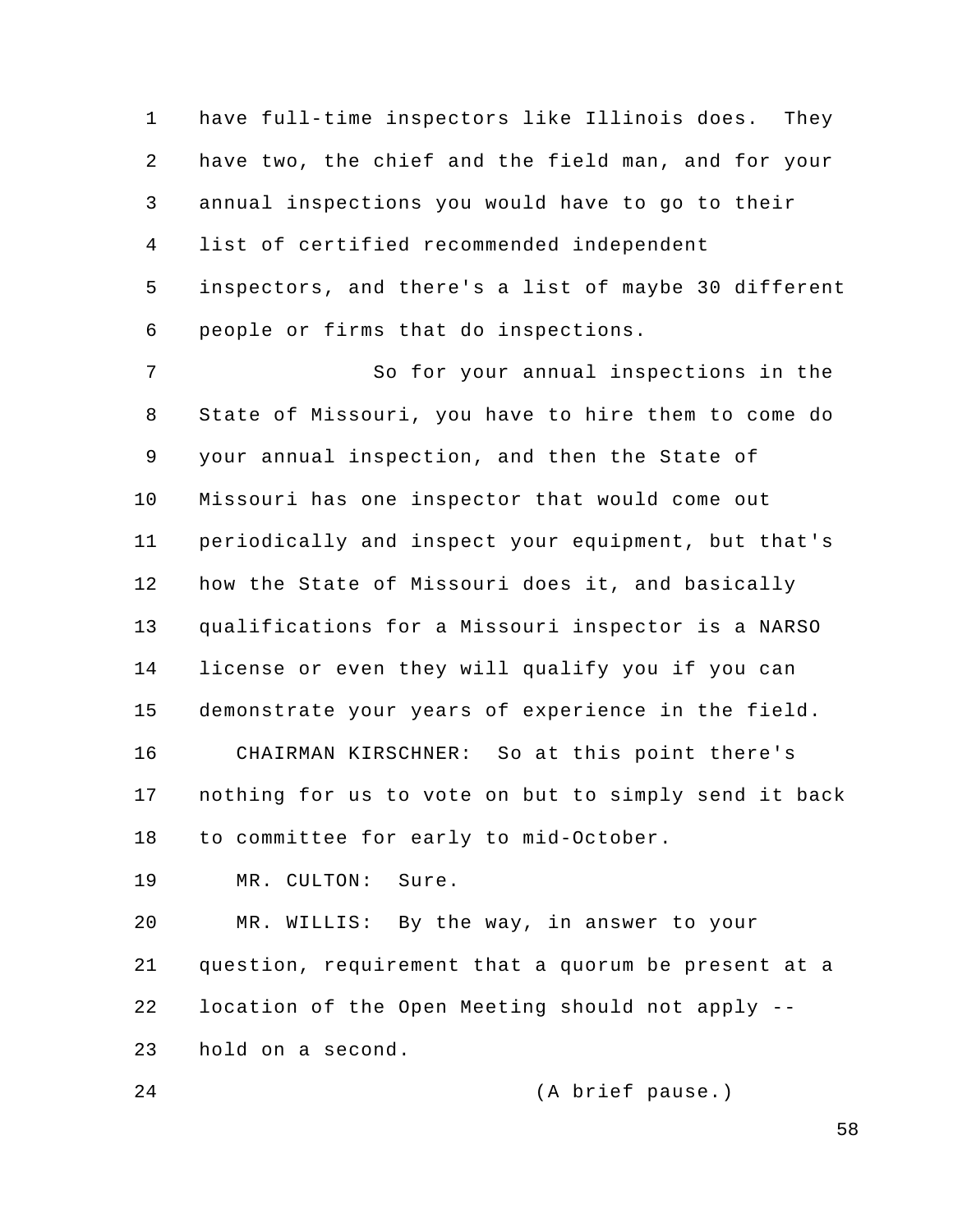1 2 3 4 5 6 7 8 9 10 11 12 13 14 15 16 17 18 19 20 21 I just lost it here. The State Advisory Boards are bodies that do not have authority to make binding recommendations, or determinations, or to take any other substantive action. So, therefore, if you were to announce there were to be an open meeting and that group was not taking any substantive action or binding authority, you would not have to -- you could do it by telephone -- CHAIRMAN KIRSCHNER: For a subcommittee? MR. WILLIS: -- because they wouldn't be taking any substantive action. They would just be discussing it. They wouldn't be making binding recommendations. They would not have authority to make determinations, so, therefore, a subcommittee could meet. CHAIRMAN KIRSCHNER: Because no matter what we say, Joe can just disregard it. MR. WILLIS: Right. CHAIRMAN KIRSCHNER: Not that he would.

23 MR. WILLIS: No, but what I'm saying he wouldn't necessarily -- he would be on the subcommittee

22

24 theoretically at three and they met. While it would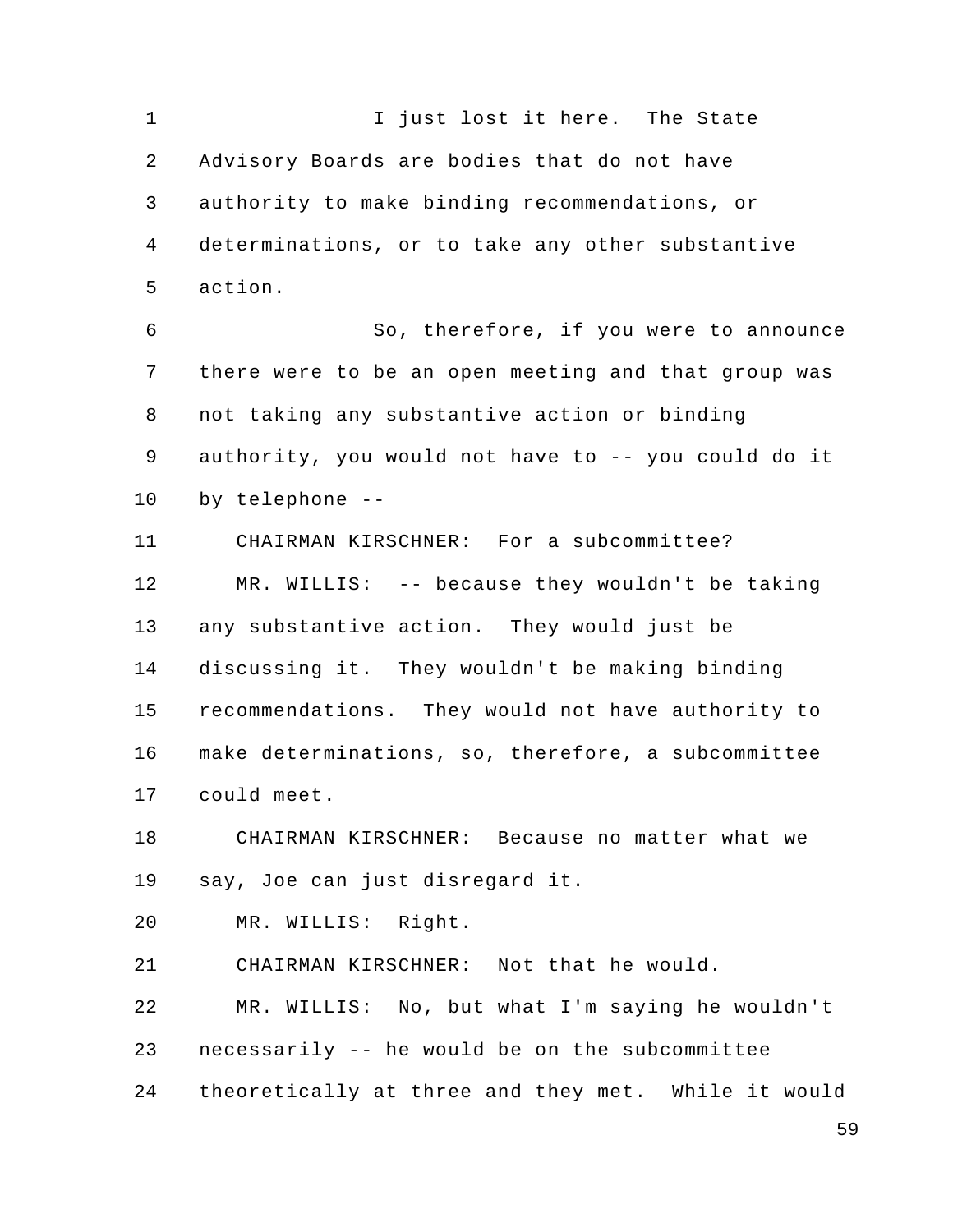1 2 3 4 5 6 7 8 9 10 11 12 13 14 15 16 17 18 19 20 21 22 23 24 be an open meeting, they could do it by telephone -- CHAIRMAN KIRSCHNER: Well, that's good to know. MR. WILLIS: -- as long as there's an office somewhere the public can go to. CHAIRMAN KIRSCHNER: So, in other words, we could just have an empty office, a conference room with a phone going and everyone sits here and listens to the conversation? MR. WILLIS: Right. You could do it, you know, and the fact that you are -- absolutely. The last question I had or just as a clarification -- I never saw these before and I apologize not looking at them -- what do the articles say in the By-Laws? MR. CULTON: That's what we voted on earlier. MR. WILLIS: By what provision do you have By-Laws? MR. CULTON: That was my question before. You know, Valerie she helped us adopt those By-Laws. MR. WILLIS: When did we adopt them? MR. CULTON: Earlier in the meeting. MR. WILLIS: They aren't provided by the rule. They aren't provided by -- I just apologize. First is Article 1 is what the act requires. I apologize.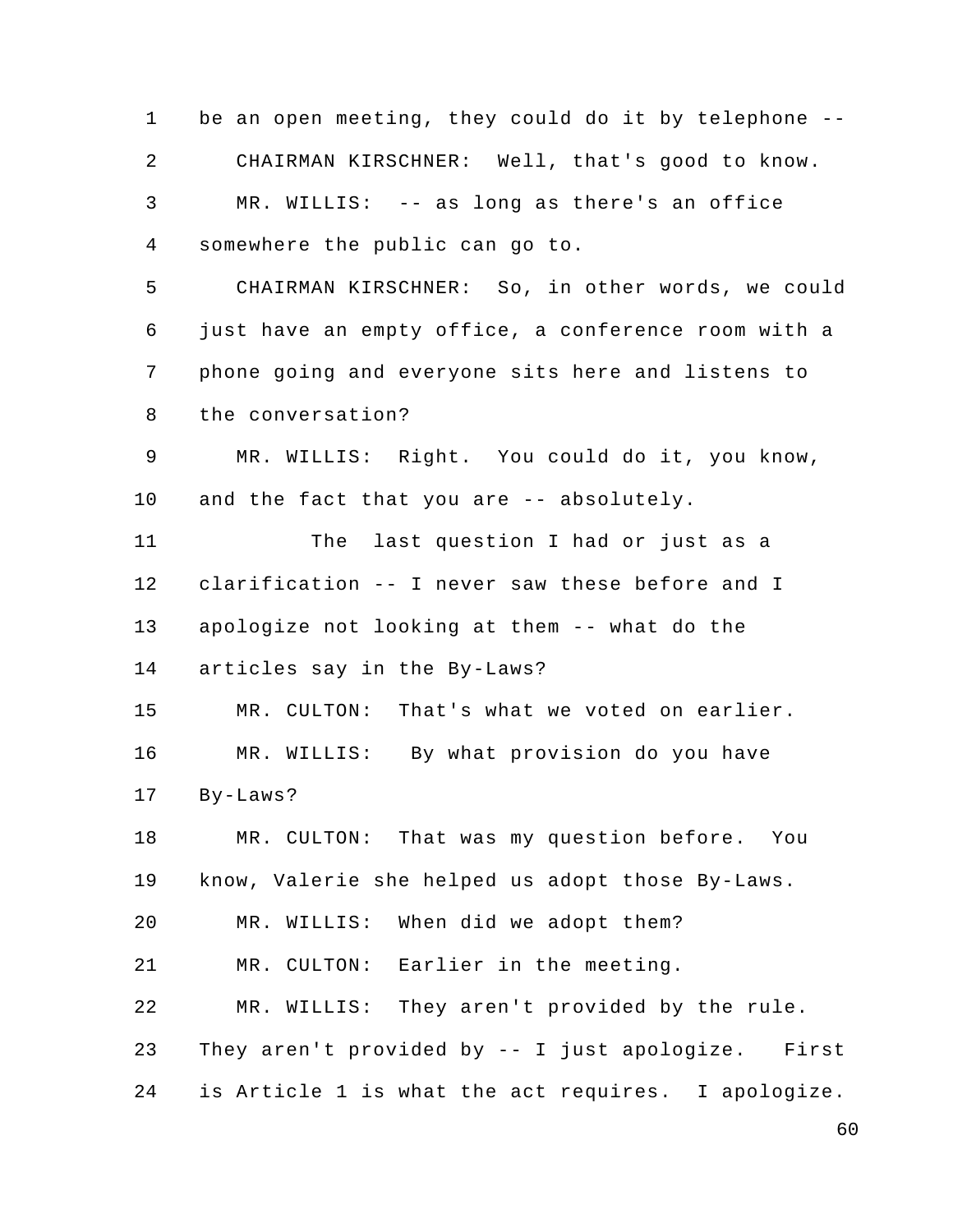1 I got called out on the phone.

2 3 4 5 6 7 8 9 10 11 12 13 14 15 16 17 18 19 20 21 22 23 24 Article 2, Advisory Board duties, I don't know whether there's substance there. Article 3 is advisory board meeting. I mean, if we are just saying -- again, it's not by regulation. We don't have a reg that says everybody has to be in attendance. I just gave you that. If we are copied -- adopting a policy that allows people so long as we have a quorum in an open meeting, I don't know why it would take JCAR to approve it. MR. CULTON: That was my question earlier. MR. WILLIS: It's just a policy. That's why I would just sort of amend our first vote and not have By-Laws adopted. MR. CULTON: Well, it's not. You can call it -- MR. WILLIS: I mean, if these weren't already in existence, that's my question. I'm just not familiar with it. CHAIRMAN KIRSCHNER: We have a motion by non-voting members. Based upon advice of counsel, the new business vote is voided. There's no objection. MR. WILLIS: And would this be a policy that is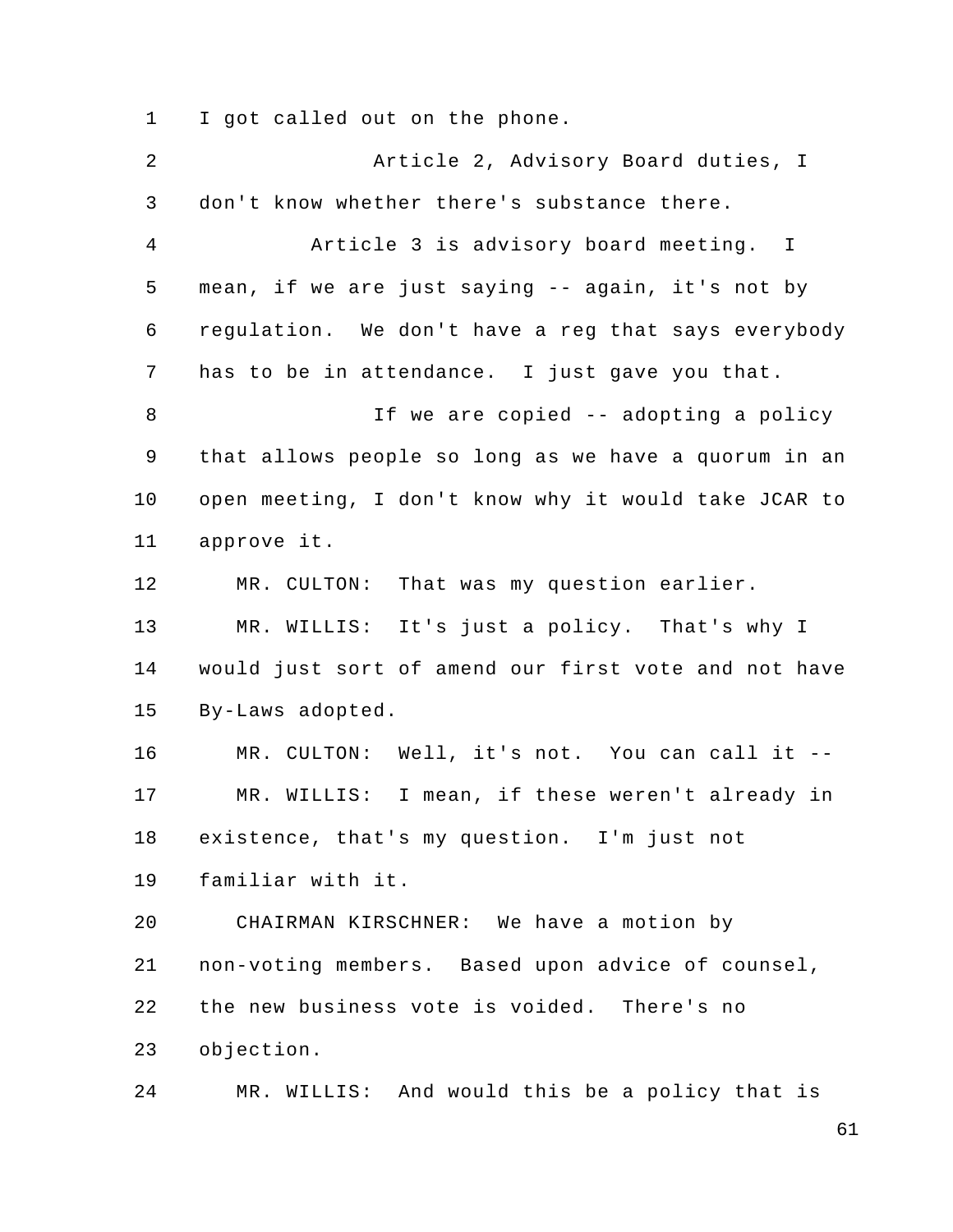1 allowed?

2 3 4 5 6 7 8 9 10 11 12 13 14 15 16 17 18 19 20 21 22 23 24 CHAIRMAN KIRSCHNER: Counsel's advised, so we can make a policy decision today, that in all future meetings, so long as we have a quorum present by the board, anyone can attend by phone. MR. WILLIS: Subject to these restrictions that are set forth. CHAIRMAN KIRSCHNER: On advice of counsel, I would forward that to the board and ask for a motion to adopt that policy. MR. URBIK: I'll make a motion. CHAIRMAN KIRSCHNER: Second. MR. SPARKS: Second. CHAIRMAN KIRSCHNER: All in favor. (Chorus of ayes.) MR. URBIK: We still have three people physically present. MR. WILLIS: Physically present, you have to have a quorum of the board physically five. The other people then were allowed -- pursuant to the Open Meetings Act, allowed to participate, and we are just adopting a policy that's pursuant to the Open Meetings Act. CHAIRMAN KIRSCHNER: Something got done today.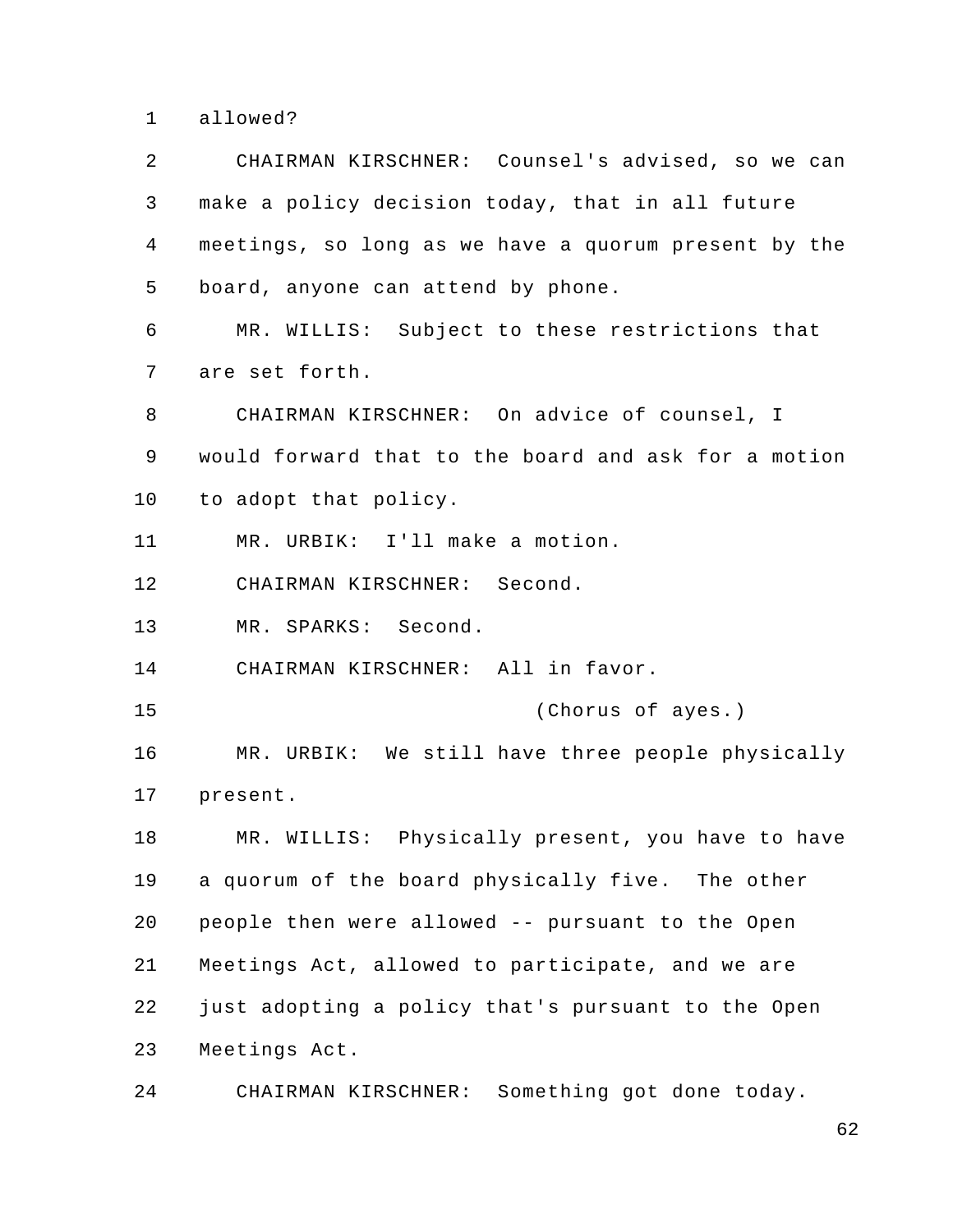1 MR. URBIK: And if I'm not part of that 2 subcommittee --

| 3              | MR. WILLIS: We are talking about just a general      |
|----------------|------------------------------------------------------|
| $\overline{4}$ | meeting. This applies to anything that would fall    |
| 5              | under the Open Meetings Act. It could, like an       |
| 6              | advisory committee if they get together, depends     |
| 7              | upon their authority whether or not it's an open     |
| 8              | meeting.                                             |
| 9              | CHAIRMAN KIRSCHNER: But given our strictly           |
| 10             | advisory nature, let's do this. With respect to the  |
| 11             | subcommittee on zip-lines, if there's no requirement |
| 12             | to meet in person under the Open Meetings Act, is    |
| 13             | there anyone else like to participate on the         |
| 14             | subcommittee with Patty and Angelo?                  |
| 15             | (No response.)                                       |
| 16             | Hearing none, it remains a                           |
| 17             | subcommittee of two.                                 |
| 18             | MR. URBIK: Anyone had a question about an            |
| 19             | insurance issue that came up in the discussion, they |
| 20             | could call me and we are not violating anything,     |
| 21             | because I'm not physically present.                  |
| 22             | CHAIRMAN KIRSCHNER: Correct. And joining the         |
| 23             | subcommittee is informal. You can change your mind   |
| 24             | tomorrow.                                            |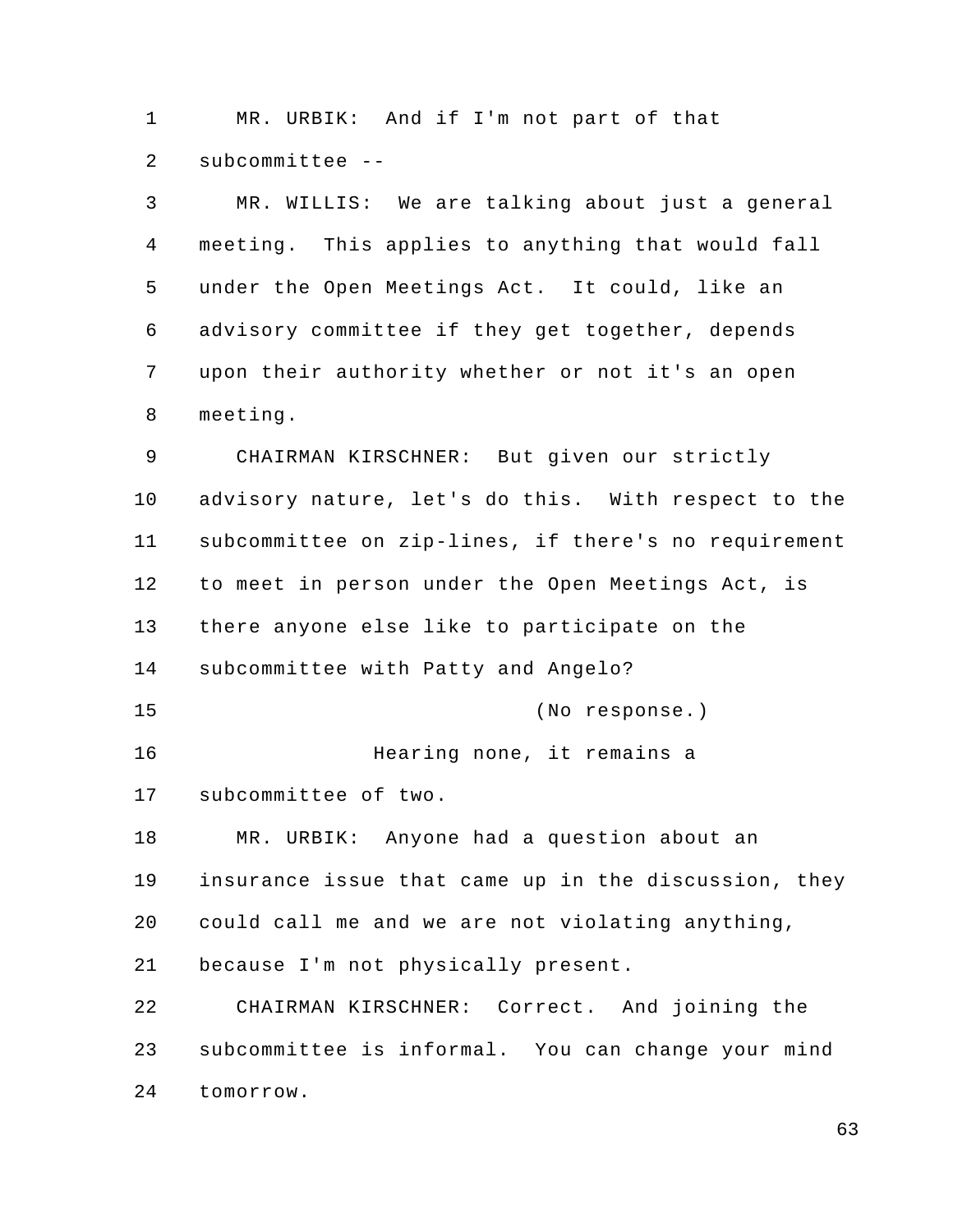1 MR. URBIK: Sure.

| 2  | CHAIRMAN KIRSCHNER: I'm just putting it out         |
|----|-----------------------------------------------------|
| 3  | there so Angelo knows that when he organizes a      |
| 4  | call -- I'm sorry -- when Ryan organizes a call, if |
| 5  | you do change your mind, let Ryan know.             |
| 6  | MR. URBIK: All right.                               |
| 7  | CHAIRMAN KIRSCHNER: So work on that, then we'll     |
| 8  | circulate some dates in an October meeting.         |
| 9  | MR. CULTON: Okay.                                   |
| 10 | CHAIRMAN KIRSCHNER: We don't have miscellaneous     |
| 11 | or other business, but a couple of things. January  |
| 12 | meeting -- annual January meeting takes place down  |
| 13 | in Springfield to coincide with the agricultural    |
| 14 | something --                                        |
| 15 | MR. SPARKS: Convention.                             |
| 16 | CHAIRMAN KIRSCHNER: A couple of things. We have     |
| 17 | not had any ethics training since the last director |
| 18 | and last counsel, so we will probably put that on   |
| 19 | the January meeting for new members, new counsel,   |
| 20 | new director.                                       |
| 21 | MR. WILLIS: Depends on how you do this.             |
| 22 | MR. COSTIGAN: Taking an on-line process.            |
| 23 | MR. WILLIS: I'll find out.                          |
| 24 | CHAIRMAN KIRSCHNER: Okay. Follow-up to Ryan's       |
|    |                                                     |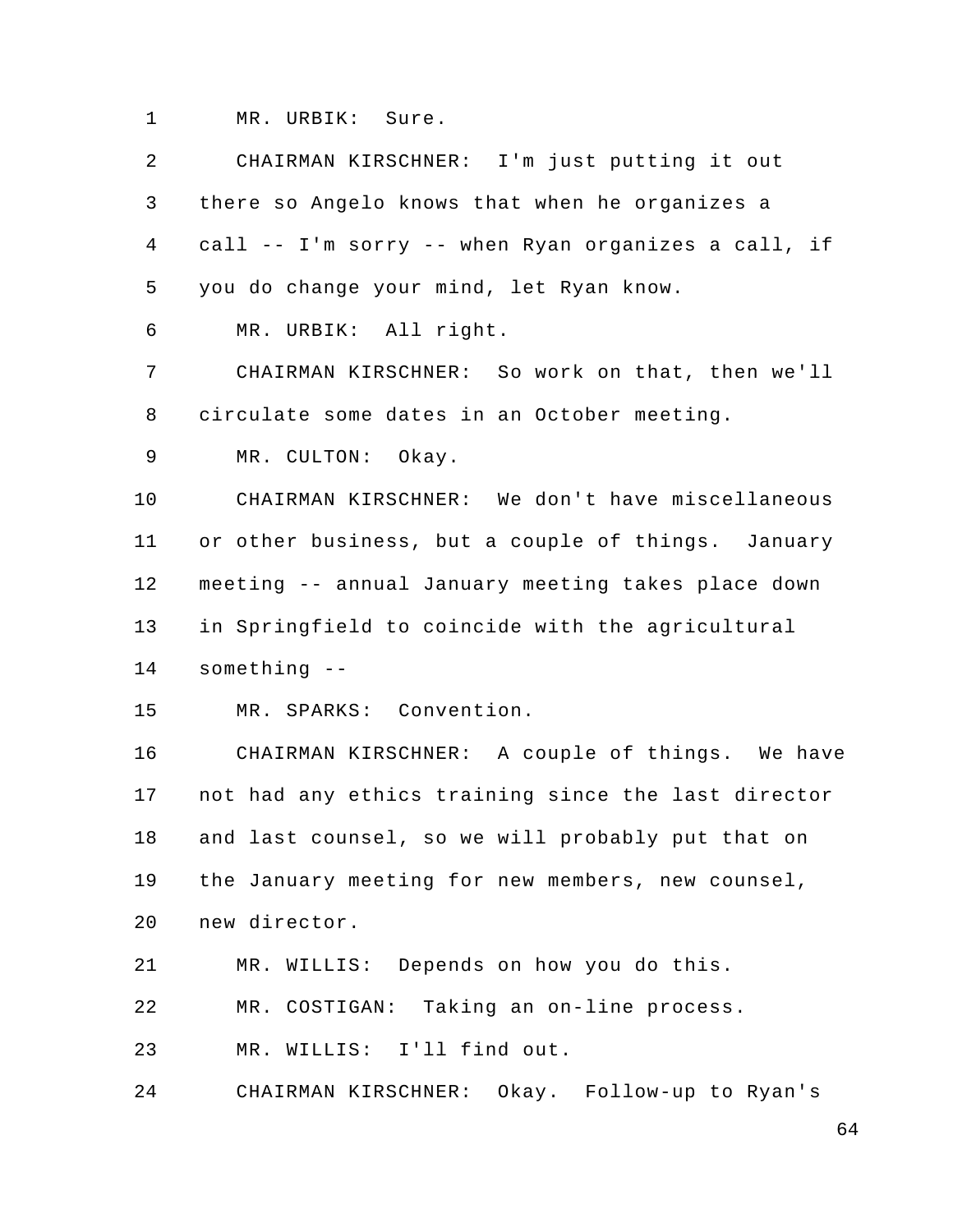1 2 3 4 ongoing survey of other states and other standards to look at in terms of height, weight, harness issues, you have a subcommittee going of Linda and Patty I believe.

5 MR. CULTON: Right.

6 7 8 9 10 11 12 13 14 CHAIRMAN KIRSCHNER: Anyone else interested in being a part of that subcommittee with Ryan, Patty, and Linda on issues of restraints, height requirements, weight requirement issues, let Ryan know so he can keep you in the loop for further discussions, and you will be in a position to report at the January meeting on your survey of where other states stand with respect to ANSI and ASTM standards on restraints, height requirements, age

15 requirements, and what not.

16 MR. CULTON: Yes.

17 18 19 20 21 22 CHAIRMAN KIRSCHNER: Lastly, as chair, it's important for me that the board members feel fulfilled in their board service, so, you know, the issues we bring forward are the issues that were either brought to us or come from within. So if there's any issues that board

23 24 members feel are important to them, or personal, or something they notice in their day-to-day experience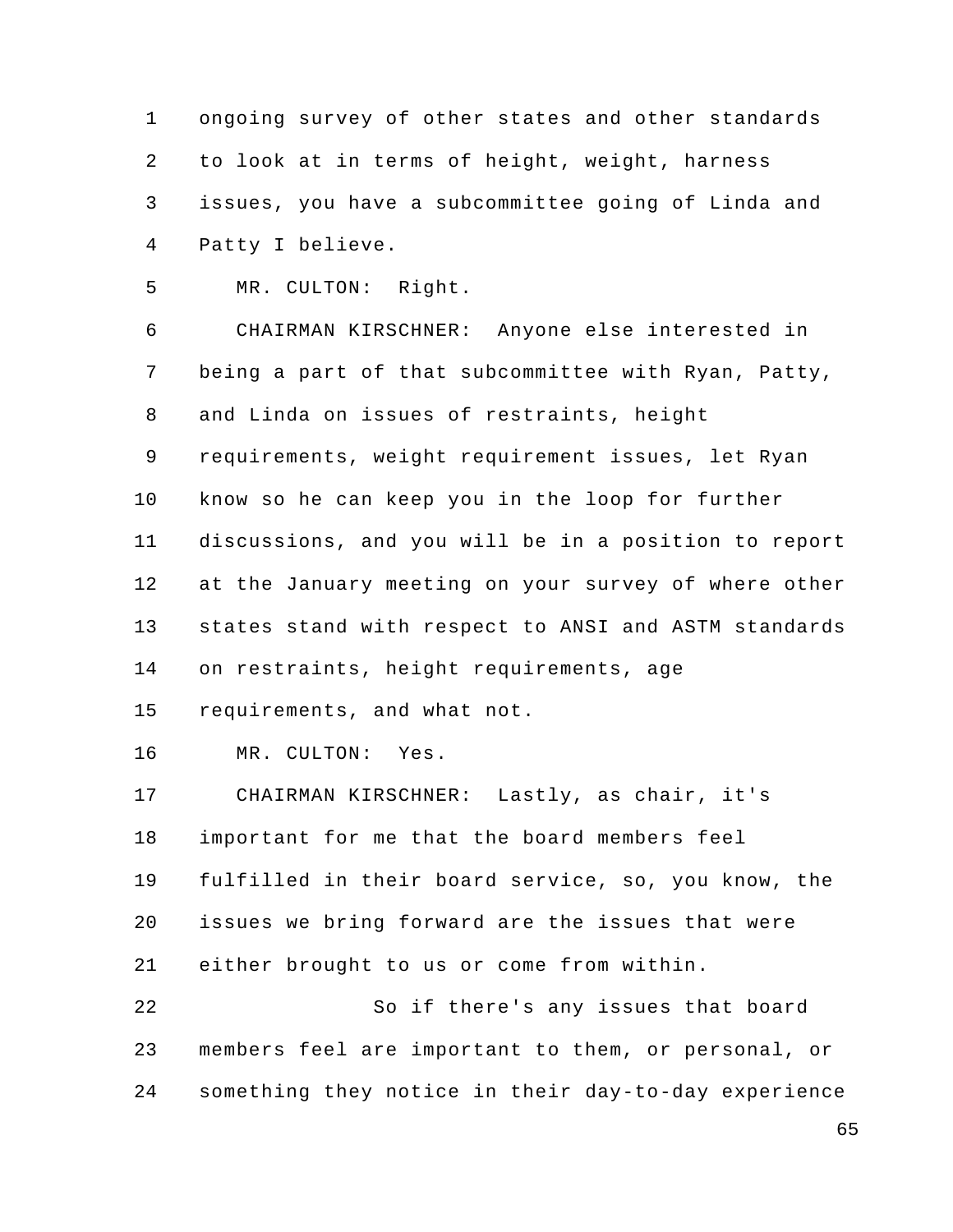1 2 and want to bring to the board, by all means bring that forward and let's discuss it

3 4 5 6 7 8 9 10 11 12 13 14 15 16 17 18 19 20 21 22 23 24 And, you know, I want to be proactive as a board. So if there are any issues in the back of your mind, bring them to the forefront of your mind and bring them to the members of the board. MR. CULTON: I just want to mention, too, in our May meeting, there were also the wowballs subcommittee of also Linda, and Patty, and myself, so I don't know if you want to change it. We haven't had an opportunity to discuss that much, so we could change or add people to the subcommittee if you want. MR. URBIK: What's the purpose of that subcommittee as it relates to the present time? MR. CULTON: On which one? MR. URBIK: Wowballs. CHAIRMAN KIRSCHNER: The current policy is to follow the CPSC standard the subcommittee has established to visit whether or not further, or lesser, or the same standard is required. MR. CULTON: It's really more of a subcommittee to discuss if there are wowballs that are enclosed, air tight which are by CPSC they're not outlawed,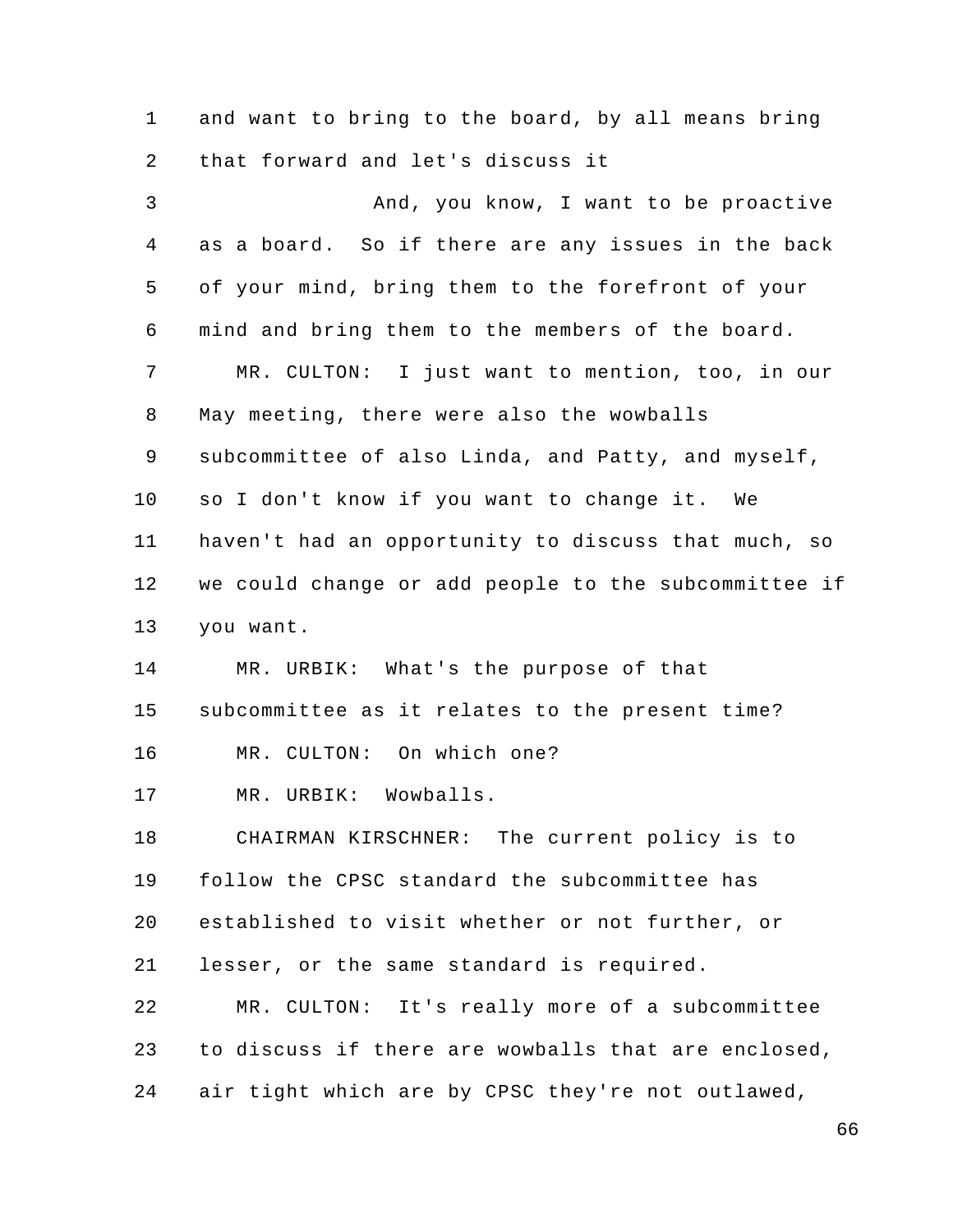1 2 3 4 5 6 7 and then there's wowballs that have open air, and I think the subcommittee was to, you know, look at the other wowballs that are permitted that aren't, you know, cancelled by the CPSC and maybe start to adopt some rules for this. We don't have any specific rules, other than it's just defined as an amusement attraction.

8 9 10 11 12 13 14 CHAIRMAN KIRSCHNER: If I recall from the January meeting, there were -- so we currently have in place the CPSC recommendation with respect to double walls and air exchange. There were other issues raised at the January meeting, things of hygiene and some other issues, whether or not we should be looking at those issues, and I think that's what the

15 subcommittee has on its plate.

16 Mr. Costigan, Director.

17 18 19 20 21 22 23 24 MR. COSTIGAN: I just wanted to raise that we have been looking at a lot of issues in terms of the statute and regulations. There's not been much change in the law, the rules governing the act from many, many years, long time I think, and so, you know, the department is looking at, you know, some of these issues, particularly, you know, we are looking at some -- what is it that the --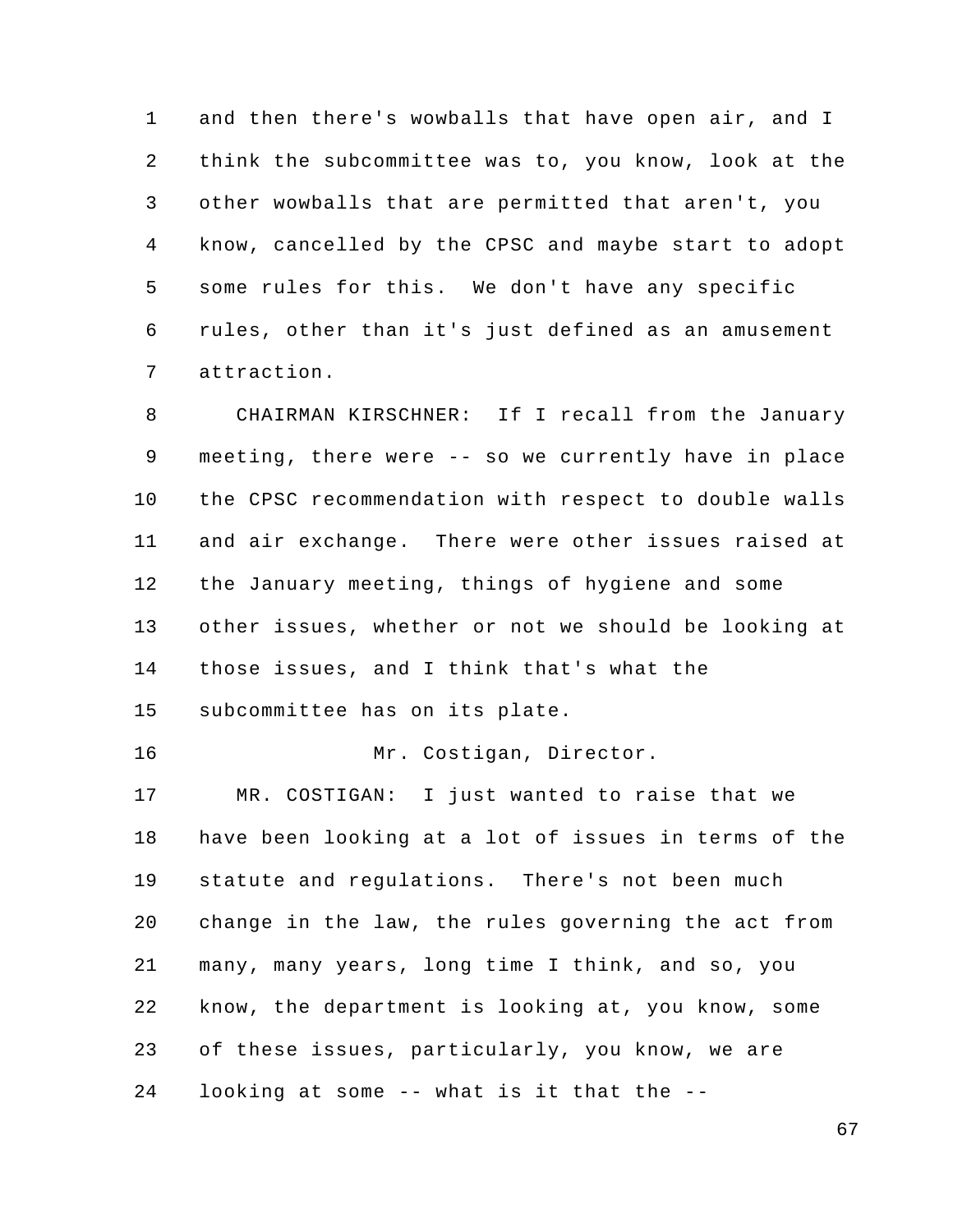1 2 3 4 MR. WILLIS: I was looking at being more effective to certain things we are reviewing, and there hasn't been a review of the regs, other than changing of the increasing of the fees.

5 MR. COSTIGAN: Right.

6 7 8 9 10 11 12 13 14 15 16 17 18 19 20 21 22 MR. URBIK: Run over that real quickly again. MR. WILLIS: It hasn't been much looking at it to see, you know, whether there's a better way. Just like with zip-lines, we are going through this long excruciating process and it happens to be that - you know, that it's all working, just time frames weren't right -- is there something we can do to amend so we can adapt to changes that we see occurring faster -- and so we are just reviewing the regs, reviewing the laws to see, you know, if the legislators may want to make changes to certain of the provisions, and then we are comparing, as part of the review that Ryan's doing, the states where we are reviewing other states as to how they really setup their processes, so we can just re-evaluate what we are doing now as part of that thing. I'll be giving perhaps the subcommittee

23 24 some concept of what other states have done with respect to the authorities of the director, and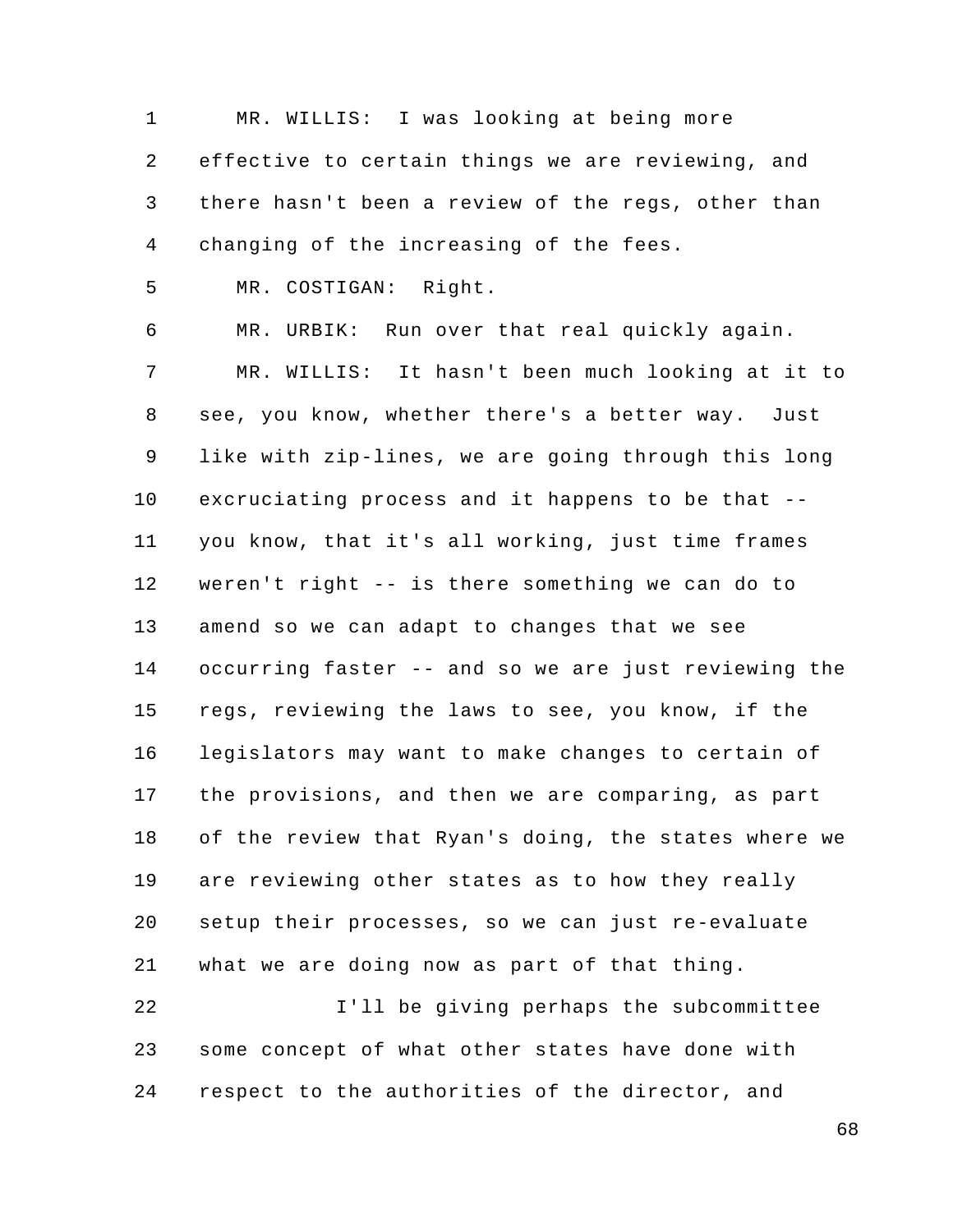1 2 their boards, et cetera, to react to the situations, or not react to situations.

3 4 5 6 7 8 9 10 11 Just, you know, for example, if all of a sudden -- the zip-line was a perfect example. As we start this process and there were standards in some states -- just say, for example, there wasn't an established standard. Some states have adopted their laws which said the board or director can sit down and establish standards without going through the whole six month JCAR process. You know, if they saw there was

12 13 14 15 16 17 18 19 20 something that was established and just adopted, you know, like we have -- every time we see a modification right now, we have to go through a six-month change, you know, to get something that might be just a minor, even technical, change that, you know, that ASTM comes out and says this is the guideline that we all recognize, so we can implement it quicker, so we can just review, that type of stuff.

21 22 CHAIRMAN KIRSCHNER: Any other business anyone wants to bring?

23 (No response.)

24 Motion to adjourn.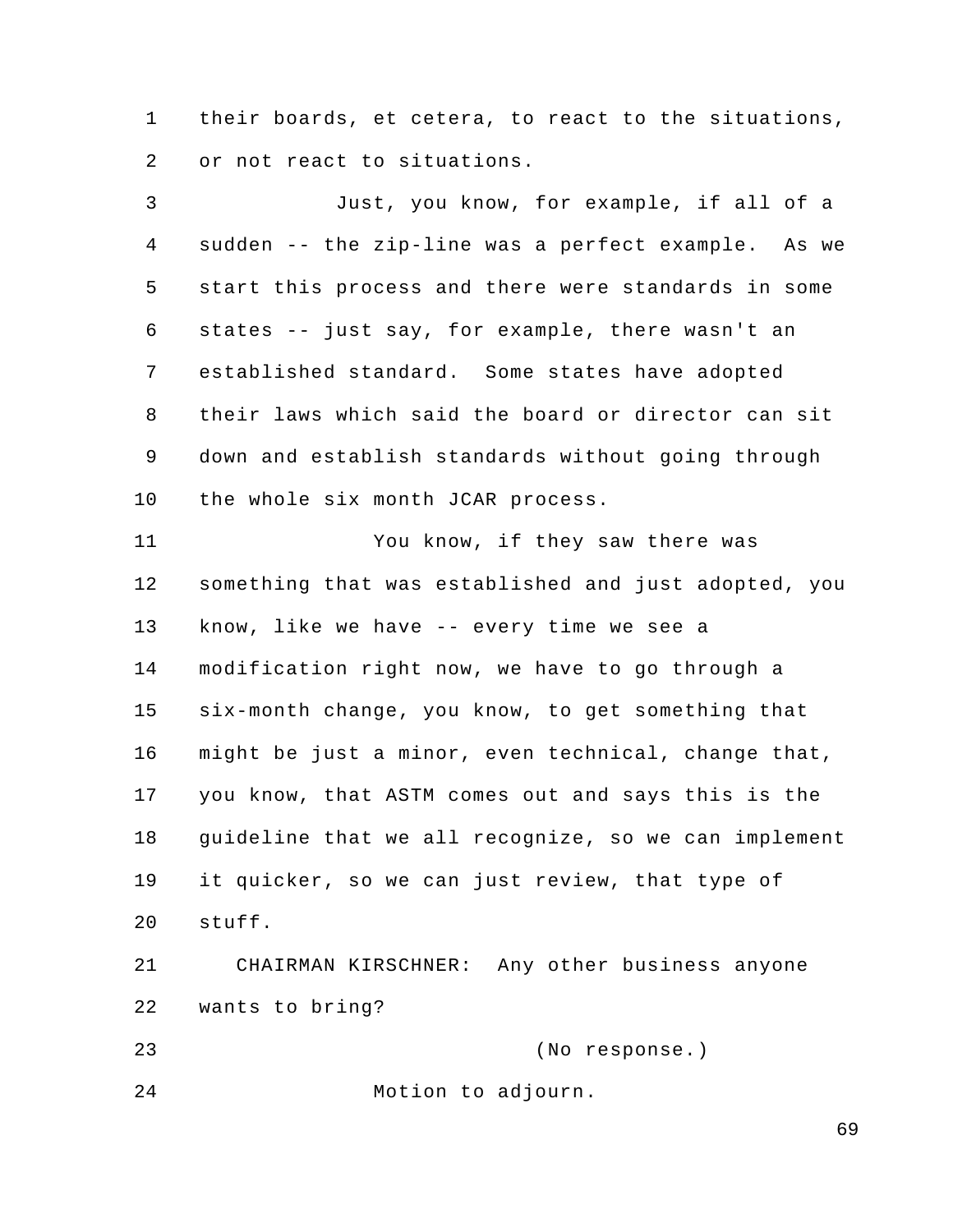| $\mathbf 1$    | MR. URBIK: Motion to adjourn.               |
|----------------|---------------------------------------------|
| $\sqrt{2}$     | CHAIRMAN KIRSCHNER: Second.                 |
| $\mathsf{3}$   | MR. SPARKS: Adjourn.                        |
| $\overline{4}$ | CHAIRMAN KIRSCHNER: We are adjourned. Thank |
| 5              | you, everybody.                             |
| $\epsilon$     | (Whereupon, the above                       |
| $\sqrt{ }$     | matter was adjourned.)                      |
| $\,8\,$        |                                             |
| $\mathsf 9$    |                                             |
| $10$           |                                             |
| $11$           |                                             |
| $12$           |                                             |
| 13             |                                             |
| $14\,$         |                                             |
| 15             |                                             |
| 16             |                                             |
| $17$           |                                             |
| 18             |                                             |
| 19             |                                             |
| 20             |                                             |
| 21             |                                             |
| 22             |                                             |
| 23             |                                             |
| 24             |                                             |